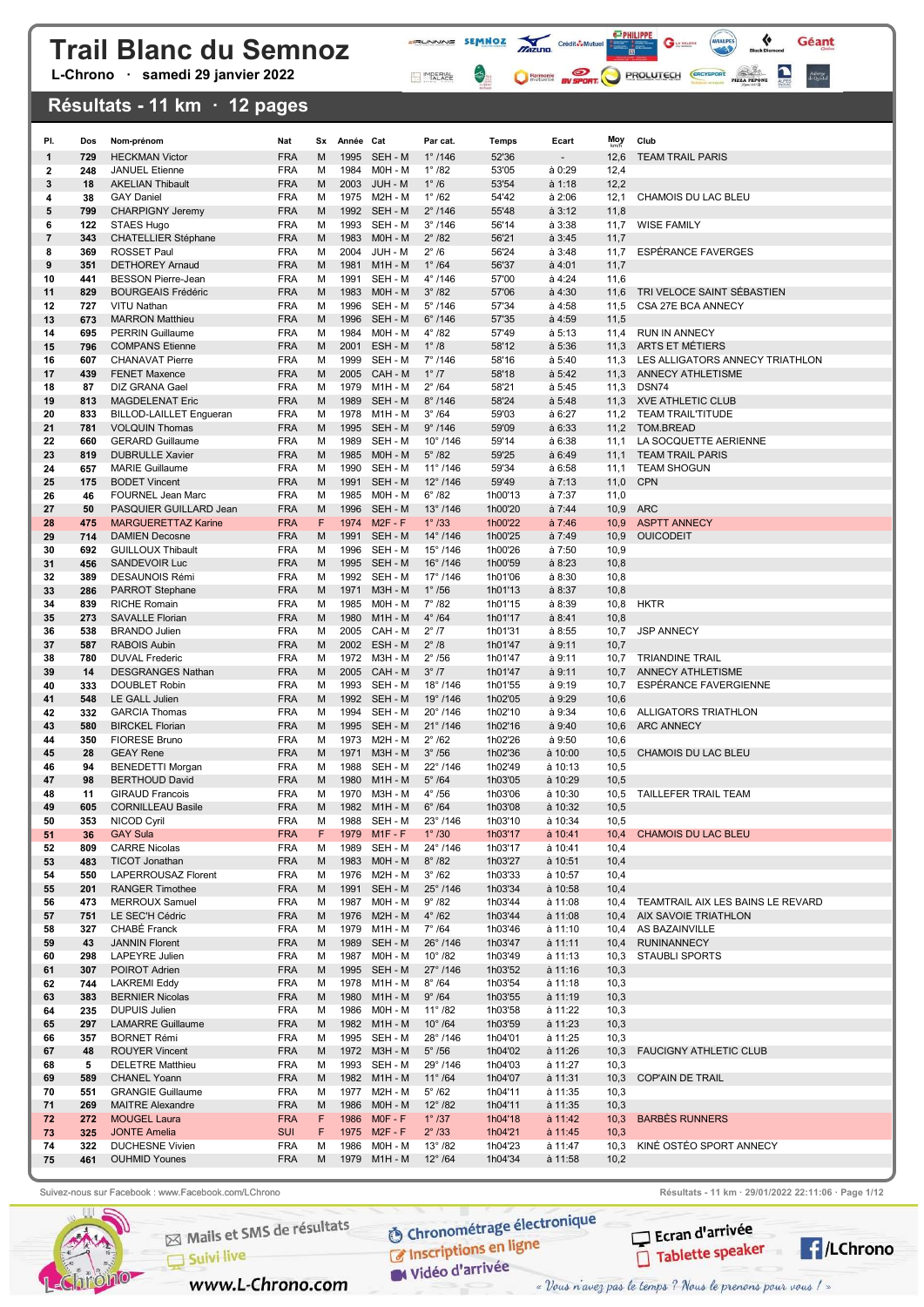L-Chrono · samedi 29 janvier 2022

### Résultats - 11 km · 12 pages

| PI.        | Dos        | Nom-prénom                                             | Nat                      | Sx     | Année Cat    |                              | Par cat.                              | <b>Temps</b>       | Ecart              | Moy          | Club                                             |
|------------|------------|--------------------------------------------------------|--------------------------|--------|--------------|------------------------------|---------------------------------------|--------------------|--------------------|--------------|--------------------------------------------------|
| 76         | 115        | <b>VERKEST Antoine</b>                                 | <b>FRA</b>               | M      | 1983         | MOH - M                      | $14^{\circ}$ /82                      | 1h04'36            | à 12:00            | 10,2         | <b>RUNINANNECY</b>                               |
| 77         | 128        | <b>BONNARD Brice</b>                                   | <b>FRA</b>               | M      | 1987         | MOH - M                      | $15^{\circ}$ /82                      | 1h04'41            | à 12:05            | 10,2         | <b>RUN IN ANNECY</b>                             |
| 78         | 349        | <b>THISS Michael</b>                                   | <b>FRA</b>               | М      | 1984         | MOH - M                      | $16^{\circ}$ /82                      | 1h04'44            | à 12:08            | 10,2         |                                                  |
| 79         | 674        | <b>DUJARDIN Pierre</b>                                 | <b>FRA</b>               | M      | 2005         | CAH - M                      | $4^{\circ}$ /7                        | 1h04'45            | à 12:09            | 10,2         | ANNECY ATHLETISME                                |
| 80         | 825        | <b>UNGAR Christophe</b>                                | <b>FRA</b>               | M      | 1976         | M2H - M                      | $6^{\circ}$ /62                       | 1h04'48            | à 12:12            | 10,2         |                                                  |
| 81         | 525        | <b>COUSTY Benjamin</b>                                 | <b>FRA</b>               | M      | 1980         | $M1H - M$                    | $13^\circ$ /64                        | 1h04'50            | à 12:14            | 10,2         |                                                  |
| 82         | 603        | <b>SCHWAM Vincent</b>                                  | <b>FRA</b>               | M      | 1982         | M1H - M                      | $14^{\circ}$ /64                      | 1h04'51            | à 12:15            | 10,2         |                                                  |
| 83         | 546        | DEVEAUX Jérôme                                         | <b>FRA</b><br><b>FRA</b> | M      | 1979<br>1996 | $M1H - M$<br>SEH - M         | $15^{\circ}$ /64<br>$30^{\circ}$ /146 | 1h05'11            | à 12:35<br>à 12:37 | 10,1<br>10,1 |                                                  |
| 84<br>85   | 676<br>360 | <b>BOITEUX Hugo</b><br><b>SOGNO Richard</b>            | <b>FRA</b>               | м<br>M |              | 1972 M3H - M                 | $6^\circ$ /56                         | 1h05'13<br>1h05'15 | à 12:39            | 10,1         | <b>TRISALEVE</b>                                 |
| 86         | 209        | <b>IVANOFF David</b>                                   | <b>FRA</b>               | м      | 1969         | <b>M3H - M</b>               | $7^\circ$ /56                         | 1h05'25            | à 12:49            | 10,1         | TEAM DU GRAND ARC                                |
| 87         | 134        | <b>FORTIN Jordan</b>                                   | <b>FRA</b>               | M      | 1992         | SEH - M                      | $31^{\circ}$ /146                     | 1h05'27            | à 12:51            | 10,1         | <b>COURIR À POISY</b>                            |
| 88         | 435        | DANIEL Laurent Armand                                  | <b>FRA</b>               | М      | 1976         | M2H - M                      | $7^\circ$ /62                         | 1h05'29            | à 12:53            | 10,1         | <b>TEAM CONSULTEC</b>                            |
| 89         | 557        | <b>FERE Sébastien</b>                                  | <b>FRA</b>               | M      | 1982         | $M1H - M$                    | $16^\circ$ /64                        | 1h05'30            | à 12:54            | 10,1         |                                                  |
| 90         | 820        | <b>LEFEVRE Elise</b>                                   | <b>FRA</b>               | F      | 1983         | $MOF - F$                    | $2^\circ$ /37                         | 1h05'31            | à 12:55            | 10,1         | <b>COURIR PAR NATURE</b>                         |
| 91         | 323        | <b>BACCON Sebastien</b>                                | <b>FRA</b>               | M      | 1985         | M0H - M                      | $17^{\circ}$ /82                      | 1h05'40            | $\hat{a}$ 13:04    | 10,1         |                                                  |
| 92         | 401        | <b>AUDOUIN Fabien</b>                                  | <b>FRA</b>               | М      | 1987         | M0H - M                      | $18^{\circ}$ /82                      | 1h05'44            | à 13:08            | 10,0         | <b>TEAM RACLETTE</b>                             |
| 93<br>94   | 747<br>12  | <b>MORAND Adrien</b><br>MILLIARD John                  | <b>FRA</b><br><b>FRA</b> | M<br>M | 1995<br>1979 | SEH - M<br>M1H - M           | 32°/146<br>$17^{\circ}$ /64           | 1h05'47<br>1h05'51 | à 13:11<br>à 13:15 | 10,0<br>10,0 |                                                  |
| 95         | 492        | <b>KOHLER Victor</b>                                   | <b>FRA</b>               | M      | 1996         | SEH - M                      | $33^{\circ}$ /146                     | 1h05'59            | à 13:23            | 10,0         | <b>COP'AINS DE TRAIL</b>                         |
| 96         | 386        | <b>EGMAN David</b>                                     | <b>FRA</b>               | M      | 1988         | SEH - M                      | 34°/146                               | 1h06'00            | à 13:24            | 10,0         |                                                  |
| 97         | 420        | <b>LEBRETON Maxime</b>                                 | <b>FRA</b>               | M      | 2004         | JUH - M                      | $3^\circ/6$                           | 1h06'00            | à 13:24            | 10,0         |                                                  |
| 98         | 830        | PAJOT Pierre-Alix                                      | <b>FRA</b>               | M      | 1992         | SEH - M                      | $35^{\circ}$ /146                     | 1h06'07            | à 13:31            | 10,0         | EAG                                              |
| 99         | 582        | EL KHOUROUJ Rayhane                                    | <b>FRA</b>               | M      | 1991         | SEH - M                      | $36^{\circ}$ /146                     | 1h06'11            | à 13:35            | 10,0         |                                                  |
| 100        | 385        | <b>GONNY Florent</b>                                   | <b>FRA</b>               | M      | 1979         | M1H - M                      | $18^{\circ}$ /64                      | 1h06'17            | à 13:41            | 10,0         | LES ALLIGATORS ANNECY TRIATHLON                  |
| 101        | 140        | <b>GODIN Christophe</b>                                | <b>FRA</b>               | M      | 1979         | $M1H - M$                    | $19^{\circ}$ /64                      | 1h06'35            | à 13:59            | 9,9          | LES ROIS DE L'ASPHALTE                           |
| 102        | 433        | <b>MORTEL Benjamin</b>                                 | <b>FRA</b>               | M      | 1991         | SEH - M                      | $37^{\circ}$ /146                     | 1h06'37            | à 14:01            | 9,9          | <b>ARC ANNECY</b><br><b>DOUBS SUD ATHLÉTISME</b> |
| 103<br>104 | 292<br>37  | <b>CLEARD Paul</b><br><b>ROBLES Nicolas</b>            | <b>FRA</b><br><b>FRA</b> | M<br>M | 1998<br>1982 | SEH - M<br>$M1H - M$         | 38°/146<br>$20^\circ$ /64             | 1h06'40<br>1h06'43 | à 14:04<br>à 14:07 | 9,9<br>9,9   | CHAMOIS DU LAC BLEU                              |
| 105        | 44         | <b>HIDALGO Anthony</b>                                 | <b>FRA</b>               | M      | 1991         | SEH - M                      | $39^{\circ}$ /146                     | 1h06'44            | à 14:08            | 9,9          | CHAMOIS DU LAC BLEU                              |
| 106        | 111        | <b>AGUAYO Frédéric</b>                                 | <b>FRA</b>               | м      | 1985         | MOH - M                      | $19^{\circ}$ /82                      | 1h06'48            | à 14:12            | 9,9          |                                                  |
| 107        | 710        | <b>DUMONTIER Alec</b>                                  | <b>FRA</b>               | M      | 1996         | SEH - M                      | 40°/146                               | 1h06'55            | à 14:19            | 9,9          | ANNECY RUNNING CLUB [ARC]                        |
| 108        | 595        | <b>JACQUIN Mathias</b>                                 | <b>FRA</b>               | М      | 1996         | SEH - M                      | 41°/146                               | 1h06'55            | à 14:19            | 9,9          |                                                  |
| 109        | 381        | <b>ESTRELA Yannis</b>                                  | <b>FRA</b>               | M      | 1999         | SEH - M                      | 42°/146                               | 1h06'56            | à 14:20            | 9,9          |                                                  |
| 110        | 278        | ANDERSON Jonathan                                      | <b>FRA</b>               | м      | 1981         | $M1H - M$                    | $21^{\circ}$ /64                      | 1h06'57            | à 14:21            | 9,9          | LA SOCQUETTE AÉRIENNE                            |
| 111<br>112 | 365<br>826 | <b>BAYON Yves</b>                                      | <b>FRA</b>               | M      | 1978<br>1993 | $M1H - M$<br>SEH - M         | $22^{\circ}$ /64<br>43°/146           | 1h07'01            | à 14:25            | 9,9          | QUINTAL RUNNING TEAM                             |
| 113        | 164        | <b>BERTHOLEY Timothée</b><br><b>VERDURIER Frédéric</b> | <b>FRA</b><br><b>FRA</b> | М<br>M | 1974         | $M2H - M$                    | $8^\circ$ /62                         | 1h07'03<br>1h07'07 | à 14:27<br>à 14:31 | 9,8<br>9,8   | <b>RUN IN ANNECY</b>                             |
| 114        | 19         | <b>KALI Maurille</b>                                   | <b>FRA</b>               | M      | 1952         | M7H - M                      | $1^\circ$ /2                          | 1h07'35            | à 14:59            | 9,8          |                                                  |
| 115        | 720        | <b>KOMMINOTH Jules</b>                                 | <b>FRA</b>               | M      | 1997         | SEH - M                      | 44°/146                               | 1h07'36            | à 15:00            | 9,8          |                                                  |
| 116        | 596        | <b>GARCIA Vincent</b>                                  | <b>FRA</b>               | M      | 1988         | SEH - M                      | 45°/146                               | 1h07'42            | à 15:06            | 9,8          | <b>TEAM RACLETTE</b>                             |
| 117        | 713        | VIGUET-CARRIN Aurélien                                 | <b>FRA</b>               | M      | 2005         | CAH - M                      | $5^\circ$ /7                          | 1h07'44            | à 15:08            | 9,7          | <b>COURRIR À POISY</b>                           |
| 118        | 372        | <b>GREGOIRE Vincent</b>                                | <b>FRA</b>               | M      | 1974         | M2H - M                      | $9^{\circ}$ /62                       | 1h07'52            | à 15:16            | 9,7          |                                                  |
| 119        | 490        | VOGT Jocelyn<br><b>MAHÉ Vincent</b>                    | <b>FRA</b>               | M      | 1983         | M0H - M                      | $20^\circ$ /82<br>$21^{\circ}$ /82    | 1h08'00            | à 15:24            | 9,7          | <b>TEAM FMR CSO</b>                              |
| 120<br>121 | 753<br>266 | MAÏSSEU Julien                                         | <b>FRA</b><br><b>FRA</b> | М<br>M | 1984<br>1981 | M0H - M<br>$M1H - M$         | $23^\circ$ /64                        | 1h08'07<br>1h08'09 | à 15:31<br>à 15:33 | 9,7<br>9,7   | <b>ASB YVELINES</b>                              |
| 122        | 218        | MARAQUIN Guy                                           | <b>FRA</b>               | М      | 1967         | M4H - M                      | $1^{\circ}$ /34                       | 1h08'09            | à 15:33            | 9,7          | <b>ASB YVELINES</b>                              |
| 123        | 249        | <b>LECLERCQ Olivier</b>                                | <b>FRA</b>               | M      | 1974         | $M2H - M$                    | $10^{\circ}$ /62                      | 1h08'15            | à 15:39            | 9,7          | <b>BTD</b>                                       |
| 124        | 208        | <b>VIMARD Alexis</b>                                   | <b>FRA</b>               | M      | 1996         | SEH - M                      | 46°/146                               | 1h08'20            | à 15:44            | 9,7          |                                                  |
| 125        | 39         | AUDOUX Thomas                                          | FRA                      | M      | 1981         | M1H - M                      | $24^{\circ}$ /64                      | 1h08'38            | $\hat{a}$ 16:02    | 9,6          | CHAMOIS DU LAC BLEU                              |
| 126        | 604        | PICON Renaud                                           | <b>FRA</b>               | М      | 1990         | SEH - M                      | 47°/146                               | 1h08'41            | à 16:05            | 9,6          |                                                  |
| 127        | 405        | <b>DUCLOS Laurent</b>                                  | <b>FRA</b>               | M      | 1978         | $M1H - M$                    | $25^\circ$ /64                        | 1h08'44            | à 16:08            | 9,6          |                                                  |
| 128<br>129 | 25<br>302  | <b>FELBER Thomas</b><br><b>FAURE Lionel</b>            | <b>FRA</b><br><b>FRA</b> | м<br>M |              | 1994 SEH - M<br>1963 M4H - M | 48°/146<br>$2^\circ$ /34              | 1h08'54<br>1h09'00 | à 16:18<br>à 16:24 | 9,6<br>9,6   | TEAM RRUNNING SEYNOD<br>QRT QUINTAL RUNNING TEAM |
| 130        | 356        | <b>BACHELIER Pierre</b>                                | <b>FRA</b>               | м      |              | 1992 SEH - M                 | 49°/146                               | 1h09'02            | à 16:26            | 9,6          | <b>FAUCIGNY ATHLETIC CLUB</b>                    |
| 131        | 316        | <b>JONTE Jose</b>                                      | SUI                      | M      |              | 1970 M3H - M                 | $8^\circ$ /56                         | 1h09'03            | à 16:27            | 9,6          |                                                  |
| 132        | 802        | <b>MONOT Florent</b>                                   | <b>FRA</b>               | м      |              | 1982 M1H - M                 | $26^\circ$ /64                        | 1h09'03            | à 16:27            | 9,6          | <b>TEAM TRIANDINE</b>                            |
| 133        | 305        | <b>GONCALVES Florian</b>                               | <b>FRA</b>               | M      | 1997         | SEH - M                      | $50^{\circ}$ /146                     | 1h09'03            | à 16:27            | 9,6          |                                                  |
| 134        | 707        | <b>CHAPUY Guillemette</b>                              | <b>FRA</b>               | F      | 1996         | SEF-F                        | $1^{\circ}$ /113                      | 1h09'10            | à 16:34            | 9,5          | COMPAGNIE DES GUIDES PANIQUES - GRIMPEURS        |
| 135        | 344        | <b>DANIEL Julien</b>                                   | <b>FRA</b>               | M      |              | 1987 M0H - M                 | $22^{\circ}$ /82                      | 1h09'13            | à 16:37            | 9,5          |                                                  |
| 136<br>137 | 207<br>680 | <b>CASTELOT Paul</b><br><b>GAY Julien-Henry</b>        | <b>FRA</b><br><b>FRA</b> | М<br>M | 1984         | 1992 SEH - M<br>$MOH - M$    | $51^{\circ}$ /146<br>$23^\circ/82$    | 1h09'13<br>1h09'17 | à 16:37<br>à 16:41 | 9,5<br>9,5   | NUITS COURSE A PIED                              |
| 138        | 719        | <b>MARCHAND Philippe</b>                               | <b>FRA</b>               | М      | 1981         | $M1H - M$                    | $27^{\circ}$ /64                      | 1h09'31            | à 16:55            | 9,5          |                                                  |
| 139        | 486        | <b>METTAIS CARTIER Olivier</b>                         | <b>FRA</b>               | M      |              | 1982 M1H-M                   | $28^\circ$ /64                        | 1h09'41            | à 17:05            | 9,5          |                                                  |
| 140        | 404        | <b>MARCHAL Nicolas</b>                                 | <b>FRA</b>               | М      |              | 1997 SEH - M                 | $52^{\circ}$ /146                     | 1h09'43            | à 17:07            | 9,5          | <b>TEAM SQR</b>                                  |
| 141        | 9          | ROULAND-ZANELLA Kevin                                  | <b>FRA</b>               | M      |              | 1991 SEH-M                   | $53^{\circ}$ /146                     | 1h09'49            | à 17:13            | 9,5          |                                                  |
| 142        | 387        | <b>ARMINGOL Thierry</b>                                | <b>FRA</b>               | М      |              | 1972 M3H - M                 | $9^{\circ}$ /56                       | 1h09'50            | à 17:14            | 9,5          |                                                  |
| 143        | 513        | <b>KOMMINOTH Christian</b>                             | <b>FRA</b>               | M      | 1967         | M4H - M                      | $3^\circ$ /34                         | 1h09'52            | à 17:16            | 9,5          |                                                  |
| 144        | 591        | <b>BERTHET David</b>                                   | <b>FRA</b>               | М      | 1983         | MOH - M                      | $24^{\circ}$ /82                      | 1h10'04            | à 17:28            | 9,4          |                                                  |
| 145<br>146 | 367<br>331 | <b>GRADOS Alix</b><br><b>FOURNEY Pierre</b>            | <b>FRA</b><br><b>FRA</b> | M<br>м | 1975<br>1978 | M2H - M<br>M1H - M           | $11^{\circ}$ /62<br>$29^\circ$ /64    | 1h10'06<br>1h10'08 | à 17:30<br>à 17:32 | 9,4<br>9,4   | <b>KERAUNOS SPORTS</b>                           |
| 147        | 636        | <b>LANDREAU Anthony</b>                                | <b>FRA</b>               | M      | 1996         | SEH - M                      | $54^{\circ}$ /146                     | 1h10'12            | à 17:36            | 9,4          |                                                  |
| 148        | 158        | <b>VINCENT Charles-Olivier</b>                         | <b>FRA</b>               | М      | 1984         | M0H - M                      | $25^\circ$ /82                        | 1h10'19            | à 17:43            | 9,4          | <b>CAHORS TRAIL</b>                              |
| 149        | 602        | <b>VIDALE Tristan</b>                                  | <b>FRA</b>               | M      | 1987         | MOH - M                      | $26^\circ$ /82                        | 1h10'43            | à 18:07            | 9,3          |                                                  |
| 150        | 500        | <b>BODIN Guillaume</b>                                 | <b>FRA</b>               | м      | 1984         | MOH - M                      | $27^{\circ}$ /82                      | 1h10'44            | à 18:08            | 9,3          | LES ALLIGATORS ANNECY                            |

**FRUNNING SEMMOZ MIZURO** Crédit**ô-Multier de la Caracteria de la Caracteria de la Caracteria de la Caracteria de la Caracteria de la Caracteria de la Caracteria de la Caracteria de la Caracteria de la Caracteria de la Cara** 

MPERIAL

 $\leftrightarrow$ 

 $\mathbf{G}$  in case of

C Harmonic By SPORT PROLUTECH CRO'SPORT PIZZ PROM

 $\leftrightarrow$ 

Géant

Auberge<br>de Quintal



Mails et SMS de résultats  $\Box$  Suivi live

www.L-Chrono.com

**O Chronométrage électronique** C Inscriptions en ligne

W Vidéo d'arrivée

Suivez-nous sur Facebook : www.Facebook.com/LChrono Resultats - 11 km · 29/01/2022 22:11:07 · Page 2/12



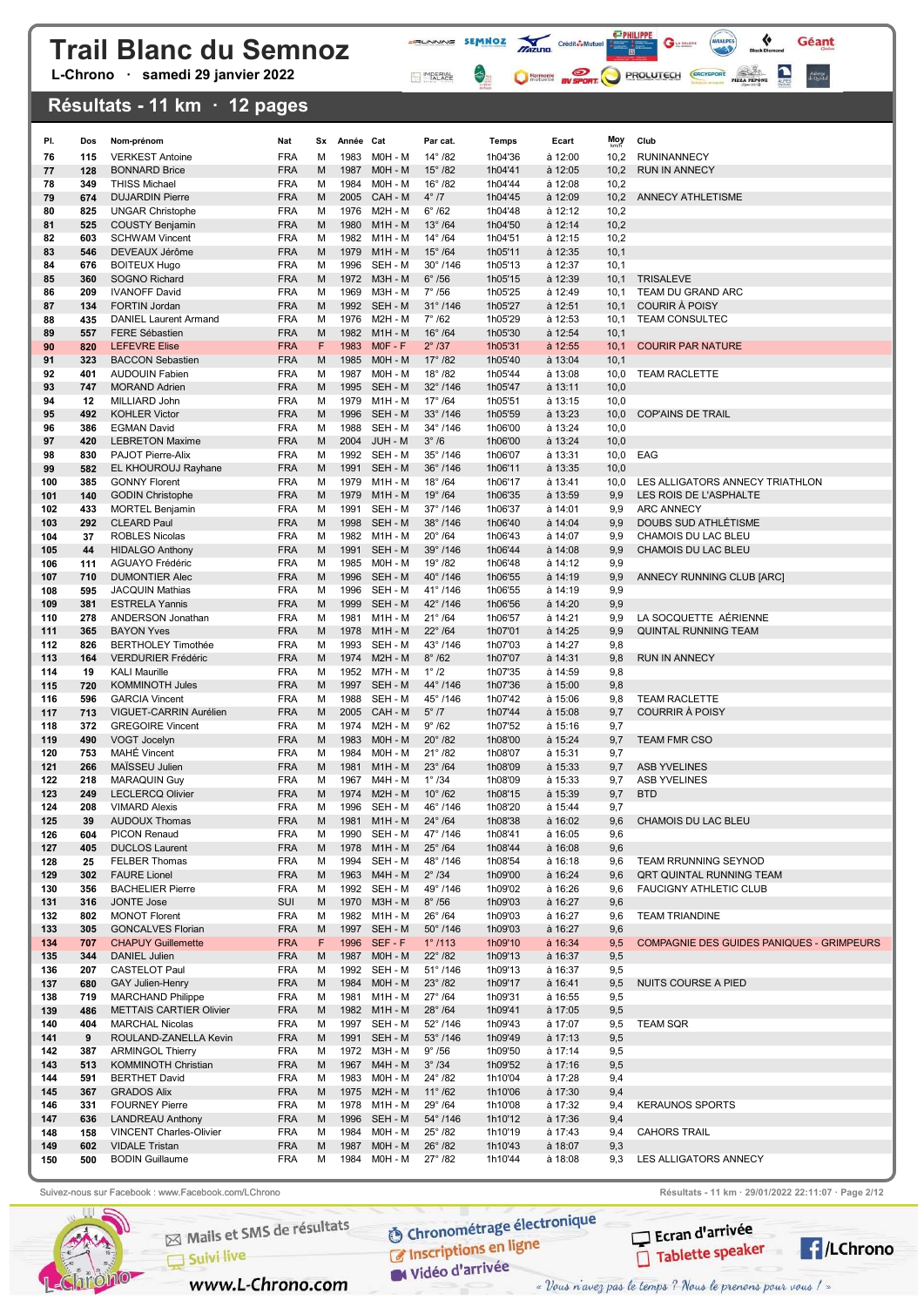L-Chrono · samedi 29 janvier 2022

### Résultats - 11 km · 12 pages

| PI.        | Dos        | Nom-prénom                                          | Nat                      | Sx     | Année Cat    |                            | Par cat.                               | Temps              | Ecart                | <b>Moy</b> | Club                                                  |
|------------|------------|-----------------------------------------------------|--------------------------|--------|--------------|----------------------------|----------------------------------------|--------------------|----------------------|------------|-------------------------------------------------------|
| 151        | 196        | <b>ESTINES David</b>                                | <b>FRA</b>               | M      | 1975         | $M2H - M$                  | $12^{\circ}$ /62                       | 1h10'45            | à 18:09              | 9,3        | LES HYDROCYCLOPEDS                                    |
| 152        | 457        | <b>COUSIN Mickaël</b>                               | <b>FRA</b>               | M      | 1982         | M1H - M                    | $30^\circ$ /64                         | 1h10'47            | à 18:11              | 9,3        |                                                       |
| 153        | 547        | <b>GHERBI Quentin</b>                               | <b>FRA</b>               | M      | 1993         | SEH - M                    | $55^{\circ}$ /146                      | 1h10'49            | à 18:13              | 9,3        | TEAM TRAIL AIX LES BAINS                              |
| 154        | 23         | <b>BERNARDI Morgan</b>                              | <b>FRA</b>               | M      | 1982         | M1H - M                    | $31^{\circ}$ /64                       | 1h10'51            | à 18:15              | 9,3        |                                                       |
| 155        | 276        | <b>BOUET Gerald</b>                                 | <b>FRA</b>               | M      | 1982         | $M1H - M$                  | $32^\circ$ /64                         | 1h10'52            | $a$ 18:16            | 9,3        |                                                       |
| 156<br>157 | 627<br>31  | <b>SISCART SERRA Aina</b><br><b>BIENFAIT Franck</b> | <b>ESP</b><br><b>FRA</b> | F<br>M | 1965         | 1997 SEF-F<br>M4H - M      | $2^{\circ}$ /113<br>$4^\circ$ /34      | 1h10'53<br>1h11'00 | à 18:17<br>à 18:24   | 9,3<br>9,3 | <b>SAGREDOTRAINING</b><br>CHAMOIS DU LAC BLEU         |
| 158        | 324        | NYCZ Raphael                                        | <b>FRA</b>               | M      | 1985         | MOH - M                    | $28^{\circ}$ /82                       | 1h11'01            | à 18:25              | 9,3        | <b>ARC ANNECY</b>                                     |
| 159        | 501        | <b>ANDRE Joseph</b>                                 | <b>FRA</b>               | M      | 1984         | MOH - M                    | 29°/82                                 | 1h11'07            | à 18:31              | 9,3        |                                                       |
| 160        | 260        | ARVIN-BEROD Axel                                    | <b>FRA</b>               | M      | 2006         | CAH - M                    | $6^{\circ}$ /7                         | 1h11'07            | à 18:31              | 9,3        | <b>JSP AGGLO ANNECY</b>                               |
| 161        | 395        | <b>VALLEE Cyril</b>                                 | <b>FRA</b>               | M      | 1989         | SEH - M                    | $56^{\circ}$ /146                      | 1h11'16            | $\hat{a}$ 18:40      | 9,3        |                                                       |
| 162        | 482        | <b>GONZATTI Sebastien</b>                           | <b>FRA</b>               | M      | 1978         | M1H - M                    | $33^\circ/64$                          | 1h11'16            | à 18:40              | 9,3        | <b>MARTEAU!</b>                                       |
| 163        | 509        | <b>GARDET Pierre</b>                                | <b>FRA</b>               | M      | 1985         | M0H - M                    | $30^\circ/82$                          | 1h11'17            | à 18:41              | 9,3        |                                                       |
| 164<br>165 | 715<br>425 | SORESINA Federico<br><b>BERTIN Ludovic</b>          | <b>ITA</b><br><b>FRA</b> | M<br>M | 1984<br>1975 | MOH - M<br>$M2H - M$       | $31^{\circ}$ /82<br>$13^{\circ}$ /62   | 1h11'20<br>1h11'23 | à 18:44<br>$a$ 18:47 | 9,3<br>9,3 |                                                       |
| 166        | 590        | <b>CERVETTAZ Stephane</b>                           | <b>FRA</b>               | M      | 1976         | M2H - M                    | $14^{\circ}$ /62                       | 1h11'26            | à 18:50              | 9,2        |                                                       |
| 167        | 178        | JARNO Sébastien                                     | <b>FRA</b>               | M      | 1983         | MOH - M                    | $32^{\circ}$ /82                       | 1h11'35            | à 18:59              | 9,2        | <b>RUN IN ANNECY</b>                                  |
| 168        | 289        | <b>LAFLEUR Steph</b>                                | <b>FRA</b>               | M      | 1971         | M3H - M                    | $10^{\circ}$ /56                       | 1h11'36            | à 19:00              | 9,2        |                                                       |
| 169        | 741        | <b>BUZEA Diane</b>                                  | <b>FRA</b>               | F      | 1992         | SEF-F                      | 3°/113                                 | 1h11'44            | à 19:08              | 9,2        | <b>CAF</b>                                            |
| 170        | 491        | <b>DEGOUY Laure</b>                                 | <b>FRA</b>               | F      | 1991         | SEF-F                      | $4^{\circ}$ /113                       | 1h11'46            | $\hat{a}$ 19:10      | 9,2        |                                                       |
| 171        | 216        | <b>MEDICI Cyril</b>                                 | <b>FRA</b>               | M      | 1969         | <b>M3H - M</b>             | $11^{\circ}$ /56                       | 1h11'47            | à 19:11              | 9,2        |                                                       |
| 172<br>173 | 377<br>328 | <b>BRISCHOUX Nicolas</b><br><b>BORDRY Charles</b>   | <b>FRA</b><br><b>FRA</b> | M<br>M | 1973<br>1991 | M2H - M<br>SEH - M         | $15^{\circ}$ /62<br>$57^{\circ}$ /146  | 1h12'03<br>1h12'06 | à 19:27<br>à 19:30   | 9,2<br>9,2 | <b>STAUBLI</b><br><b>TEAM MARTIN MASSE</b>            |
| 174        | 345        | SOUZEAU Frankie                                     | <b>FRA</b>               | M      | 1988         | SEH - M                    | 58°/146                                | 1h12'13            | à 19:37              | 9,1        | <b>FAUCIGNY ATHLETIC CLUB</b>                         |
| 175        | 135        | CHAUVETET Alban                                     | <b>FRA</b>               | M      | 1998         | SEH - M                    | $59^{\circ}$ /146                      | 1h12'29            | à 19:53              | 9,1        |                                                       |
| 176        | 539        | <b>REYNOUD Orianne</b>                              | <b>FRA</b>               | F      | 1996         | SEF-F                      | $5^{\circ}$ /113                       | 1h12'31            | à 19:55              | 9,1        |                                                       |
| 177        | 837        | <b>SALEH Olivier</b>                                | <b>FRA</b>               | M      | 1976         | M2H - M                    | $16^{\circ}$ /62                       | 1h12'36            | $a$ 20:00            | 9,1        |                                                       |
| 178        | 493        | <b>RASTOUL Axel</b>                                 | <b>FRA</b>               | M      | 2001         | ESH - M                    | $3^\circ/8$                            | 1h12'42            | à 20:06              | 9,1        |                                                       |
| 179<br>180 | 186<br>828 | <b>BOSSAVIE Cyril</b><br>DÉGEORGE Sébastien         | <b>FRA</b><br><b>FRA</b> | M<br>M | 1989<br>1978 | SEH - M<br>M1H - M         | $60^{\circ}$ /146<br>$34^{\circ}$ /64  | 1h12'43<br>1h12'52 | à 20:07<br>à 20:16   | 9,1<br>9,1 | RUN IN ANNECY                                         |
| 181        | 666        | <b>VIVET Pierre</b>                                 | <b>FRA</b>               | M      | 1959         | <b>M5H - M</b>             | $1^{\circ}$ /16                        | 1h12'53            | à 20:17              | 9,1        | <b>LRDC</b>                                           |
| 182        | 233        | MENDES-FRANCE Jérome                                | <b>FRA</b>               | M      | 1975         | <b>M2H - M</b>             | $17^{\circ}$ /62                       | 1h12'57            | à 20:21              | 9,1        | <b>ACBB</b>                                           |
| 183        | 100        | <b>LENOIR Thierry</b>                               | <b>FRA</b>               | M      | 1970         | <b>M3H - M</b>             | $12^{\circ}$ /56                       | 1h13'03            | à 20:27              | 9,0        |                                                       |
| 184        | 675        | <b>DUJARDIN Alain</b>                               | <b>FRA</b>               | M      | 1974         | M2H - M                    | $18^{\circ}$ /62                       | 1h13'18            | à 20:42              | 9,0        | LES HYDROCYCLOPEDS ANNECY TRIATHLON                   |
| 185        | 10         | <b>CURRAL Jacky</b>                                 | <b>FRA</b>               | M      | 1971         | <b>M3H - M</b>             | $13^{\circ}$ /56                       | 1h13'21            | à 20:45              | 9,0        |                                                       |
| 186<br>187 | 533<br>810 | <b>SAILLET Clement</b><br><b>BUTHEAU Thibault</b>   | <b>FRA</b><br><b>FRA</b> | M<br>M | 1989<br>1988 | SEH - M<br>SEH - M         | $61^{\circ}$ /146<br>$62^{\circ}$ /146 | 1h13'25<br>1h13'26 | à 20:49              | 9,0        |                                                       |
| 188        | 426        | <b>THIEL Kévin</b>                                  | <b>FRA</b>               | М      | 2002         | ESH - M                    | $4^\circ/8$                            | 1h13'30            | à 20:50<br>à 20:54   | 9,0<br>9,0 |                                                       |
| 189        | 241        | <b>HEMON Elise</b>                                  | <b>FRA</b>               | F      |              | 1993 SEF-F                 | $6^{\circ}$ /113                       | 1h13'31            | à 20:55              | 9,0        | <b>RUN IN ANNECY</b>                                  |
| 190        | 195        | DEMULE Hervé                                        | <b>FRA</b>               | M      | 1975         | <b>M2H - M</b>             | $19^{\circ}$ /62                       | 1h13'35            | à 20:59              | 9,0        | RUN IN ANNECY                                         |
| 191        | 390        | <b>EPAILLY Fabrice</b>                              | <b>FRA</b>               | M      | 1972         | M3H - M                    | $14^{\circ}$ /56                       | 1h13'37            | à 21:01              | 9,0        |                                                       |
| 192        | 192        | <b>CADIOU Antoine</b>                               | <b>FRA</b>               | М      | 1994         | SEH - M                    | $63^{\circ}$ /146                      | 1h13'50            | à 21:14              | 8,9        | <b>TEAM TOMATE</b>                                    |
| 193        | 147<br>418 | <b>NGUYEN Pierre</b><br><b>BUJARD Pascal</b>        | <b>FRA</b><br>SUI        | M<br>М | 1994<br>1975 | SEH - M<br>M2H - M         | 64°/146<br>$20^\circ$ /62              | 1h13'50<br>1h13'59 | à 21:14<br>à 21:23   | 8,9<br>8,9 | <b>TEAM TOMATES</b><br><b>SPORT QUEST</b>             |
| 194<br>195 | 291        | <b>MILLET Benjamin</b>                              | <b>FRA</b>               | M      | 1986         | M0H - M                    | $33^\circ/82$                          | 1h14'02            | à 21:26              | 8,9        | <b>STAUBLI SPORT</b>                                  |
| 196        | 464        | <b>UBERTO Edouard</b>                               | <b>FRA</b>               | М      | 1991         | SEH - M                    | 65°/146                                | 1h14'04            | à 21:28              | 8,9        |                                                       |
| 197        | 643        | <b>PERRILLAT Vincent</b>                            | <b>FRA</b>               | M      | 1976         | <b>M2H - M</b>             | $21^{\circ}$ /62                       | 1h14'06            | à 21:30              | 8,9        | <b>SEPAS IMPOSSIBLE</b>                               |
| 198        | 30         | <b>BIVENS Brett</b>                                 | <b>FRA</b>               | M      | 1987         | MOH - M                    | $34^{\circ}$ /82                       | 1h14'12            | à 21:36              | 8,9        | CHAMOIS DU LAC BLEU                                   |
| 199        | 21         | <b>REVILLET Yoann</b>                               | <b>FRA</b>               | M      | 1985         | MOH - M                    | $35^{\circ}$ /82                       | 1h14'16            | à 21:40              | 8,9        |                                                       |
| 200        | 515        | <b>GAUCHERAND Claire</b>                            | <b>FRA</b>               |        | 1990         | SEF-F                      | $7^{\circ}$ /113                       | 1h14'22            | à 21:46              | 8,9        | ARC ANNECY                                            |
| 201<br>202 | 399<br>471 | <b>MESSAGER Romain</b><br><b>LEDUC Laurent</b>      | <b>FRA</b><br><b>FRA</b> | M<br>M | 1976         | 1993 SEH - M<br>M2H - M    | 66°/146<br>$22^{\circ}$ /62            | 1h14'23<br>1h14'24 | à 21:47<br>à 21:48   | 8,9<br>8,9 | ARC - ANNECY RUNNING CLUB<br>TEAM TRAIL AIX LES BAINS |
| 203        | 536        | <b>PALFI Xavier</b>                                 | SUI                      | M      |              | 1970 M3H - M               | $15^{\circ}$ /56                       | 1h14'29            | à 21:53              | 8,9        | ECOTRAIL GENÈVE                                       |
| 204        | 213        | <b>THIERRY Mickael</b>                              | <b>FRA</b>               | М      |              | 1983 M0H - M               | $36^{\circ}$ /82                       | 1h14'30            | à 21:54              | 8,9        |                                                       |
| 205        | 814        | <b>CHAINE Martin</b>                                | <b>FRA</b>               | M      |              | 1988 SEH-M                 | 67°/146                                | 1h14'37            | à 22:01              | 8,9        |                                                       |
| 206        | 827        | <b>DUPREZ Xavier</b>                                | <b>FRA</b>               | М      | 1983         | MOH - M                    | $37^{\circ}$ /82                       | 1h14'38            | à 22:02              | 8,8        |                                                       |
| 207        | 836<br>72  | <b>MARCHAL Michael</b><br><b>AYADI Samy</b>         | <b>FRA</b><br>SUI        | М<br>М | 1996         | 1976 M2H - M<br>SEH - M    | $23^\circ$ /62<br>68°/146              | 1h14'46<br>1h14'51 | à 22:10<br>à 22:15   | 8,8<br>8,8 | FOULÉE D'ANNEMASSE<br>III                             |
| 208<br>209 | 53         | <b>COLIN Baptiste</b>                               | <b>FRA</b>               | М      |              | 1996 SEH - M               | 69°/146                                | 1h14'51            | à 22:15              | 8,8        |                                                       |
| 210        | 252        | TEULÉ Julien                                        | <b>FRA</b>               | М      | 1986         | MOH - M                    | $38^{\circ}$ /82                       | 1h14'55            | à 22:19              | 8,8        | COURIR À POISY                                        |
| 211        | 414        | <b>TARRAGON Sylvain</b>                             | <b>FRA</b>               | М      | 1986         | $MOH - M$                  | $39^\circ$ /82                         | 1h14'56            | à 22:20              | 8,8        |                                                       |
| 212        | 293        | <b>GROSPERRIN Joanny</b>                            | <b>FRA</b>               | м      |              | 2000 ESH-M                 | $5^\circ/8$                            | 1h15'03            | à 22:27              | 8,8        | <b>BEAUNE ATHLÉTISME</b>                              |
| 213        | 174        | GOY Jonathan                                        | <b>FRA</b>               | M      |              | 1988 SEH - M               | $70^{\circ}$ /146                      | 1h15'04            | à 22:28              | 8,8        |                                                       |
| 214        | 790        | <b>PERNA Salvatore</b>                              | <b>FRA</b>               | м      |              | 1977 M2H - M               | $24^{\circ}$ /62                       | 1h15'05            | à 22:29              | 8,8        |                                                       |
| 215<br>216 | 724<br>708 | FOUQUET Jean-Pierre<br>JOSEPH Emile                 | <b>FRA</b><br><b>FRA</b> | M<br>м |              | 1965 M4H - M<br>2001 ESH-M | $5^\circ$ /34<br>$6^{\circ}$ /8        | 1h15'07<br>1h15'20 | à 22:31<br>à 22:44   | 8,8<br>8,8 | <b>TEAM TRIANDINE</b><br><b>TEAM JUL</b>              |
| 217        | 834        | <b>AKELIAN Amélie</b>                               | <b>FRA</b>               | F      |              | 2004 JUF - F               | $1^\circ$ /2                           | 1h15'24            | $a$ 22:48            | 8,8        |                                                       |
| 218        | 633        | ROUSSEAU Stephane                                   | FRA                      | М      |              | 1970 M3H - M               | $16^{\circ}$ /56                       | 1h15'35            | à 22:59              | 8,7        |                                                       |
| 219        | 116        | <b>COTTEAUX Elise</b>                               | <b>FRA</b>               | F      |              | 1991 SEF-F                 | $8^{\circ}$ /113                       | 1h15'35            | à 22:59              | 8,7        | <b>RUN IN ANNECY</b>                                  |
| 220        | 78         | POYET Bruno                                         | FRA                      | М      | 1981         | M1H - M                    | $35^\circ$ /64                         | 1h15'41            | à 23:05              | 8,7        | RUN IN ANNECY                                         |
| 221        | 378        | <b>PETTEX Pascal</b>                                | <b>FRA</b>               | М      |              | 1967 M4H - M               | $6^\circ$ /34                          | 1h15'42            | à 23:06              | 8,7        | RTT74 THUSY                                           |
| 222        | 68         | GROSSO Jean-Dominique                               | <b>FRA</b>               | М      | 1990         | SEH - M                    | 71°/146                                | 1h15'46            | à 23:10              | 8,7        |                                                       |
| 223<br>224 | 527<br>470 | <b>DUBOUILH Cedric</b><br><b>BATTAGLINI Pierre</b>  | <b>FRA</b><br><b>FRA</b> | M<br>M | 1963         | 1972 M3H - M<br>M4H - M    | $17^{\circ}$ /56<br>$7^\circ$ /34      | 1h15'47<br>1h15'51 | à 23:11<br>à 23:15   | 8,7<br>8,7 | ECO TRAIL GENÈVE                                      |
| 225        | 205        | <b>BONNIN Elodie</b>                                | <b>FRA</b>               | F.     |              | 1984 MOF-F                 | $3^\circ$ /37                          | 1h15'51            | $a$ 23:15            | 8,7        |                                                       |
|            |            |                                                     |                          |        |              |                            |                                        |                    |                      |            |                                                       |

**FRUNNING SEMMOZ MIZURO** Crédit**ô-Multier de la Caracteria de la Caracteria de la Caracteria de la Caracteria de la Caracteria de la Caracteria de la Caracteria de la Caracteria de la Caracteria de la Caracteria de la Cara** 

MPERIAL

 $\leftrightarrow$ 

 $\mathbf{G}$  la salerie

C Harmonic By SPORT PROLUTECH CRO'SPORT

 $\leftarrow$ 

Géant

Auberge<br>de Quintal



Mails et SMS de résultats

www.L-Chrono.com

 $\Box$  Suivi live

**O Chronométrage électronique** C Inscriptions en ligne

W Vidéo d'arrivée

Suivez-nous sur Facebook : www.Facebook.com/LChrono Résultats - 11 km · 29/01/2022 22:11:08 · Page 3/12



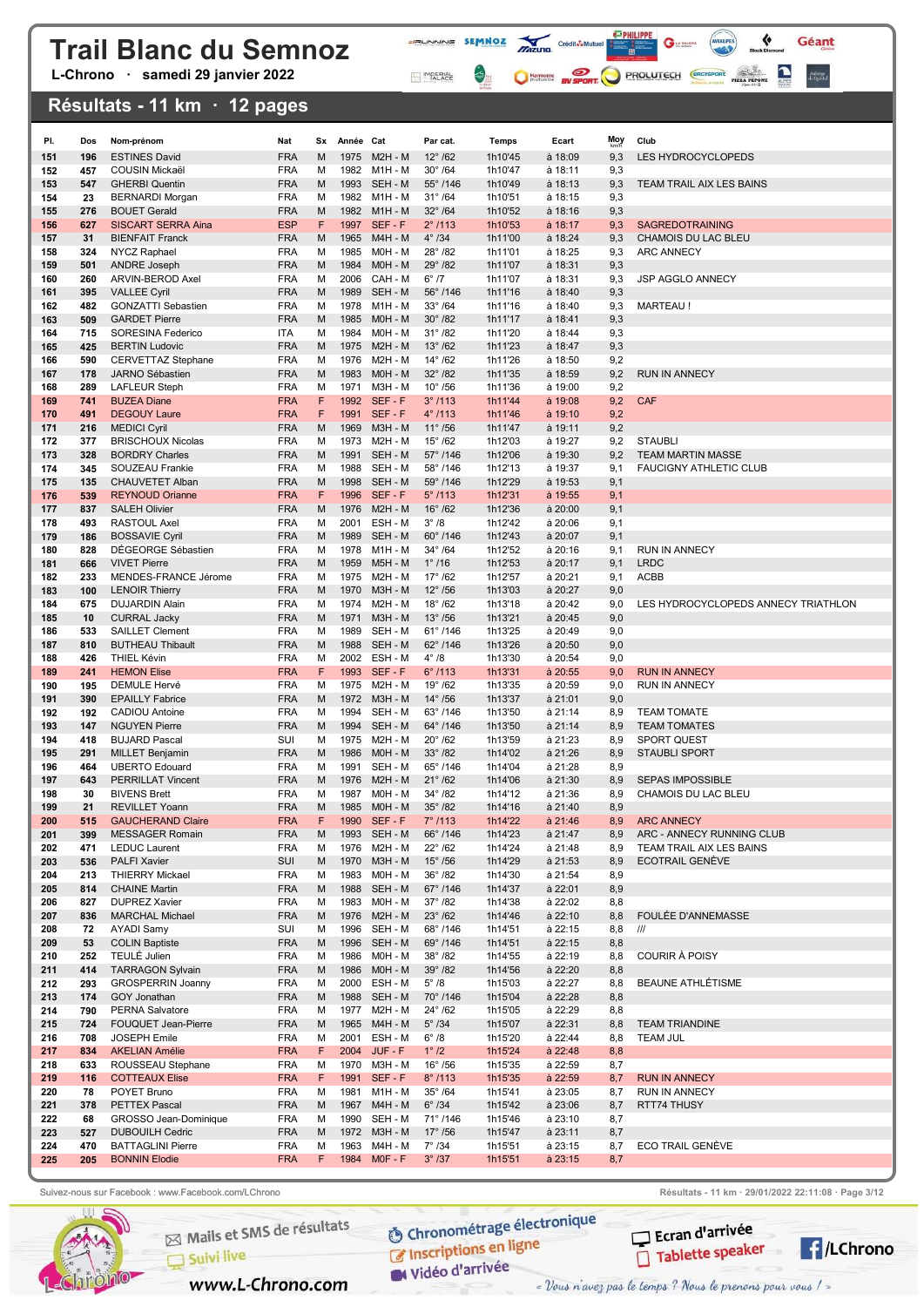L-Chrono · samedi 29 janvier 2022

### Résultats - 11 km · 12 pages

| PI.        | Dos        | Nom-prénom                                           | Nat                      | Sx      | Année Cat    |                              | Par cat.                              | Temps              | Ecart                  | Moy        | Club                            |
|------------|------------|------------------------------------------------------|--------------------------|---------|--------------|------------------------------|---------------------------------------|--------------------|------------------------|------------|---------------------------------|
| 226        | 549        | <b>GABRIELE Théophile</b>                            | <b>FRA</b>               | м       | 1993         | SEH - M                      | 72°/146                               | 1h15'54            | à 23:18                | 8,7        | <b>MARTIN MASSE</b>             |
| 227        | 489        | <b>DEGENEVE Adrien</b>                               | <b>FRA</b>               | M       | 1996         | SEH - M                      | $73^{\circ}$ /146                     | 1h15'57            | à 23:21                | 8,7        |                                 |
| 228        | 488        | <b>MEYNET Aurelien</b>                               | <b>FRA</b>               | М       | 1981         | M1H - M                      | $36^\circ$ /64                        | 1h15'57            | à 23:21                | 8,7        |                                 |
| 229        | 382        | <b>WALTZ Laurent</b>                                 | <b>FRA</b>               | M       |              | 1992 SEH - M                 | 74°/146                               | 1h15'58            | à 23:22                | 8,7        |                                 |
| 230        | 361        | <b>GIBUS David</b>                                   | <b>FRA</b>               | м       |              | 1994 SEH - M                 | 75°/146                               | 1h15'58            | à 23:22                | 8,7        |                                 |
| 231<br>232 | 620<br>621 | PASTEAU Marc                                         | <b>FRA</b><br><b>FRA</b> | M<br>м  | 1978         | $M1H - M$<br>1992 SEH - M    | $37^\circ$ /64<br>76°/146             | 1h15'58            | à 23:22                | 8,7        |                                 |
| 233        | 689        | <b>ESCALAIS Quentin</b><br><b>KOSER Stephane</b>     | <b>FRA</b>               | M       | 1972         | $M3H - M$                    | $18^\circ$ /56                        | 1h15'59<br>1h16'19 | à 23:23<br>à 23:43     | 8,7<br>8,7 |                                 |
| 234        | 285        | <b>DUQUESNE Damien</b>                               | <b>FRA</b>               | м       | 1988         | SEH - M                      | 77°/146                               | 1h16'19            | à 23:43                | 8,7        | VALÔME                          |
| 235        | 578        | <b>KUHN Arnaud</b>                                   | <b>FRA</b>               | M       | 1990         | SEH - M                      | 78°/146                               | 1h16'19            | à 23:43                | 8,7        |                                 |
| 236        | 661        | <b>GRANDJEAN Sophie</b>                              | <b>FRA</b>               | F       |              | 1995 SEF-F                   | 9°/113                                | 1h16'21            | $a$ 23:45              | 8,6        |                                 |
| 237        | 215        | <b>MASSONNAT Emmanuelle</b>                          | <b>FRA</b>               | F       | 1970         | $M3F - F$                    | $1^{\circ}$ /21                       | 1h16'27            | $a$ 23:51              | 8,6        | <b>AS BAZAINVILLE</b>           |
| 238        | 221        | JOLY Jérôme                                          | <b>FRA</b>               | М       | 1973<br>1965 | M2H - M<br><b>M4H - M</b>    | $25^\circ$ /62<br>$8^\circ$ /34       | 1h16'27            | à 23:51                | 8,6        | <b>ASB YVELINES</b>             |
| 239<br>240 | 283<br>107 | <b>MAYAUD Marc</b><br><b>BEROD Thomas</b>            | <b>FRA</b><br><b>FRA</b> | M<br>М  | 1989         | SEH - M                      | 79°/146                               | 1h16'27<br>1h16'34 | à 23:51<br>à 23:58     | 8,6<br>8,6 |                                 |
| 241        | 642        | <b>CHATENOUD Sylvie</b>                              | <b>FRA</b>               | F       | 1974         | $M2F - F$                    | $3^\circ$ /33                         | 1h16'38            | $\hat{a}$ 24:02        | 8,6        |                                 |
| 242        | 214        | VICHERAT Fabien                                      | <b>FRA</b>               | М       | 1972         | M3H - M                      | $19^{\circ}$ /56                      | 1h16'41            | à 24:05                | 8,6        | <b>ASB YVELINES</b>             |
| 243        | 658        | <b>RENEVIER Eric</b>                                 | <b>FRA</b>               | M       | 1972         | <b>M3H - M</b>               | $20^\circ$ /56                        | 1h16'43            | à 24:07                | 8,6        | LES HYDROS - ANNECY TRIATHLON   |
| 244        | 34         | <b>RENAUX Anais</b>                                  | <b>FRA</b>               | F       | 1991         | SEF-F                        | $10^{\circ}$ /113                     | 1h16'45            | $\hat{a}$ 24:09        | 8,6        | <b>CHAMOIS DU LAC BLEU</b>      |
| 245        | 396        | <b>GILBERT Maxime</b>                                | <b>FRA</b>               | M       | 1987         | MOH - M                      | $40^{\circ}$ /82                      | 1h16'45            | à 24:09                | 8,6        |                                 |
| 246<br>247 | 303<br>463 | STRUYVEN Alban<br><b>JAY Jonathan</b>                | <b>FRA</b><br><b>FRA</b> | М<br>M  | 1991<br>1985 | SEH - M<br>M0H - M           | 80°/146<br>$41^{\circ}$ /82           | 1h16'48<br>1h16'49 | à 24:12<br>à 24:13     | 8,6<br>8,6 | LÉLÉ LA LOOSE                   |
| 248        | 239        | <b>TOUCHARD Philippe</b>                             | <b>FRA</b>               | М       | 1965         | M4H - M                      | $9^\circ$ /34                         | 1h16'52            | à 24:16                | 8,6        | <b>ASB YVELINES</b>             |
| 249        | 407        | <b>IMBERT Nicolas</b>                                | <b>FRA</b>               | M       | 1983         | MOH - M                      | 42° /82                               | 1h16'53            | à 24:17                | 8,6        |                                 |
| 250        | 745        | <b>BOCHARD Florian</b>                               | <b>FRA</b>               | М       | 1987         | M0H - M                      | $43^{\circ}$ /82                      | 1h16'54            | à 24:18                | 8,6        |                                 |
| 251        | 200        | <b>BOGALHO Francisco</b>                             | <b>POR</b>               | M       | 1976         | $M2H - M$                    | $26^\circ$ /62                        | 1h16'55            | à 24:19                | 8,6        | RTR - RUMILLY TRAIL RUNNING     |
| 252        | 773        | <b>COSSON Pauline</b>                                | <b>FRA</b>               | F       |              | 1998 SEF-F                   | $11^{\circ}$ /113                     | 1h16'56            | à 24:20                | 8,6        |                                 |
| 253<br>254 | 502<br>119 | <b>MARIET Benjamin</b><br><b>MAYET Benoît</b>        | <b>FRA</b><br><b>FRA</b> | M<br>м  | 1991<br>1990 | SEH - M<br>SEH - M           | $81^{\circ}$ /146<br>82°/146          | 1h16'56<br>1h16'56 | à 24:20<br>à 24:20     | 8,6<br>8,6 | RUN IN ANNECY / LES ENCORDÉS    |
| 255        | 212        | <b>COUTIN Sophie</b>                                 | <b>FRA</b>               | F       | 1992         | SEF-F                        | $12^{\circ}$ /113                     | 1h16'56            | à 24:20                | 8,6        | <b>RUN IN ANNECY</b>            |
| 256        | 786        | <b>DUTILLEUL Frédéric</b>                            | <b>FRA</b>               | м       | 1966         | M4H - M                      | $10^{\circ}$ /34                      | 1h17'04            | à 24:28                | 8,6        | <b>LRDC</b>                     |
| 257        | 232        | <b>DROMART Raoul</b>                                 | <b>FRA</b>               | M       | 1996         | SEH - M                      | $83^{\circ}$ /146                     | 1h17'05            | à 24:29                | 8,6        |                                 |
| 258        | 691        | <b>LECLERC Nathalie</b>                              | <b>FIN</b>               | F       | 1975         | $M2F - F$                    | $4^\circ$ /33                         | 1h17'07            | $a$ 24:31              | 8,6        |                                 |
| 259        | 202        | <b>DUBAIL Valentin</b>                               | <b>FRA</b>               | M       | 1994         | SEH - M                      | 84°/146                               | 1h17'08            | à 24:32                | 8,6        |                                 |
| 260<br>261 | 494<br>635 | <b>AUSSEDAT Mariette</b><br><b>BALLOT Annick</b>     | <b>FRA</b><br><b>FRA</b> | F<br>F  | 1981         | $M1F - F$<br>1965 M4F-F      | $2^\circ$ /30<br>$1^{\circ}$ /11      | 1h17'10<br>1h17'14 | $a$ 24:34<br>$a$ 24:38 | 8,6<br>8,6 |                                 |
| 262        | 564        | POTIER Josselin                                      | <b>FRA</b>               | м       | 1992         | SEH - M                      | 85°/146                               | 1h17'14            | à 24:38                | 8,6        |                                 |
| 263        | 822        | <b>GUERY DEVOS Yoann</b>                             | <b>FRA</b>               | M       |              | 1982 M1H-M                   | $38^\circ$ /64                        | 1h17'17            | à 24:41                | 8,5        |                                 |
| 264        | 312        | <b>LAMBERSENS Julien</b>                             | <b>FRA</b>               | М       | 1982         | M1H - M                      | $39^\circ$ /64                        | 1h17'18            | à 24:42                | 8,5        | RTT 74 THUSY                    |
| 265        | 155        | <b>HENRIOT Lucas</b>                                 | <b>FRA</b>               | M       | 1983         | M0H - M                      | 44° /82                               | 1h17'20            | à 24:44                | 8,5        | CRÉDIT AGRICOLE DES SAVOIE      |
| 266        | 460        | <b>MIEGE Christian</b>                               | <b>FRA</b>               | М       | 1954         | M6H - M                      | $1^\circ/2$                           | 1h17'22            | à 24:46                | 8,5        |                                 |
| 267<br>268 | 270<br>537 | <b>VALLOIRE Jean-Michel</b><br><b>CLEMENT Céline</b> | <b>FRA</b><br><b>FRA</b> | M<br>F  | 1968<br>1987 | <b>M3H - M</b><br>$MOF - F$  | $21^{\circ}$ /56<br>$4^\circ$ /37     | 1h17'23<br>1h17'24 | à 24:47<br>$a$ 24:48   | 8,5<br>8,5 |                                 |
| 269        | 257        | <b>BOU Sebastien</b>                                 | <b>FRA</b>               | M       | 1975         | $M2H - M$                    | $27^{\circ}$ /62                      | 1h17'26            | $a$ 24:50              | 8,5        |                                 |
| 270        | 528        | <b>LARIVEN Jeremie</b>                               | <b>FRA</b>               | м       | 1983         | MOH - M                      | $45^{\circ}$ /82                      | 1h17'27            | à 24:51                | 8,5        | <b>ARC ANNECY</b>               |
| 271        | 540        | <b>REYNOUD Ophélie</b>                               | <b>FRA</b>               | F       |              | 1994 SEF-F                   | $13^{\circ}$ /113                     | 1h17'29            | $a$ 24:53              | 8,5        |                                 |
| 272        | 223        | <b>ANGELIAUME Quentin</b>                            | <b>FRA</b>               | М       | 1997         | SEH - M                      | 86°/146                               | 1h17'43            | à 25:07                | 8,5        |                                 |
| 273<br>274 | 841<br>556 | <b>GIRARD Nicolas</b><br><b>DERRIEN Mickael</b>      | <b>FRA</b><br><b>FRA</b> | M<br>М  | 1977<br>1984 | $M2H - M$<br>MOH - M         | $28^\circ$ /62<br>46° /82             | 1h17'43<br>1h18'03 | à 25:07<br>à 25:27     | 8,5<br>8,5 | LES PÉDALES BRONDILLANTES       |
| 275        | 40         | LUCAS Fabien                                         | FRA                      | м       | 1983         | M0H - M                      | 47° /82                               | 1h18'07            | à 25:31                | 8,5        | CHAMOIS DU LAC BLEU             |
| 276        | 512        | ALAOUI Abderrahim                                    | <b>FRA</b>               | М       |              | 1989 SEH - M                 | 87°/146                               | 1h18'13            | à 25:37                | 8,4        |                                 |
| 277        | 678        | <b>BOUSSAGUET Sylvain</b>                            | <b>FRA</b>               | M       | 1986         | $MOH - M$                    | 48° / 82                              | 1h18'14            | à 25:38                | 8,4        |                                 |
| 278        | 817        | <b>DUMENIL Pierre-Antoine</b>                        | <b>FRA</b>               | М       |              | 1998 SEH - M                 | 88°/146                               | 1h18'16            | à 25:40                | 8,4        | <b>APITRI</b>                   |
| 279        | 838        | <b>DUBOIS Cédric</b><br><b>CHAMBELLANT Alice</b>     | <b>FRA</b>               | М<br>F. | 1984         | $MOH - M$<br>1999 SEF-F      | 49° /82<br>$14^{\circ}$ /113          | 1h18'17<br>1h18'20 | $a$ 25:41              | 8,4        |                                 |
| 280<br>281 | 791<br>697 | <b>RENZI Gilles</b>                                  | <b>FRA</b><br><b>FRA</b> | M       |              | 1962 M5H - M                 | $2^{\circ}$ /16                       | 1h18'21            | à 25:44<br>à 25:45     | 8,4<br>8,4 | COURS SANS SAC                  |
| 282        | 242        | <b>COGNASSE Yvan</b>                                 | <b>FRA</b>               | м       | 1971         | M3H - M                      | $22^{\circ}$ /56                      | 1h18'29            | à 25:53                | 8,4        | <b>AVOC</b>                     |
| 283        | 654        | <b>DUPOUET Audrey</b>                                | <b>FRA</b>               | F.      |              | 1994 SEF-F                   | $15^{\circ}$ /113                     | 1h18'30            | $a$ 25:54              | 8,4        |                                 |
| 284        | 653        | <b>NEVOUX Aymeric</b>                                | <b>FRA</b>               | М       |              | 1994 SEH - M                 | 89°/146                               | 1h18'30            | à 25:54                | 8,4        |                                 |
| 285        | 560        | <b>MAUDET Alain</b>                                  | <b>FRA</b>               | М       | 1971         | M3H - M                      | $23^\circ$ /56                        | 1h18'32            | à 25:56                | 8,4        | COP'AIN DE TRAIL                |
| 286<br>287 | 255<br>805 | <b>TEISSERENC Marion</b><br><b>ZANIN Elodie</b>      | <b>FRA</b><br><b>FRA</b> | F<br>F  |              | 1975 M2F-F<br>1995 SEF-F     | $5^\circ$ /33<br>$16^{\circ}$ /113    | 1h18'40<br>1h18'42 | $a$ 26:04<br>$a$ 26:06 | 8,4<br>8,4 | LES ALLIGATORS ANNECY TRIATHLON |
| 288        | 628        | CHEVROT Jean-Charles                                 | <b>FRA</b>               | М       | 1969         | M3H - M                      | $24^{\circ}$ /56                      | 1h18'43            | à 26:07                | 8,4        | SOLO                            |
| 289        | 846        | <b>BEAUFILS Herve</b>                                | <b>FRA</b>               | м       | 1971         | M3H - M                      | $25^{\circ}$ /56                      | 1h18'43            | à 26:07                | 8,4        |                                 |
| 290        | 6          | <b>GIAUQUE Gaelle</b>                                | <b>FRA</b>               | F       |              | 1980 M1F-F                   | $3^\circ/30$                          | 1h18'44            | a 26:08                | 8,4        |                                 |
| 291        | 380        | PETTEX Julien                                        | <b>FRA</b>               | M       |              | 1999 SEH-M                   | $90^{\circ}$ /146                     | 1h18'47            | $a$ 26:11              | 8,4        |                                 |
| 292        | 721        | VALLIERE Julien                                      | <b>FRA</b>               | М       |              | 1987 M0H - M                 | $50^\circ/82$                         | 1h18'50            | à 26:14                | 8,4        |                                 |
| 293<br>294 | 376<br>42  | <b>BESNARD Erwan</b><br><b>BUZIOL Matthieu</b>       | <b>FRA</b><br><b>FRA</b> | М<br>м  |              | 1989 SEH - M<br>1977 M2H - M | $91^{\circ}$ /146<br>$29^{\circ}$ /62 | 1h18'51<br>1h18'52 | a 26:15<br>à 26:16     | 8,4<br>8,4 | CHAMOIS DU LAC BLEU             |
| 295        | 514        | <b>VALOIS Christophe</b>                             | <b>FRA</b>               | M       |              | 1965 M4H - M                 | $11^{\circ}$ /34                      | 1h18'54            | a 26:18                | 8,4        | QUINTAL RUNNING TEAM            |
| 296        | 659        | VAUXION Jerome                                       | <b>FRA</b>               | м       | 1976         | $M2H - M$                    | $30^\circ$ /62                        | 1h18'57            | à 26:21                | 8,4        | AS BAZAINVILLE                  |
| 297        | 144        | <b>BERNARD Stephane</b>                              | SUI                      | М       | 1968         | M3H - M                      | $26^\circ$ /56                        | 1h18'58            | à 26:22                | 8,4        | EQUIPE DEFI JOELETTE            |
| 298        | 651        | ANGELLOZ-NICOUD David                                | <b>FRA</b>               | м       |              | 1979 M1H - M                 | $40^{\circ}$ /64                      | 1h19'00            | à 26:24                | 8,4        | SEPAS IMPOSSIBLE                |
| 299        | 438<br>821 | <b>BURLATS Olivier</b><br><b>BUCZENSKI Jennifer</b>  | <b>FRA</b><br><b>FRA</b> | М<br>F  | 1968         | M3H - M                      | $27^\circ$ /56<br>$17^{\circ}$ /113   | 1h19'05            | à 26:29                | 8,4        |                                 |
| 300        |            |                                                      |                          |         |              | 1991 SEF-F                   |                                       | 1h19'08            | à 26:32                | 8,3        |                                 |

**FRUNNING SEMMOZ MIZURO** Crédit**ô-Multier de la Caracteria de la Caracteria de la Caracteria de la Caracteria de la Caracteria de la Caracteria de la Caracteria de la Caracteria de la Caracteria de la Caracteria de la Cara** 

MPERIAL

 $G$ 

C Harmonic By SPORT PROLUTECH CRO'SPORT PIZZ PROM

 $\bullet$ 

Géant

Auberge<br>de Quintal



Mails et SMS de résultats

www.L-Chrono.com

 $\Box$  Suivi live

**O Chronométrage électronique** C Inscriptions en ligne

W Vidéo d'arrivée

Suivez-nous sur Facebook : www.Facebook.com/LChrono Resultation Resultats - 11 km · 29/01/2022 22:11:08 · Page 4/12



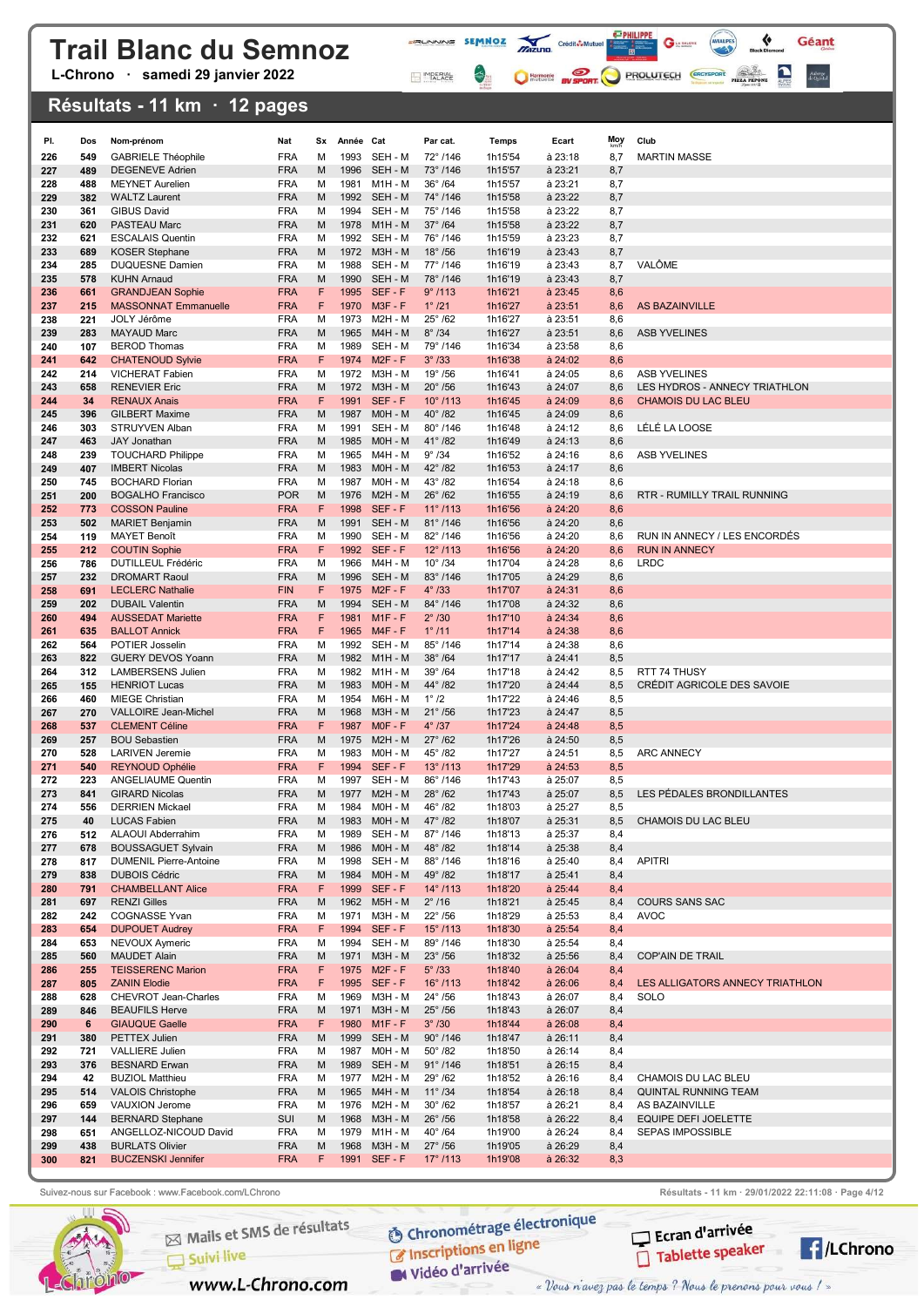L-Chrono · samedi 29 janvier 2022

### Résultats - 11 km · 12 pages

| PI.        | Dos        | Nom-prénom                                         | Nat                      | Sx     | Année Cat    |                              | Par cat.                               | Temps              | Ecart                | <b>Moy</b> | Club                                               |
|------------|------------|----------------------------------------------------|--------------------------|--------|--------------|------------------------------|----------------------------------------|--------------------|----------------------|------------|----------------------------------------------------|
| 301        | 281        | <b>ROUX Adélaïde</b>                               | <b>FRA</b>               | F      |              | 1992 SEF-F                   | $18^{\circ}$ /113                      | 1h19'09            | à 26:33              | 8,3        | <b>PAINTOMME</b>                                   |
| 302        | 106        | <b>CONTRAIN Nicolas</b>                            | <b>FRA</b>               | М      | 1979         | M1H - M                      | $41^{\circ}$ /64                       | 1h19'15            | à 26:39              | 8,3        | <b>RUN IN ANNECY</b>                               |
| 303        | 637        | <b>MONTARU Estibaliz</b>                           | <b>SUI</b>               | F      |              | 1978 M1F-F                   | $4^\circ/30$                           | 1h19'15            | $a$ 26:39            | 8,3        | <b>ASPTT ANNECY</b>                                |
| 304        | 734        | <b>GIBERT Amandine</b>                             | <b>FRA</b>               | F      | 1990         | SEF-F                        | $19^{\circ}$ /113                      | 1h19'16            | à 26:40              | 8,3        |                                                    |
| 305<br>306 | 95<br>798  | <b>MESLIN Willy</b><br>COULEAUD Stéphane           | <b>FRA</b><br><b>FRA</b> | M<br>м | 1970         | 1982 M1H - M<br>M3H - M      | $42^{\circ}$ /64<br>$28^{\circ}$ /56   | 1h19'26<br>1h19'27 | à 26:50<br>à 26:51   | 8,3<br>8,3 | <b>TDP</b><br><b>WEBMECANIK</b>                    |
| 307        | 27         | <b>PHILIS Vanessa</b>                              | <b>FRA</b>               | F      | 1986         | $MOF - F$                    | $5^\circ$ /37                          | 1h19'29            | à 26:53              | 8,3        | <b>CHAMOIS DU LAC BLEU</b>                         |
| 308        | 476        | <b>ROBADEY Camille</b>                             | <b>FRA</b>               | М      | 1991         | SEH - M                      | $92^{\circ}$ /146                      | 1h19'35            | à 26:59              | 8,3        |                                                    |
| 309        | 411        | PAJON Florian                                      | <b>FRA</b>               | M      | 1999         | SEH - M                      | $93^{\circ}$ /146                      | 1h19'36            | à 27:00              | 8,3        | <b>UC PASSY</b>                                    |
| 310        | 687        | <b>BARAGGIA Philippe</b>                           | <b>FRA</b>               | М      | 1974         | M2H - M                      | $31^{\circ}$ /62                       | 1h19'37            | à 27:01              | 8,3        | SILL N RUN                                         |
| 311        | 581        | CLAVEL Julien                                      | <b>FRA</b>               | M      | 1989         | SEH - M                      | 94°/146                                | 1h19'37            | $a$ 27:01            | 8,3        | <b>VC RUMILLIEN</b>                                |
| 312<br>313 | 450<br>429 | <b>BARRACHIN Raphaël</b><br><b>BONNET Astrid</b>   | <b>FRA</b><br><b>FRA</b> | М<br>F | 1979         | 1992 SEH-M<br>$M1F - F$      | $95^{\circ}$ /146<br>$5^\circ$ /30     | 1h19'39<br>1h19'55 | à 27:03<br>à 27:19   | 8,3<br>8,3 | <b>RUN IN ANNECY</b>                               |
| 314        | 811        | <b>MAGDELENAT Aude</b>                             | <b>FRA</b>               | F      | 1989         | SEF-F                        | $20^{\circ}$ /113                      | 1h20'01            | à 27:25              | 8,3        |                                                    |
| 315        | 340        | <b>SERAIN Nicolas</b>                              | <b>FRA</b>               | M      | 1976         | <b>M2H - M</b>               | $32^{\circ}$ /62                       | 1h20'04            | à 27:28              | 8,2        |                                                    |
| 316        | 388        | <b>REVIGUET Anthony</b>                            | <b>FRA</b>               | м      | 1998         | SEH - M                      | $96^{\circ}$ /146                      | 1h20'17            | à 27:41              | 8,2        |                                                    |
| 317        | 779        | <b>TORRENT Aurélie</b>                             | <b>FRA</b>               | F      | 1979         | $M1F - F$                    | $6^\circ$ /30                          | 1h20'18            | $a$ 27:42            | 8,2        |                                                    |
| 318<br>319 | 778<br>176 | <b>TORRENT David</b><br><b>NORET Marine</b>        | <b>FRA</b><br><b>FRA</b> | м<br>F | 1974<br>1997 | M2H - M<br>SEF-F             | $33^\circ$ /62<br>$21^{\circ}$ /113    | 1h20'18<br>1h20'23 | à 27:42<br>$a$ 27:47 | 8,2<br>8,2 |                                                    |
| 320        | 261        | <b>GAY Alexis</b>                                  | <b>FRA</b>               | м      | 1990         | SEH - M                      | 97°/146                                | 1h20'25            | à 27:49              | 8,2        | ST SYLVESTRE                                       |
| 321        | 57         | <b>DUBOIS Colin</b>                                | <b>BEL</b>               | M      | 1987         | MOH - M                      | $51^{\circ}$ /82                       | 1h20'25            | à 27:49              | 8,2        |                                                    |
| 322        | 598        | <b>DUPONT Manon</b>                                | <b>FRA</b>               | F      | 1998         | SEF-F                        | 22°/113                                | 1h20'35            | à 27:59              | 8,2        |                                                    |
| 323        | 739        | <b>SERRES Nicolas</b>                              | <b>FRA</b>               | M      | 1983         | M0H - M                      | $52^{\circ}$ /82                       | 1h20'35            | à 27:59              | 8,2        |                                                    |
| 324        | 686        | <b>LUCAS Pierrick</b><br><b>MARCELLIN Anne</b>     | <b>FRA</b><br><b>FRA</b> | M<br>F | 1969         | 1985 M0H - M<br>$M3F - F$    | $53^{\circ}$ /82<br>2°/21              | 1h20'40<br>1h20'44 | à 28:04              | 8,2        |                                                    |
| 325<br>326 | 371<br>339 | <b>DESBRUGERES Frederic</b>                        | <b>FRA</b>               | м      | 1977         | M2H - M                      | $34^{\circ}$ /62                       | 1h20'44            | $a$ 28:08<br>à 28:08 | 8,2<br>8,2 | 1667879                                            |
| 327        | 64         | <b>BLANCHARD Timoté</b>                            | <b>FRA</b>               | M      | 2004         | JUH - M                      | $4^{\circ}/6$                          | 1h20'46            | à 28:10              | 8,2        | TRIATHLON SANNOIS FRANCONVILLE                     |
| 328        | 15         | <b>AKELIAN Christophe</b>                          | <b>FRA</b>               | м      | 1969         | M3H - M                      | $29^{\circ}$ /56                       | 1h20'48            | à 28:12              | 8,2        |                                                    |
| 329        | 359        | <b>VAUTRIN Margaux</b>                             | <b>FRA</b>               | F      |              | 1989 SEF-F                   | $23^{\circ}$ /113                      | 1h20'52            | à 28:16              | 8,2        |                                                    |
| 330        | 346        | <b>REVACLIER Gilles</b>                            | SUI<br><b>FRA</b>        | М      | 1970<br>1991 | M3H - M<br>SEH - M           | $30^\circ$ /56                         | 1h20'53            | à 28:17              | 8,2<br>8,2 | <b>COP'AIN DE TRAIL</b><br><b>TEAM MARTINMASSE</b> |
| 331<br>332 | 309<br>749 | <b>CHARLOT Romain</b><br>TRAVERSAZ Morgan          | <b>FRA</b>               | M<br>М | 1998         | SEH - M                      | 98°/146<br>99°/146                     | 1h20'59<br>1h21'07 | à 28:23<br>à 28:31   | 8,1        |                                                    |
| 333        | 20         | MARIN-CUDRAZ Thibaut                               | <b>FRA</b>               | M      | 1986         | M0H - M                      | $54^{\circ}$ /82                       | 1h21'17            | à 28:41              | 8,1        |                                                    |
| 334        | 22         | <b>SECCO Marie</b>                                 | <b>FRA</b>               | F      | 1986         | $MOF - F$                    | $6^\circ$ /37                          | 1h21'18            | à 28:42              | 8,1        |                                                    |
| 335        | 279        | <b>PORTIER Flavien</b>                             | <b>FRA</b>               | M      |              | 1987 M0H - M                 | $55^\circ$ /82                         | 1h21'22            | à 28:46              | 8,1        |                                                    |
| 336        | 167        | <b>VARVARIAN David</b>                             | <b>FRA</b><br><b>FRA</b> | м      | 1985         | MOH - M                      | $56^\circ/82$                          | 1h21'24            | à 28:48              | 8,1        |                                                    |
| 337<br>338 | 84<br>120  | <b>CHELLE Kevin</b><br><b>FARJON Frédéric</b>      | <b>FRA</b>               | M<br>м | 1995<br>1981 | SEH - M<br>M1H - M           | $100^{\circ}$ /146<br>$43^{\circ}$ /64 | 1h21'31<br>1h21'33 | à 28:55<br>à 28:57   | 8,1<br>8,1 | ASB                                                |
| 339        | 423        | <b>BURDIN Olivier</b>                              | <b>FRA</b>               | M      | 1969         | <b>M3H - M</b>               | $31^\circ$ /56                         | 1h21'35            | à 28:59              | 8,1        | <b>FAUCIGNY ATHLETIC CLUB</b>                      |
| 340        | 584        | <b>LE LANN Olivier</b>                             | <b>FRA</b>               | м      | 1983         | MOH - M                      | $57^{\circ}$ /82                       | 1h21'35            | à 28:59              | 8,1        |                                                    |
| 341        | 561        | <b>BOULC'H Erwan</b>                               | <b>FRA</b>               | M      | 1982         | $M1H - M$                    | 44° /64                                | 1h21'35            | à 28:59              | 8,1        |                                                    |
| 342<br>343 | 737<br>432 | ANDRÉ Loïc<br><b>BRUN Anaïs</b>                    | <b>FRA</b><br><b>FRA</b> | м<br>F | 1999<br>1993 | SEH - M<br>SEF-F             | $101^{\circ}$ /146                     | 1h21'36<br>1h21'39 | à 29:00<br>à 29:03   | 8,1        | <b>ARC ANNECY</b>                                  |
| 344        | 634        | <b>BIRAN Florent</b>                               | <b>FRA</b>               | м      | 1975         | M2H - M                      | $24^{\circ}$ /113<br>$35^\circ$ /62    | 1h21'43            | à 29:07              | 8,1<br>8,1 |                                                    |
| 345        | 238        | <b>FORTIER Romain</b>                              | <b>FRA</b>               | M      | 1984         | M0H - M                      | $58^\circ/82$                          | 1h21'45            | à 29:09              | 8,1        |                                                    |
| 346        | 518        | <b>BARRERE Jean</b>                                | <b>FRA</b>               | м      | 1998         | SEH - M                      | $102^{\circ}$ /146                     | 1h21'47            | à 29:11              | 8,1        |                                                    |
| 347        | 17         | <b>VOISIN Patrice</b>                              | <b>FRA</b>               | M      | 1974         | <b>M2H - M</b>               | $36^\circ$ /62                         | 1h21'47            | à 29:11              | 8,1        |                                                    |
| 348<br>349 | 609<br>392 | <b>RICART Maxime</b><br><b>MEGEVAND Denis</b>      | <b>FRA</b><br><b>FRA</b> | М<br>M | 1974         | M2H - M<br>1971 M3H - M      | $37^{\circ}$ /62<br>$32^\circ$ /56     | 1h21'52<br>1h21'54 | à 29:16<br>à 29:18   | 8,1<br>8,1 | SPORT MAX OUTDOOR                                  |
| 350        | 35         | <b>GIRAUDEAU Anne-Sophie</b>                       | <b>FRA</b>               |        | 1989         | SEF-F                        | $25^{\circ}$ /113                      | 1h21'55            | à 29:19              | 8,1        | CHAMOIS DU LAC BLEU                                |
| 351        | 447        | <b>FAVRE Damien</b>                                | <b>FRA</b>               | M      |              | 1986 M0H - M                 | $59^{\circ}$ /82                       | 1h21'57            | à 29:21              | 8,1        | LES ZOUGLOUS                                       |
| 352        | 767        | <b>MALLOL Aurélie</b>                              | <b>FRA</b>               | F      | 1983         | $MOF - F$                    | $7^\circ$ /37                          | 1h22'04            | à 29:28              | 8,0        |                                                    |
| 353        | 487        | <b>MEISSNER Grégory</b>                            | <b>FRA</b>               | М      |              | 1980 M1H-M                   | $45^{\circ}$ /64                       | 1h22'15            | à 29:39              | 8,0        |                                                    |
| 354<br>355 | 275<br>776 | POSTANSQUE Adrien<br><b>LEMAITRE Laurent</b>       | <b>FRA</b><br><b>FRA</b> | М<br>M |              | 1988 SEH - M<br>1976 M2H - M | 103°/146<br>$38^\circ/62$              | 1h22'20<br>1h22'26 | à 29:44<br>à 29:50   | 8,0<br>8,0 |                                                    |
| 356        | 262        | <b>GUEX-CROSIER Gaetan</b>                         | <b>FRA</b>               | М      |              | 1980 M1H - M                 | $46^{\circ}$ /64                       | 1h22'32            | à 29:56              | 8,0        |                                                    |
| 357        | 625        | <b>BONNARD Mathieu</b>                             | <b>FRA</b>               | M      |              | 1991 SEH - M                 | $104^{\circ}$ /146                     | 1h22'33            | à 29:57              | 8,0        |                                                    |
| 358        | 295        | <b>GROSPERRIN Othilie</b>                          | <b>FRA</b>               | F.     |              | 2003 JUF - F                 | $2^\circ$ /2                           | 1h22'36            | $\hat{a}$ 30:00      | 8,0        | <b>BEAUNE ATHLÉTISME</b>                           |
| 359        | 171        | RODOLPHE Jacottin<br><b>GRILLET Thibault</b>       | <b>FRA</b>               | M      |              | 1966 M4H - M                 | $12^{\circ}$ /34                       | 1h22'39            | à 30:03              | 8,0        | <b>ASB YVELINES</b>                                |
| 360<br>361 | 521<br>304 | <b>LESPINGAL Pierre</b>                            | <b>FRA</b><br><b>FRA</b> | м<br>M |              | 1996 SEH - M<br>1993 SEH - M | $105^{\circ}$ /146<br>106°/146         | 1h22'41<br>1h22'42 | à 30:05<br>à 30:06   | 8,0<br>8,0 | <b>DSN 74</b>                                      |
| 362        | 358        | <b>MONTMASSON Laurent</b>                          | <b>FRA</b>               | м      |              | 1971 M3H - M                 | $33^\circ$ /56                         | 1h22'43            | à 30:07              | 8,0        |                                                    |
| 363        | 465        | <b>ROUDIER Marc</b>                                | <b>FRA</b>               | M      |              | 1972 M3H - M                 | $34^\circ$ /56                         | 1h22'43            | à 30:07              | 8,0        |                                                    |
| 364        | 645        | <b>DARTOIS Maxime</b>                              | <b>FRA</b>               | м      |              | 1999 SEH - M                 | 107°/146                               | 1h22'49            | à 30:13              | 8,0        |                                                    |
| 365        | 617        | <b>COMBY Thomas</b>                                | <b>FRA</b>               | M      |              | 1995 SEH - M                 | 108°/146                               | 1h22'53            | à 30:17              | 8,0        |                                                    |
| 366<br>367 | 108<br>449 | <b>MAURICE Sebastien</b><br><b>BESSON Montaine</b> | <b>FRA</b><br><b>FRA</b> | м<br>F |              | 1983 M0H - M<br>1995 SEF-F   | $60^{\circ}$ /82<br>$26^{\circ}$ /113  | 1h22'56<br>1h22'57 | à 30:20<br>$a$ 30:21 | 8,0<br>8,0 | <b>TRAILRAIL CLUB</b>                              |
| 368        | 437        | MIGEON Jean-Yves                                   | <b>FRA</b>               | м      |              | 1966 M4H - M                 | $13^{\circ}$ /34                       | 1h23'02            | à 30:26              | 8,0        | <b>RIA</b>                                         |
| 369        | 631        | <b>DELETRAZ Gerard</b>                             | <b>FRA</b>               | M      |              | 1960 M5H - M                 | $3^\circ/16$                           | 1h23'03            | à 30:27              | 8,0        | TEAM TRIANDINE TRAIL                               |
| 370        | 797        | <b>DRABER Cyril</b>                                | <b>FRA</b>               | м      |              | 1996 SEH - M                 | 109°/146                               | 1h23'07            | à 30:31              | 7,9        | AMICALE CYCLISTE DES MILLE ETANGS                  |
| 371        | 843        | <b>LACOMBE Christelle</b>                          | <b>FRA</b>               | F<br>F |              | 1971 M3F-F<br>1989 SEF-F     | 3°/21                                  | 1h23'12            | $a$ 30:36            | 7,9        |                                                    |
| 372<br>373 | 151<br>693 | <b>PARFAIT Melinda</b><br><b>MARTINS Jo</b>        | <b>FRA</b><br><b>FRA</b> | M      |              | 1969 M3H - M                 | $27^{\circ}$ /113<br>$35^\circ$ /56    | 1h23'19<br>1h23'20 | à 30:43<br>à 30:44   | 7,9<br>7,9 |                                                    |
| 374        | 718        | <b>KAZEM Oriane</b>                                | <b>FRA</b>               | F      |              | 1988 SEF-F                   | $28^{\circ}$ /113                      | 1h23'20            | $a$ 30:44            | 7,9        |                                                    |
| 375        | 156        | MISSILLIER Jean Pierre                             | <b>FRA</b>               | M      |              | 1960 M5H - M                 | $4^{\circ}$ /16                        | 1h23'23            | à 30:47              | 7,9        |                                                    |
|            |            |                                                    |                          |        |              |                              |                                        |                    |                      |            |                                                    |

**FRUNNING SEMMOZ MIZURO** Crédit**ô-Multier de la Caracteria de la Caracteria de la Caracteria de la Caracteria de la Caracteria de la Caracteria de la Caracteria de la Caracteria de la Caracteria de la Caracteria de la Cara** 

IMPERIAL

 $\left\langle \cdot \right\rangle _{0}$ 

 $\mathbf{G}$  in case of

C Harmonic By SPORT PROLUTECH CRO'SPORT PIZZ PROM

 $\bullet$ 

Géant

Auberge<br>de Quintal



Mails et SMS de résultats

www.L-Chrono.com

Suivi live

**O Chronométrage électronique** C Inscriptions en ligne

W Vidéo d'arrivée

Suivez-nous sur Facebook : www.Facebook.com/LChrono Résultats - 11 km · 29/01/2022 22:11:09 · Page 5/12



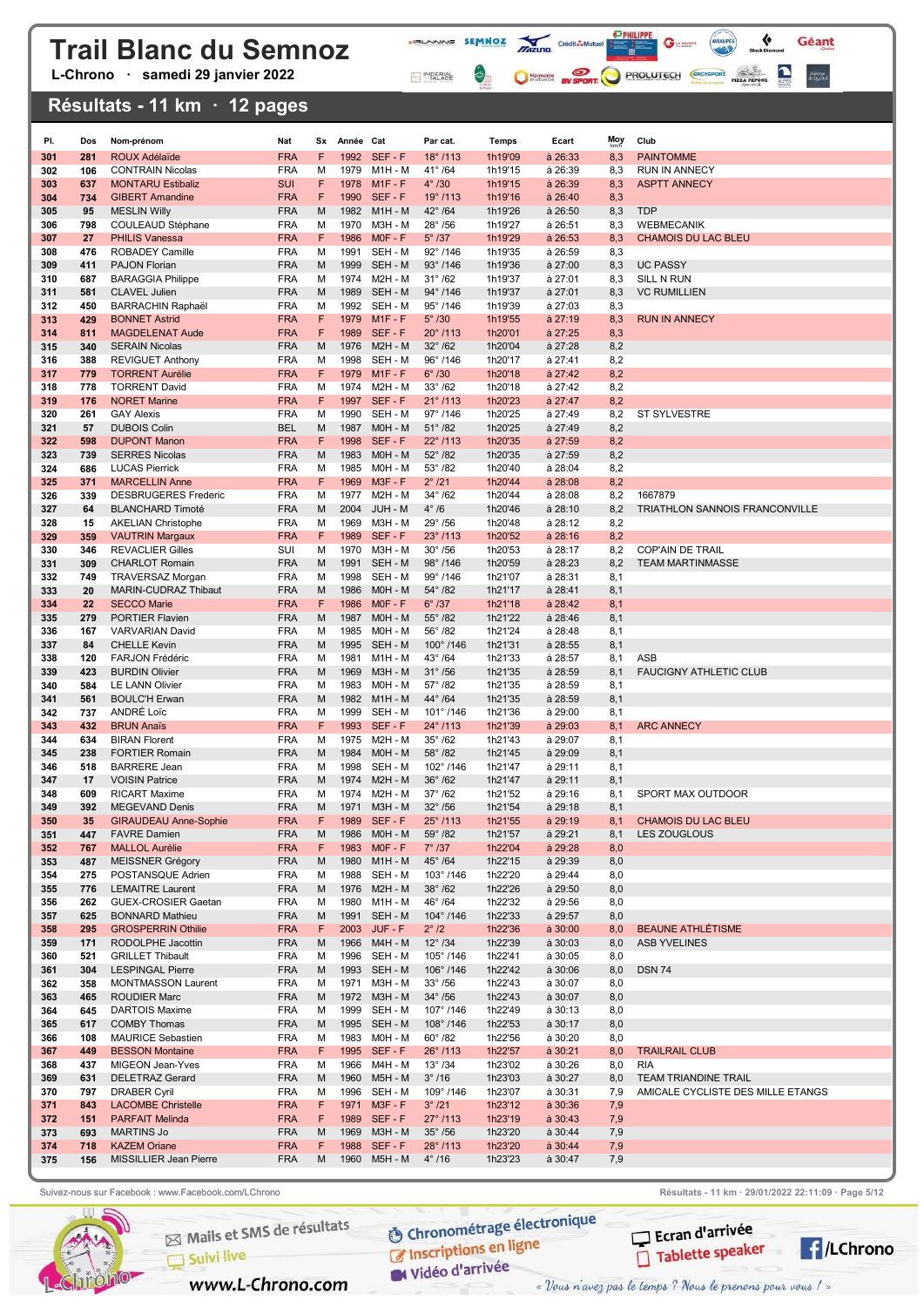L-Chrono · samedi 29 janvier 2022

#### Résultats - 11 km · 12 pages

| PI.        | Dos          | Nom-prénom                                        | Nat                      | Sx      | Année Cat    |                              | Par cat.                              | Temps              | Ecart                      | Moy        | Club                         |
|------------|--------------|---------------------------------------------------|--------------------------|---------|--------------|------------------------------|---------------------------------------|--------------------|----------------------------|------------|------------------------------|
| 376        | 462          | <b>MAHINC Sixtine</b>                             | <b>FRA</b>               | F       | 1995         | SEF-F                        | 29°/113                               | 1h23'27            | à 30:51                    | 7,9        |                              |
| 377        | 812          | <b>CHEVROT Stéphane</b>                           | <b>FRA</b>               | M       | 1976         | $M2H - M$                    | $39^\circ$ /62                        | 1h23'32            | à 30:56                    | 7,9        |                              |
| 378        | 618          | <b>DALBY Laura</b>                                | <b>FRA</b>               | F       | 1998         | SEF-F                        | $30^{\circ}$ /113                     | 1h23'33            | à 30:57                    | 7,9        | <b>COP'AIN DE TRAIL</b>      |
| 379<br>380 | 62<br>271    | CHICHIGNOUD Richard<br>VELAZQUEZ COLLADO Daniel   | <b>FRA</b><br><b>FRA</b> | M<br>м  | 1964<br>1984 | <b>M4H - M</b><br>MOH - M    | $14^{\circ}$ /34<br>$61^{\circ}$ /82  | 1h23'34<br>1h23'38 | à 30:58<br>à 31:02         | 7,9<br>7,9 | <b>AVOC</b>                  |
| 381        | 725          | <b>CHARNAY Pierre</b>                             | <b>FRA</b>               | M       | 1960         | <b>M5H - M</b>               | $5^\circ$ /16                         | 1h23'39            | à 31:03                    | 7,9        | <b>ACAP PRESSINS</b>         |
| 382        | 280          | <b>BRUN Marc</b>                                  | <b>FRA</b>               | М       | 1984         | MOH - M                      | $62^{\circ}$ /82                      | 1h23'39            | à 31:03                    | 7,9        |                              |
| 383        | 394          | <b>HASENPFLUG Fanny</b>                           | <b>FRA</b>               | F       | 1987         | $MOF - F$                    | $8^\circ$ /37                         | 1h23'40            | $\dot{a}$ 31:04            | 7,9        |                              |
| 384        | 722          | <b>BELLEVILLE Laurent</b>                         | <b>FRA</b>               | М       | 1968         | M3H - M                      | $36^\circ$ /56                        | 1h23'43            | à 31:07                    | 7,9        | ES SEYNOD CYCLISME           |
| 385        | 347          | <b>ASTOR Catherine</b>                            | <b>FRA</b>               | F       | 1964         | $M4F - F$                    | $2^{\circ}$ /11                       | 1h23'43            | $\dot{a}$ 31:07            | 7,9        |                              |
| 386        | 370          | <b>ROSSET Manuel</b>                              | <b>FRA</b>               | М       | 1967         | M4H - M                      | $15^{\circ}$ /34                      | 1h23'44            | à 31:08                    | 7,9        | <b>ESPÉRANCE FAVERGIENNE</b> |
| 387<br>388 | 614<br>355   | <b>ROCHE Celine</b><br><b>MORAND Thomas</b>       | <b>FRA</b><br><b>FRA</b> | F<br>М  | 1991         | 1976 M2F-F<br>SEH - M        | $6^{\circ}$ /33<br>$110^{\circ}$ /146 | 1h23'46<br>1h23'53 | $a$ 31:10<br>à 31:17       | 7,9<br>7,9 | ASJ74<br><b>FC BAUGES</b>    |
| 389        | 26           | <b>VEIGNEAU Fleur</b>                             | <b>FRA</b>               | F       | 1974         | $M2F - F$                    | $7^\circ$ /33                         | 1h23'55            | $a$ 31:19                  | 7,9        | <b>CHAMOIS DU LAC BLEU</b>   |
| 390        | 842          | <b>GIRARD Annabelle</b>                           | <b>FRA</b>               | F       |              | 1978 M1F-F                   | $7^\circ$ /30                         | 1h24'02            | $\dot{a}$ 31:26            | 7,9        | <b>ASUL BRON</b>             |
| 391        | 694          | <b>ORSI Christelle</b>                            | <b>FRA</b>               | F       |              | 1976 M2F-F                   | $8^\circ$ /33                         | 1h24'11            | $a$ 31:35                  | 7,8        |                              |
| 392        | 180          | <b>CORDIER Julien</b>                             | <b>FRA</b>               | м       |              | 1993 SEH - M                 | $111^{\circ}$ /146                    | 1h24'11            | à 31:35                    | 7,8        | <b>AVOC</b>                  |
| 393        | 823          | DELPORTE Jérôme                                   | <b>FRA</b>               | M       | 1985         | MOH - M                      | $63^{\circ}$ /82                      | 1h24'13            | à 31:37                    | 7,8        |                              |
| 394        | 154          | <b>VANDAMME Franck</b>                            | <b>FRA</b>               | м<br>F  |              | 1972 M3H - M<br>$M1F - F$    | $37^{\circ}$ /56<br>$8^\circ$ /30     | 1h24'19            | à 31:43                    | 7,8        | <b>TEAM TRIANDINE TRAIL</b>  |
| 395<br>396 | 413<br>466   | <b>JEGOU Sun Mee</b><br><b>GOMEZ Jose Manuel</b>  | <b>FRA</b><br>SUI        | м       | 1980<br>1966 | M4H - M                      | $16^{\circ}$ /34                      | 1h24'23<br>1h24'24 | $a$ 31:47<br>à 31:48       | 7,8<br>7,8 | <b>TEAM ECOTRAIL GENEVE</b>  |
| 397        | 74           | <b>BRUNET Erwan</b>                               | <b>FRA</b>               | M       | 1983         | MOH - M                      | $64^{\circ}$ /82                      | 1h24'35            | à 31:59                    | 7,8        |                              |
| 398        | 65           | <b>GALIVEL Corentin</b>                           | <b>FRA</b>               | М       | 1996         | SEH - M                      | $112^{\circ}$ /146                    | 1h24'40            | à 32:04                    | 7,8        |                              |
| 399        | 89           | <b>NOURY Cathy</b>                                | <b>FRA</b>               | F       | 1974         | $M2F - F$                    | 9°/33                                 | 1h24'40            | $\dot{a}$ 32:04            | 7,8        |                              |
| 400        | 348          | <b>LECOQ Sophie</b>                               | <b>FRA</b>               | F       |              | 1985 MOF-F                   | $9^\circ$ /37                         | 1h24'44            | $a$ 32:08                  | 7,8        |                              |
| 401        | 240          | POUYÉ Guillemette                                 | <b>FRA</b>               | F       | 1987         | $MOF - F$                    | $10^{\circ}$ /37                      | 1h24'44            | à 32:08                    | 7,8        | <b>COURIR À POISY</b>        |
| 402        | 244          | <b>SAGNOL Jordane</b>                             | <b>FRA</b>               | F       |              | 1989 SEF-F                   | $31^{\circ}$ /113                     | 1h24'45            | à 32:09                    | 7,8        | <b>COURIR À POISY</b>        |
| 403<br>404 | 646<br>752   | <b>RABUT Dylan</b><br><b>POUSSE Nicolas</b>       | <b>FRA</b><br><b>FRA</b> | M<br>м  | 2001<br>1987 | ESH - M<br>MOH - M           | $7^\circ/8$<br>$65^\circ/82$          | 1h24'47<br>1h25'08 | $a$ 32:11<br>à 32:32       | 7,8<br>7,8 |                              |
| 405        | 775          | <b>REBOUD Pierre</b>                              | <b>FRA</b>               | м       | 1988         | SEH - M                      | 113°/146                              | 1h25'08            | à 32:32                    | 7,8        |                              |
| 406        | 467          | <b>IMBERT Lucie</b>                               | <b>FRA</b>               | F       | 1983         | $MOF - F$                    | $11^{\circ}$ /37                      | 1h25'09            | à 32:33                    | 7,8        |                              |
| 407        | 130          | <b>CHAINE Victor</b>                              | <b>FRA</b>               | M       | 1989         | SEH - M                      | $114^{\circ}$ /146                    | 1h25'12            | à 32:36                    | 7,8        |                              |
| 408        | 363          | PROVENCHERES Christophe                           | <b>FRA</b>               | М       | 1976         | M2H - M                      | $40^{\circ}$ /62                      | 1h25'13            | à 32:37                    | 7,7        | SALÈVE TRAIL                 |
| 409        | 118          | PONTEGNIER Clement                                | <b>FRA</b>               | M       | 1990         | SEH - M                      | $115^{\circ}$ /146                    | 1h25'27            | à 32:51                    | 7,7        |                              |
| 410        | 338          | <b>GUICHENDUC Eloise</b>                          | <b>FRA</b>               | F       |              | 1992 SEF-F                   | $32^{\circ}$ /113                     | 1h25'34            | à 32:58                    | 7,7        |                              |
| 411<br>412 | 632<br>165   | <b>DELETRAZ Marielle</b><br>LOUISE Luc            | <b>FRA</b><br><b>FRA</b> | F<br>м  | 1995         | 1963 M4F-F<br>SEH - M        | $3^{\circ}$ /11<br>116°/146           | 1h25'35<br>1h25'37 | à 32:59<br>à 33:01         | 7,7<br>7,7 | <b>TEAM TRIANDINE TRAIL</b>  |
| 413        | 610          | <b>PRAT Aymerick</b>                              | <b>FRA</b>               | M       | 1977         | <b>M2H - M</b>               | $41^{\circ}$ /62                      | 1h25'40            | à 33:04                    | 7,7        |                              |
| 414        | 562          | <b>GILLET Cedric</b>                              | <b>FRA</b>               | м       | 1981         | M1H - M                      | 47° /64                               | 1h25'41            | à 33:05                    | 7,7        |                              |
| 415        | 750          | <b>CHANTELAUZE Maxence</b>                        | <b>FRA</b>               | M       | 1998         | SEH - M                      | $117^{\circ}$ /146                    | 1h25'44            | $a$ 33:08                  | 7,7        |                              |
| 416        | 484          | <b>FRANCOIS Thierry</b>                           | <b>FRA</b>               | м       |              | 1985 M0H - M                 | 66°/82                                | 1h25'56            | à 33:20                    | 7,7        | <b>COURIR A POISY</b>        |
| 417        | 189          | <b>FALQUE Stephanie</b>                           | <b>FRA</b>               | F       | 1984         | $MOF - F$                    | $12^{\circ}$ /37                      | 1h25'57            | $a$ 33:21                  | 7,7        | 5                            |
| 418<br>419 | 226<br>362   | <b>BRANCON Vincent</b><br>POLENI Jérôme           | <b>FRA</b><br><b>FRA</b> | м<br>M  | 1979<br>1980 | M1H - M<br>$M1H - M$         | 48°/64<br>49°/64                      | 1h25'57<br>1h25'57 | à 33:21<br>$a$ 33:21       | 7,7<br>7,7 | <b>RACES ROUTES</b>          |
| 420        | 86           | <b>DOLEZ Aurélie</b>                              | <b>FRA</b>               | F       |              | 1985 MOF-F                   | $13^{\circ}$ /37                      | 1h25'58            | $a$ 33:22                  | 7,7        | <b>RUN IN ANNECY</b>         |
| 421        | 630          | <b>TOLLUS Chrystelle</b>                          | <b>FRA</b>               | F       | 1970         | $M3F - F$                    | $4^{\circ}$ /21                       | 1h26'03            | $a$ 33:27                  | 7,7        | <b>SEPAS IMPOSSIBLE</b>      |
| 422        | 296          | <b>GROSPERRIN Anne-Laure</b>                      | <b>FRA</b>               | F       | 1971         | $M3F - F$                    | $5^\circ$ /21                         | 1h26'07            | $a$ 33:31                  | 7,7        | <b>BEAUNE ATHLETISME</b>     |
| 423        | $\mathbf{3}$ | <b>BONIN Aurélie</b>                              | <b>FRA</b>               | F       |              | 1985 MOF-F                   | $14^{\circ}$ /37                      | 1h26'08            | $a$ 33:32                  | 7,7        | ND <sub>2</sub> BR           |
| 424        | 496          | <b>REY François</b>                               | <b>FRA</b>               | м       | 1971         | <b>M3H - M</b>               | $38^\circ$ /56                        | 1h26'09            | à 33:33                    | 7,7        |                              |
| 425        | 313          | <b>FRADIN Clarisse</b><br><b>FEPPON Regis</b>     | <b>FRA</b>               | F       |              | 1993 SEF-F<br><b>M3H - M</b> | $33^{\circ}$ /113<br>$39^\circ$ /56   | 1h26'13            | $a$ 33:37                  | 7,7        |                              |
| 426<br>427 | 146<br>629   | <b>FERLIN Christophe</b>                          | <b>FRA</b><br><b>FRA</b> | м<br>M  | 1971<br>1973 | $M2H - M$                    | 42°/62                                | 1h26'16<br>1h26'20 | à 33:40<br>à 33:44         | 7,7<br>7,6 | RTR - RUMILLY TRAIL RUNNING  |
| 428        | 364          | LE DANTEC Ronan                                   | <b>FRA</b>               | М       | 1971         | <b>M3H - M</b>               | $40^\circ$ /56                        | 1h26'23            | à 33:47                    | 7,6        |                              |
| 429        | 531          | <b>BREDILLET Kevin</b>                            | <b>FRA</b>               | M       |              | 1994 SEH - M                 | 118°/146                              | 1h26'25            | à 33:49                    | 7,6        |                              |
| 430        | 458          | <b>SAGNOL Thierry</b>                             | <b>FRA</b>               | м       |              | 1963 M4H - M                 | $17^{\circ}$ /34                      | 1h26'29            | à 33:53                    | 7,6        |                              |
| 431        | 684          | <b>MATHIEU Marion</b>                             | <b>FRA</b>               | F       |              | 2005 CAF-F                   | $1^{\circ}$ /2                        | 1h26'34            | à 33:58                    | 7,6        | <b>RAID'ALP</b>              |
| 432        | 606          | <b>GRANGIE Elodie</b>                             | <b>FRA</b>               | F       |              | 1988 SEF-F                   | 34°/113                               | 1h26'34            | $a$ 33:58                  | 7,6        |                              |
| 433<br>434 | 594<br>650   | <b>PETIGAT Anne</b><br><b>MARQUIS Aurélie</b>     | <b>SUI</b><br><b>FRA</b> | F<br>F  |              | 1970 M3F-F<br>1995 SEF-F     | $6^\circ$ /21<br>$35^{\circ}$ /113    | 1h26'36<br>1h26'41 | à 34:00<br>$\dot{a}$ 34:05 | 7,6<br>7,6 | <b>TEAM ECOTRAIL</b>         |
| 435        | 706          | <b>TROMBERT Claire</b>                            | <b>FRA</b>               | F       |              | 1986 MOF-F                   | $15^\circ$ /37                        | 1h26'43            | $a$ 34:07                  | 7,6        |                              |
| 436        | 599          | ALIGÉ Matthieu                                    | <b>FRA</b>               | М       |              | 1992 SEH - M                 | 119°/146                              | 1h26'44            | à 34:08                    | 7,6        |                              |
| 437        | 99           | <b>AUCHER Marine</b>                              | <b>FRA</b>               | F       |              | 1979 M1F-F                   | 9°/30                                 | 1h26'45            | $\dot{a}$ 34:09            | 7,6        | RUN IN ANNECY POINT BARRE    |
| 438        | 170          | <b>ETIENNE Nicolas</b>                            | <b>FRA</b>               | м       |              | 1981 M1H - M                 | $50^\circ$ /64                        | 1h26'46            | à 34:10                    | 7,6        |                              |
| 439        | 700          | <b>ECOLLAN Carole</b>                             | <b>FRA</b>               | F       |              | 1960 M5F-F                   | $1^\circ/6$                           | 1h26'49            | $a$ 34:13                  | 7,6        | <b>TERRE DE RUNNING</b>      |
| 440        | 142          | <b>VERNETTE Charlotte</b>                         | <b>FRA</b>               | F       |              | 1996 SEF-F                   | $36^{\circ}$ /113                     | 1h26'54            | $a$ 34:18                  | 7,6        | <b>RUN IN ANNECY</b>         |
| 441<br>442 | 508<br>477   | <b>LONG Gilles</b><br><b>MARGUERETTAZ Candice</b> | <b>FRA</b><br><b>FRA</b> | M<br>F  |              | 1985 M0H - M<br>1999 SEF-F   | $67^\circ$ /82<br>$37^{\circ}$ /113   | 1h26'58<br>1h26'59 | à 34:22<br>à 34:23         | 7,6<br>7,6 | <b>AVOC</b><br><b>AVOC</b>   |
| 443        | 573          | <b>HOUAL Philippe</b>                             | <b>FRA</b>               | M       |              | 1973 M2H - M                 | $43^\circ$ /62                        | 1h27'03            | à 34:27                    | 7,6        |                              |
| 444        | 534          | <b>GARNIER Marianne</b>                           | <b>FRA</b>               | F       |              | 1997 SEF-F                   | $38^{\circ}$ /113                     | 1h27'06            | $\dot{a}$ 34:30            | 7,6        |                              |
| 445        | 640          | PERGOD Romain                                     | <b>FRA</b>               | M       |              | 1982 M1H - M                 | $51^{\circ}$ /64                      | 1h27'15            | à 34:39                    | 7,6        |                              |
| 446        | 845          | <b>KIM Jinhwa</b>                                 | <b>FRA</b>               | F       |              | 1977 M2F-F                   | $10^{\circ}$ /33                      | 1h27'27            | $a$ 34:51                  | 7,6        | <b>HKTR</b>                  |
| 447        | 224          | <b>SCHNEIDER Maxime</b>                           | <b>FRA</b>               | М       |              | 1980 M1H - M                 | $52^\circ$ /64                        | 1h27'28            | à 34:52                    | 7,6        |                              |
| 448        | 519          | <b>MBIANDA Alix</b>                               | <b>FRA</b>               | F       |              | 1984 MOF-F                   | $16^{\circ}$ /37                      | 1h27'42            | $a$ 35:06                  | 7,5        |                              |
| 449<br>450 | 199<br>670   | <b>JEANROY Emmanuel</b><br><b>CARTERET Clara</b>  | <b>FRA</b><br><b>FRA</b> | М<br>F. |              | 1970 M3H - M<br>2001 ESF-F   | $41^{\circ}$ /56<br>$1^\circ$ /2      | 1h27'45<br>1h27'50 | à 35:09<br>$a$ 35:14       | 7,5<br>7,5 |                              |
|            |              |                                                   |                          |         |              |                              |                                       |                    |                            |            |                              |

**FRUNNING SEMMOZ MIZURO** Crédit**ô-Multier de la Caracteria de la Caracteria de la Caracteria de la Caracteria de la Caracteria de la Caracteria de la Caracteria de la Caracteria de la Caracteria de la Caracteria de la Cara** 

MPERIAL

 $\left\langle \cdot \right\rangle _{0}$ 

 $G$ 

C Harmonic By SPORT PROLUTECH CRO'SPORT PIZZ PROM

 $\bullet$ 

Géant

Auberge<br>de Quintal



Mails et SMS de résultats

www.L-Chrono.com

 $\Box$  Suivi live

**O Chronométrage électronique** C Inscriptions en ligne

W Vidéo d'arrivée

Suivez-nous sur Facebook : www.Facebook.com/LChrono Résultats - 11 km · 29/01/2022 22:11:10 · Page 6/12



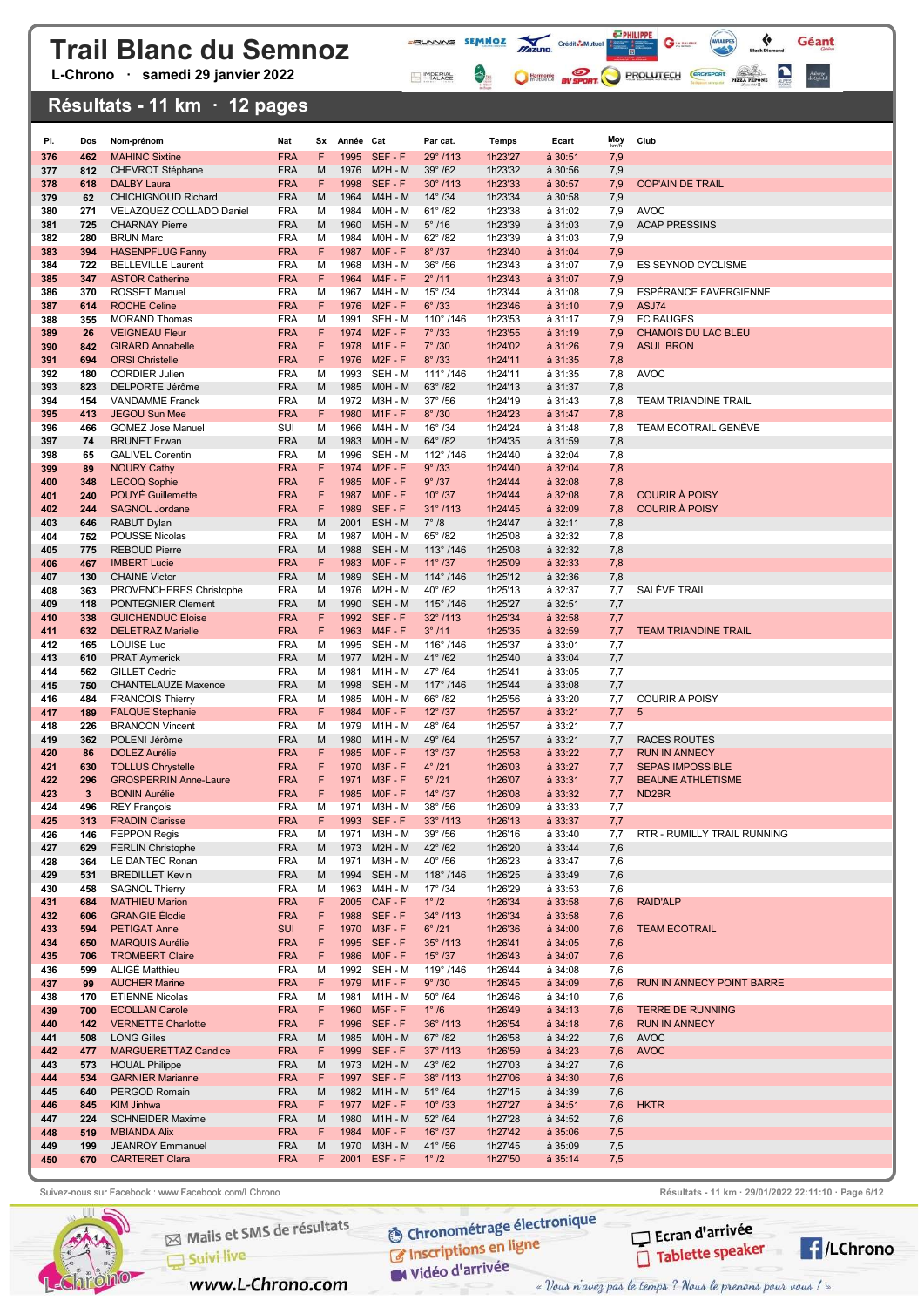L-Chrono · samedi 29 janvier 2022

### Résultats - 11 km · 12 pages

| PI.        | Dos        | Nom-prénom                                            | Nat                      | Sx     | Année Cat    |                             | Par cat.                             | Temps              | Ecart                      | Moy        | Club                                    |
|------------|------------|-------------------------------------------------------|--------------------------|--------|--------------|-----------------------------|--------------------------------------|--------------------|----------------------------|------------|-----------------------------------------|
| 451        | 290        | <b>GIRARD Léandre</b>                                 | <b>FRA</b>               | М      | 1990         | SEH - M                     | 120°/146                             | 1h28'07            | à 35:31                    | 7,5        |                                         |
| 452        | 354        | <b>GIRARD Pierre-Emmanuel</b>                         | <b>FRA</b>               | М      | 1987         | MOH - M                     | 68°/82                               | 1h28'09            | à 35:33                    | 7,5        |                                         |
| 453        | 442        | <b>DUCREST William</b>                                | <b>FRA</b>               | M      | 1979         | $M1H - M$                   | $53^\circ$ /64                       | 1h28'09            | $a$ 35:33                  | 7,5        | <b>BESANÇON TRIATHLON</b>               |
| 454        | 326        | <b>OUGIER Stéphanie</b>                               | <b>FRA</b>               | F      | 1979         | $M1F - F$                   | $10^{\circ}$ /30                     | 1h28'12            | $a$ 35:36                  | 7,5        | <b>LRDC</b>                             |
| 455<br>456 | 49<br>443  | <b>SALUT Noemie</b><br><b>LAVABRE</b> Frederic        | <b>FRA</b><br><b>FRA</b> | F<br>M | 1997<br>1971 | SEF-F<br>M3H - M            | $39^{\circ}$ /113<br>42°/56          | 1h28'13<br>1h28'22 | $a$ 35:37<br>à 35:46       | 7,5<br>7,5 | <b>SHARC TEAM TRIATHLON</b>             |
| 457        | 699        | <b>RINGEVAL Pascal</b>                                | <b>FRA</b>               | M      | 1974         | <b>M2H - M</b>              | 44°/62                               | 1h28'26            | à 35:50                    | 7,5        | <b>STAUBLI SPORT</b>                    |
| 458        | 123        | <b>UMICINI-CLARK Francesca</b>                        | <b>GBR</b>               | F      | 1990         | SEF-F                       | 40°/113                              | 1h28'29            | à 35:53                    | 7,5        |                                         |
| 459        | 79         | <b>GOUR Annesophie</b>                                | <b>FRA</b>               | F      | 1976         | $M2F - F$                   | $11^{\circ}$ /33                     | 1h28'33            | à 35:57                    | 7,5        |                                         |
| 460        | 81         | <b>GOUR Yannick</b>                                   | <b>FRA</b>               | M      | 1973         | <b>M2H - M</b>              | $45^{\circ}$ /62                     | 1h28'33            | à 35:57                    | 7,5        |                                         |
| 461<br>462 | 624<br>568 | <b>BRUST Maxime</b><br><b>GUYOT Jean Charles</b>      | <b>FRA</b><br><b>FRA</b> | М<br>M | 1989<br>1975 | SEH - M<br>M2H - M          | 121°/146<br>46°/62                   | 1h28'34<br>1h28'36 | à 35:58<br>à 36:00         | 7,5<br>7,5 |                                         |
| 463        | 400        | <b>BELLEIL Ellen</b>                                  | <b>FRA</b>               | F      | 1982         | $M1F - F$                   | $11^{\circ}$ /30                     | 1h28'38            | a 36:02                    | 7,5        | <b>TEAM RACLETTE</b>                    |
| 464        | 219        | <b>NOBILI Marc</b>                                    | <b>FRA</b>               | M      | 1967         | M4H - M                     | $18^{\circ}$ /34                     | 1h28'40            | à 36:04                    | 7,4        | <b>ASB YVELINES</b>                     |
| 465        | 555        | <b>MORIN Celine</b>                                   | <b>FRA</b>               | F      | 1979         | $M1F - F$                   | $12^{\circ}$ /30                     | 1h28'41            | $a$ 36:05                  | 7,4        | <b>TEAM RACLETTE</b>                    |
| 466        | 406        | <b>BIDAULT Julien</b>                                 | <b>FRA</b>               | M      | 1989         | SEH - M                     | 122°/146                             | 1h28'45            | à 36:09                    | 7,4        |                                         |
| 467        | 105        | <b>JACQUIN Veronique</b>                              | <b>FRA</b>               | F      | 1973         | $M2F - F$                   | $12^{\circ}$ /33                     | 1h28'45            | à 36:09                    | 7,4        |                                         |
| 468<br>469 | 696<br>553 | <b>BALLAND Pascale</b><br><b>VALAT Fred</b>           | <b>FRA</b><br><b>FRA</b> | F<br>M | 1973<br>1962 | $M2F - F$<br>M5H - M        | $13^{\circ}$ /33<br>$6^\circ$ /16    | 1h29'05<br>1h29'10 | à 36:29<br>à 36:34         | 7,4<br>7,4 | LES ALLIGATORS ANNECY TRIATHLON         |
| 470        | 402        | PAJON James                                           | <b>FRA</b>               | м      | 1959         | M5H - M                     | $7^{\circ}$ /16                      | 1h29'20            | à 36:44                    | 7,4        | UC PASSY MONT-BLANC                     |
| 471        | 138        | <b>PANDIELLA Sofia</b>                                | <b>FRA</b>               | F      | 1980         | $M1F - F$                   | $13^\circ/30$                        | 1h29'28            | $a$ 36:52                  | 7,4        |                                         |
| 472        | 137        | <b>BRIVOIS Cedric</b>                                 | <b>FRA</b>               | М      | 1981         | $M1H - M$                   | $54^{\circ}$ /64                     | 1h29'28            | à 36:52                    | 7,4        | <b>POPI</b>                             |
| 473        | 803        | <b>LEGER Franceline</b>                               | <b>FRA</b>               | F      | 1987         | $MOF - F$                   | $17^{\circ}$ /37                     | 1h29'39            | $a$ 37:03                  | 7,4        |                                         |
| 474        | 818        | <b>CLAVERIE Quentin</b>                               | <b>FRA</b>               | М      | 1993         | SEH - M                     | 123°/146<br>$55^{\circ}$ /64         | 1h29'39            | à 37:03                    | 7,4        |                                         |
| 475<br>476 | 704<br>145 | PAILLER Julien<br><b>SCHORGMEIER Alexis</b>           | <b>FRA</b><br><b>FRA</b> | M<br>м | 1979<br>1985 | $M1H - M$<br>$MOH - M$      | $69^{\circ}$ /82                     | 1h29'40<br>1h29'43 | à 37:04<br>à 37:07         | 7,4<br>7,4 | <b>RUN IN ANNECY</b>                    |
| 477        | 408        | <b>BOURGOIN Nicolas</b>                               | <b>FRA</b>               | M      | 1976         | $M2H - M$                   | 47° /62                              | 1h29'44            | à 37:08                    | 7,4        |                                         |
| 478        | 139        | <b>CASTAN SOLOHERY Vanessa</b>                        | <b>FRA</b>               | F      | 1983         | $MOF - F$                   | $18^{\circ}$ /37                     | 1h29'48            | à 37:12                    | 7,4        |                                         |
| 479        | 430        | <b>GENDRON Alexandre</b>                              | <b>FRA</b>               | M      | 1984         | MOH - M                     | 70°/82                               | 1h29'49            | à 37:13                    | 7,4        | DRÉ DANS LA FONDUE                      |
| 480        | 97         | <b>MESSINA Pascal</b>                                 | <b>FRA</b>               | М      | 1968         | M3H - M                     | $43^{\circ}$ /56                     | 1h29'49            | à 37:13                    | 7,4        |                                         |
| 481<br>482 | 337<br>766 | <b>WALTZ Emeline</b><br><b>MATHIEU Marie-Laurence</b> | <b>FRA</b><br><b>FRA</b> | F<br>F | 1997<br>1987 | SEF-F<br>$MOF - F$          | $41^{\circ}$ /113<br>19°/37          | 1h29'52<br>1h29'53 | $a$ 37:16<br>à 37:17       | 7,3<br>7,3 |                                         |
| 483        | 368        | POUSSARD Pierre Andre                                 | <b>FRA</b>               | М      | 1974         | <b>M2H - M</b>              | 48°/62                               | 1h29'54            | à 37:18                    | 7,3        |                                         |
| 484        | 136        | <b>NOURY Cathy</b>                                    | <b>FRA</b>               | F      | 1974         | $M2F - F$                   | $14^{\circ}$ /33                     | 1h30'12            | à 37:36                    | 7,3        | <b>ALLURE MARATHON</b>                  |
| 485        | 774        | <b>ARNAU Anita</b>                                    | <b>FRA</b>               | F      | 1997         | SEF-F                       | 42°/113                              | 1h30'13            | à 37:37                    | 7,3        | <b>ARC</b>                              |
| 486        | 415        | <b>JANIN Emilie</b>                                   | <b>FRA</b>               | F      | 1987         | $MOF - F$                   | $20^\circ/37$                        | 1h30'20            | à 37:44                    | 7,3        | <b>RUN IN ANNECY</b>                    |
| 487        | 274        | <b>CHAVANNE Laurène</b>                               | <b>FRA</b><br><b>FRA</b> | F<br>F | 1984<br>1974 | $MOF - F$<br>$M2F - F$      | $21^{\circ}$ /37<br>$15^{\circ}$ /33 | 1h30'25<br>1h30'31 | $a$ 37:49                  | 7,3        | <b>RUN IN ANNECY</b>                    |
| 488<br>489 | 558<br>835 | <b>LARCHER Magali</b><br><b>BERGER Etienne</b>        | <b>FRA</b>               | M      | 1995         | SEH - M                     | $124^{\circ}$ /146                   | 1h30'41            | $a$ 37:55<br>à 38:05       | 7,3<br>7,3 | <b>COPAIN'TRAIL</b><br>INDIANA'VENTURES |
| 490        | 61         | <b>BLOCH Raphael</b>                                  | <b>FRA</b>               | М      | 1989         | SEH - M                     | 125°/146                             | 1h30'50            | à 38:14                    | 7,3        |                                         |
| 491        | 732        | <b>POINT Cyril</b>                                    | <b>FRA</b>               | M      | 1970         | <b>M3H - M</b>              | 44° /56                              | 1h30'52            | $a$ 38:16                  | 7,3        | RTR RUNNING TRAIL RUMILLY               |
| 492        | 608        | <b>GUILLAUD Fabien</b>                                | <b>FRA</b>               | м      | 1982         | M1H - M                     | $56^\circ$ /64                       | 1h31'07            | à 38:31                    | 7,2        |                                         |
| 493<br>494 | 4<br>698   | <b>CLEMENT Stephane</b><br><b>COUTELLE Sébastien</b>  | <b>FRA</b><br><b>FRA</b> | M<br>м | 1974<br>1973 | $M2H - M$<br><b>M2H - M</b> | 49°/62<br>$50^\circ$ /62             | 1h31'11<br>1h31'13 | à 38:35<br>à 38:37         | 7,2<br>7,2 |                                         |
| 495        | 220        | <b>FAURE Aurelie</b>                                  | <b>FRA</b>               | F      | 1981         | $M1F - F$                   | $14^{\circ}$ /30                     | 1h31'14            | $a$ 38:38                  | 7,2        | <b>KIKOUROU</b>                         |
| 496        | 222        | <b>FAURE David</b>                                    | <b>FRA</b>               | М      | 1980         | M1H - M                     | $57^{\circ}$ /64                     | 1h31'15            | à 38:39                    | 7,2        |                                         |
| 497        | 424        | <b>GALIVEL Pascal</b>                                 | <b>FRA</b>               | М      | 1960         | <b>M5H - M</b>              | $8^\circ$ /16                        | 1h31'18            | à 38:42                    | 7,2        |                                         |
| 498        | 63         | RICHARD Marie-Noëlle                                  | <b>FRA</b>               | F      | 1977         | $M2F - F$                   | $16^{\circ}$ /33                     | 1h31'23            | à 38:47                    | 7,2        | <b>TRIATHLON SANNOIS FRANCONVILLE</b>   |
| 499        | 60         | <b>BLOCH Stéphane</b>                                 | <b>FRA</b>               | М      | 1962         | M5H - M                     | $9^\circ$ /16                        | 1h31'26            | à 38:50                    | 7,2        | <b>AVOC</b>                             |
| 500<br>501 | 336<br>600 | REYNAUD Jean-Luc<br><b>GERVEX Jean-Philippe</b>       | FRA<br><b>FRA</b>        | М<br>M | 1962<br>1967 | M5H - M<br>M4H - M          | $10^{\circ}$ /16<br>19° /34          | 1h31'30<br>1h31'30 | à 38:54<br>à 38:54         | 7,2<br>7,2 | LA SOQUETTE AÉRIENNE                    |
| 502        | 228        | JOLIVOT Jennifer                                      | <b>FRA</b>               | F      |              | 1995 SEF-F                  | 43°/113                              | 1h31'49            | $a$ 39:13                  | 7,2        |                                         |
| 503        | 110        | <b>SCHMIDT Raimond</b>                                | <b>FRA</b>               | M      | 1967         | M4H - M                     | $20^\circ$ /34                       | 1h31'51            | à 39:15                    | 7,2        |                                         |
| 504        | 287        | <b>CORBEIL Emmanuel</b>                               | <b>FRA</b>               | М      | 1967         | M4H - M                     | $21^{\circ}$ /34                     | 1h31'57            | à 39:21                    | 7,2        |                                         |
| 505<br>506 | 284<br>586 | <b>CORBEIL Sebastien</b><br><b>COMBY Alain</b>        | <b>FRA</b><br><b>FRA</b> | M<br>М | 1969<br>1967 | M3H - M<br>M4H - M          | $45^{\circ}$ /56<br>$22^{\circ}$ /34 | 1h31'57<br>1h32'04 | à 39:21<br>à 39:28         | 7,2<br>7,2 |                                         |
| 507        | 90         | ***** DOSSARD INCONNU                                 |                          |        |              |                             |                                      | 1h32'10            | à 39:34                    | 7,2        |                                         |
| 508        | 681        | <b>CUNIN Anne-Claire</b>                              | <b>FRA</b>               | F      | 1984         | $MOF - F$                   | $22^{\circ}$ /37                     | 1h32'16            | à 39:40                    | 7,2        |                                         |
| 509        | 80         | <b>GUITTOT Agnès</b>                                  | <b>FRA</b>               | F      |              | 1970 M3F-F                  | $7^\circ$ /21                        | 1h32'23            | $a$ 39:47                  | 7,1        | <b>AVOC</b>                             |
| 510        | 849        | <b>CORNU Nathalie</b>                                 | <b>FRA</b>               | F      |              | 1974 M2F-F                  | $17^{\circ}$ /33                     | 1h32'27            | à 39:51                    | 7,1        | ALBERTVILLE TARENTAISE TRIATHLON        |
| 511<br>512 | 29<br>320  | <b>EYMARD Nathalie</b><br><b>BUTTY Magali</b>         | <b>FRA</b><br><b>FRA</b> | F<br>F |              | 1962 M5F-F<br>1989 SEF-F    | $2^{\circ}/6$<br>44°/113             | 1h32'35<br>1h32'36 | à 39:59<br>$\dot{a}$ 40:00 | 7,1<br>7,1 | CHAMOIS DU LAC BLEU                     |
| 513        | 254        | <b>CYRIL Decluy</b>                                   | <b>FRA</b>               | M      |              | 1992 SEH - M                | 126°/146                             | 1h32'48            | à 40:12                    | 7,1        |                                         |
| 514        | 169        | <b>STEIN Ansel</b>                                    | <b>FRA</b>               | м      |              | 1989 SEH - M                | 127°/146                             | 1h32'50            | à 40:14                    | 7,1        |                                         |
| 515        | 259        | <b>VERMÈS Pierre</b>                                  | <b>FRA</b>               | M      | 1977         | $M2H - M$                   | $51^\circ$ /62                       | 1h32'54            | à 40:18                    | 7,1        |                                         |
| 516        | 444        | <b>LOUVEL Antoine</b>                                 | <b>FRA</b>               | М      |              | 1984 M0H - M                | $71^{\circ}$ /82                     | 1h32'59            | à 40:23                    | 7,1        |                                         |
| 517<br>518 | 576<br>770 | CHAVANNE Bruno<br><b>MASSELOT Laurie</b>              | <b>FRA</b><br><b>FRA</b> | M<br>F | 1977         | $M2H - M$<br>1994 SEF-F     | $52^{\circ}$ /62<br>45°/113          | 1h33'03<br>1h33'03 | à 40:27<br>$a$ 40:27       | 7,1<br>7,1 |                                         |
| 519        | 157        | <b>NEIMARI Laura</b>                                  | <b>FRA</b>               | F      |              | 1973 M2F-F                  | $18^{\circ}$ /33                     | 1h33'11            | à 40:35                    | 7,1        |                                         |
| 520        | 121        | <b>BRAGER Lionel</b>                                  | <b>FRA</b>               | М      |              | 1976 M2H - M                | $53^\circ$ /62                       | 1h33'11            | à 40:35                    | 7,1        |                                         |
| 521        | 771        | <b>RIOTTON Véronique</b>                              | <b>FRA</b>               | F      | 1969         | $M3F - F$                   | $8^\circ$ /21                        | 1h33'17            | $a$ 40:41                  | 7,1        |                                         |
| 522        | 795        | SOYER Alexandre                                       | <b>FRA</b>               | м      | 1986         | M0H - M                     | $72^{\circ}$ /82                     | 1h33'20            | à 40:44                    | 7,1        |                                         |
| 523<br>524 | 56<br>511  | <b>LUCOT Olivier</b><br><b>PILLET Maud</b>            | <b>FRA</b><br><b>FRA</b> | M<br>F |              | 1972 M3H - M<br>1990 SEF-F  | $46^\circ$ /56<br>46°/113            | 1h33'34<br>1h33'38 | à 40:58<br>$\dot{a}$ 41:02 | 7,1        | DASSAULT SPORT                          |
| 525        | 114        | <b>MENNECHEZ Amandine</b>                             | <b>FRA</b>               | F      |              | 1987 MOF-F                  | $23^{\circ}$ /37                     | 1h33'39            | $\dot{a}$ 41:03            | 7,1<br>7,1 | <b>RUNINANNECY</b>                      |
|            |            |                                                       |                          |        |              |                             |                                      |                    |                            |            |                                         |

**FRUNNING SEMMOZ MIZURO** Crédit**ô-Multier de la Caracteria de la Caracteria de la Caracteria de la Caracteria de la Caracteria de la Caracteria de la Caracteria de la Caracteria de la Caracteria de la Caracteria de la Cara** 

MPERIAL

 $\leftrightarrow$ 

 $\mathbf{G}$  in case of

C Harmonic By SPORT PROLUTECH CRO'SPORT PIZZ PROM

 $\leftrightarrow$ 

Géant

Auberge<br>de Quintal



Mails et SMS de résultats

www.L-Chrono.com

 $\Box$  Suivi live

**O Chronométrage électronique** C Inscriptions en ligne

W Vidéo d'arrivée

Suivez-nous sur Facebook : www.Facebook.com/LChrono Resultats - 11 km · 29/01/2022 22:11:10 · Page 7/12



**A**/LChrono

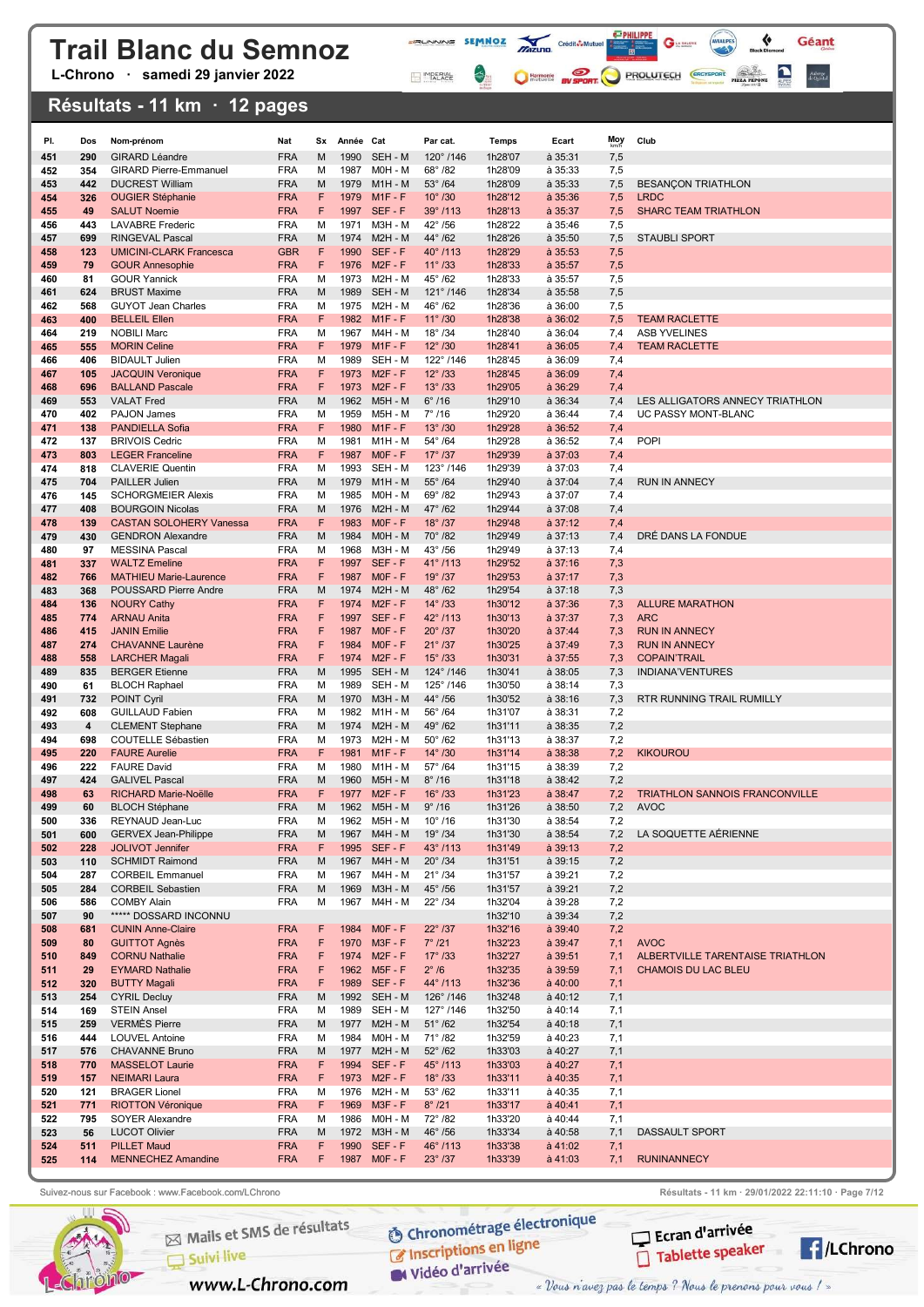L-Chrono · samedi 29 janvier 2022

#### Résultats - 11 km · 12 pages

| PI.        | Dos                   | Nom-prénom                                            | Nat                      | Sx     | Année Cat    |                              | Par cat.                             | <b>Temps</b>       | Ecart                              | <b>Moy</b> | Club                                            |
|------------|-----------------------|-------------------------------------------------------|--------------------------|--------|--------------|------------------------------|--------------------------------------|--------------------|------------------------------------|------------|-------------------------------------------------|
| 526        | 472                   | <b>DUFOUR Stéphane</b>                                | <b>FRA</b>               | М      | 1967         | M4H - M                      | $23^{\circ}$ /34                     | 1h33'43            | à 41:07                            | 7,0        | RTT74THUSY                                      |
| 527        | 559                   | <b>BUZOS Ingrid</b>                                   | <b>FRA</b>               | F      | 1980         | $M1F - F$                    | $15^\circ$ /30                       | 1h33'47            | $a$ 41:11                          | 7,0        | GIRONDINS DE BORDEAUX TRIATHLON                 |
| 528        | 569                   | <b>FRUTTO Stephy</b>                                  | <b>FRA</b>               | F      |              | 1972 M3F-F                   | 9°/21                                | 1h33'56            | à 41:20                            | 7,0        | <b>COP'AIN DE TRAIL</b>                         |
| 529        | 58                    | <b>CHARPIOT Amandine</b>                              | <b>FRA</b>               | F      | 1998         | SEF-F                        | 47°/113                              | 1h33'59            | à 41:23                            | 7,0        |                                                 |
| 530        | 746                   | <b>CHARNAY Florie</b>                                 | <b>FRA</b><br><b>FRA</b> | F<br>F | 1988<br>1980 | SEF-F<br>$M1F - F$           | 48°/113<br>$16^{\circ}$ /30          | 1h34'04<br>1h34'06 | à 41:28                            | 7,0<br>7,0 |                                                 |
| 531<br>532 | 247<br>403            | <b>WIRTH Stephanie</b><br><b>TEAV Hélène</b>          | <b>FRA</b>               | F      |              | 1992 SEF-F                   | 49°/113                              | 1h34'11            | $\dot{a}$ 41:30<br>$\dot{a}$ 41:35 | 7,0        |                                                 |
| 533        | 334                   | <b>TEAV Carine</b>                                    | <b>FRA</b>               | F      |              | 1997 SEF-F                   | $50^{\circ}$ /113                    | 1h34'11            | $\dot{a}$ 41:35                    | 7,0        |                                                 |
| 534        | 794                   | LAROSA Morgan                                         | <b>FRA</b>               | М      |              | 1992 SEH - M                 | 128°/146                             | 1h34'16            | à 41:40                            | 7,0        |                                                 |
| 535        | 168                   | <b>MEYER Matthieu</b>                                 | <b>FRA</b>               | M      | 1985         | M0H - M                      | $73^{\circ}$ /82                     | 1h34'20            | $a$ 41:44                          | 7,0        |                                                 |
| 536        | 59                    | <b>ROLFO Elodie</b>                                   | <b>FRA</b>               | F      | 1998         | SEF-F                        | $51^{\circ}$ /113                    | 1h34'22            | $a$ 41:46                          | 7,0        | <b>TEAM TRAIL AIX LES BAINS</b>                 |
| 537        | 419                   | <b>CHERLEA Alexandra</b>                              | <b>FRA</b>               | F      |              | 1999 SEF-F                   | $52^{\circ}$ /113                    | 1h34'24            | $a$ 41:48                          | 7,0        |                                                 |
| 538        | 427                   | <b>JAVET Pauline</b>                                  | <b>FRA</b>               | F      |              | 1992 SEF-F                   | $53^{\circ}$ /113                    | 1h34'25            | $\dot{a}$ 41:49                    | 7,0        | NATURE SPORT ATTITUDE                           |
| 539<br>540 | 308<br>649            | <b>BRUN Martial</b><br><b>COLIN Pascal</b>            | <b>FRA</b><br><b>FRA</b> | M<br>М | 1974         | 1977 M2H - M<br>M2H - M      | $54^{\circ}$ /62<br>$55^{\circ}$ /62 | 1h34'31<br>1h34'32 | à 41:55<br>à 41:56                 | 7,0<br>7,0 |                                                 |
| 541        | 644                   | <b>BEZ Laurent</b>                                    | <b>FRA</b>               | M      |              | 1972 M3H - M                 | 47° /56                              | 1h34'32            | $\dot{a}$ 41:56                    | 7,0        | <b>TEAM CHOUKA</b>                              |
| 542        | 647                   | <b>POTIN Isabelle</b>                                 | <b>FRA</b>               | F      |              | 1973 M2F-F                   | $19^{\circ}$ /33                     | 1h34'36            | à 42:00                            | 7,0        | <b>ALENCON TRIATHLON</b>                        |
| 543        | 648                   | <b>POTIN Samuel</b>                                   | <b>FRA</b>               | M      | 1974         | $M2H - M$                    | $56^\circ$ /62                       | 1h34'36            | à 42:00                            | 7,0        | ALENCON TRIATHLON                               |
| 544        | 468                   | <b>PONCET Romaric</b>                                 | <b>FRA</b>               | м      |              | 1993 SEH - M                 | 129°/146                             | 1h34'40            | à 42:04                            | 7,0        |                                                 |
| 545        | 545                   | <b>ORLANDO Marie-Claire</b>                           | <b>FRA</b>               | F      | 1963         | $M4F - F$                    | $4^{\circ}$ /11                      | 1h34'45            | à 42:09                            | 7,0        |                                                 |
| 546        | 709                   | <b>SAJA Tom</b>                                       | <b>FRA</b>               | М<br>F | 1990         | SEH - M                      | 130°/146                             | 1h34'45            | à 42:09                            | 7,0        |                                                 |
| 547<br>548 | 161<br>163            | <b>PERRET Laurence</b><br><b>GRAND Pauline</b>        | <b>FRA</b><br><b>FRA</b> | F      | 1962         | $M5F - F$<br>1992 SEF-F      | $3^\circ/6$<br>$54^{\circ}$ /113     | 1h34'45<br>1h34'46 | à 42:09<br>$à$ 42:10               | 7,0<br>7,0 |                                                 |
| 549        | 522                   | <b>BROUX Marie</b>                                    | <b>FRA</b>               | F      | 1996         | SEF-F                        | $55^{\circ}$ /113                    | 1h34'46            | $à$ 42:10                          | 7,0        |                                                 |
| 550        | 523                   | <b>GRILLET Alain</b>                                  | <b>FRA</b>               | М      | 1969         | M3H - M                      | 48°/56                               | 1h34'47            | à 42:11                            | 7,0        |                                                 |
| 551        | 677                   | <b>BENAHMED Walid</b>                                 | <b>FRA</b>               | M      | 1986         | M0H - M                      | 74°/82                               | 1h35'07            | à 42:31                            | 6,9        |                                                 |
| 552        | 70                    | VAN DE VELDE Geert                                    | <b>BEL</b>               | M      | 1966         | M4H - M                      | 24° /34                              | 1h35'15            | à 42:39                            | 6,9        |                                                 |
| 553        | 268                   | <b>BERNARD Jerome</b>                                 | <b>FRA</b>               | M      | 1979         | $M1H - M$                    | $58^\circ$ /64                       | 1h35'20            | à 42:44                            | 6,9        | <b>CAP BUGEY</b>                                |
| 554        | 526                   | <b>COUSTY Catherine</b>                               | <b>FRA</b>               | F      | 1979         | $M1F - F$                    | $17^{\circ}$ /30                     | 1h35'33            | à 42:57                            | 6,9        |                                                 |
| 555<br>556 | 478<br>179            | CARVALHO Adelio Ricardo<br><b>BOSC Laurie</b>         | <b>POR</b><br><b>FRA</b> | M<br>F | 1984<br>1985 | M0H - M<br>$MOF - F$         | 75° /82<br>$24^{\circ}$ /37          | 1h35'37<br>1h35'47 | $à$ 43:01<br>$a$ 43:11             | 6,9<br>6,9 | RTR - RUMILLY TRAIL RUNNING                     |
| 557        | 434                   | ZABOTTO Julie                                         | <b>FRA</b>               | F      |              | 1989 SEF-F                   | 56°/113                              | 1h35'53            | $\dot{a}$ 43:17                    | 6,9        |                                                 |
| 558        | 85                    | PENSÉ Flora                                           | <b>FRA</b>               | F      | 1991         | SEF-F                        | $57^{\circ}$ /113                    | 1h36'02            | $\dot{a}$ 43:26                    | 6,9        |                                                 |
| 559        | 506                   | <b>DUPUY Raphaël</b>                                  | <b>FRA</b>               | M      | 1987         | M0H - M                      | 76° /82                              | 1h36'06            | $\dot{a}$ 43:30                    | 6,9        |                                                 |
| 560        | 723                   | <b>FEBRERO Emmanuelle</b>                             | <b>FRA</b>               | F      | 1990         | SEF-F                        | 58°/113                              | 1h36'20            | $a$ 43:44                          | 6,9        |                                                 |
| 561        | 445                   | <b>MECHELEN Agathe</b>                                | <b>FRA</b>               | F      | 1989         | SEF-F                        | 59°/113                              | 1h36'24            | $a$ 43:48                          | 6,9        | <b>COURIR À POISY</b>                           |
| 562        | 448                   | <b>BAEHREL Jason</b>                                  | <b>FRA</b>               | М      | 1991         | SEH - M                      | $131^{\circ}$ /146                   | 1h36'30            | à 43:54                            | 6,8        | <b>COURIR À POISY</b>                           |
| 563        | 55                    | <b>BONNET Camille</b>                                 | <b>FRA</b><br><b>FRA</b> | F<br>м | 2006         | 1985 MOF-F<br>CAH - M        | $25^{\circ}$ /37<br>$7^\circ/7$      | 1h36'36            | $\dot{a}$ 44:00<br>à 44:03         | 6,8        |                                                 |
| 564<br>565 | 318<br>398            | <b>BRETHES Dorian</b><br><b>STEPIEN Raphaele</b>      | <b>FRA</b>               | F      |              | 1975 M2F-F                   | $20^{\circ}$ /33                     | 1h36'39<br>1h36'40 | $\dot{a}$ 44:04                    | 6,8<br>6,8 |                                                 |
| 566        | 575                   | <b>CONTE Stéphane</b>                                 | <b>FRA</b>               | М      | 1974         | M2H - M                      | $57^{\circ}$ /62                     | 1h37'01            | à 44:25                            | 6,8        | LIBERTÉ                                         |
| 567        | 832                   | <b>OBERSON Catheline</b>                              | <b>FRA</b>               | F      |              | 1997 SEF-F                   | 60°/113                              | 1h37'06            | à 44:30                            | 6,8        | SAPEURS-POMPIERS DE VULBENS                     |
| 568        | 844                   | <b>ALEXANDRE Lucile</b>                               | <b>FRA</b>               | F      |              | 1974 M2F-F                   | $21^{\circ}$ /33                     | 1h37'07            | $a$ 44:31                          | 6,8        |                                                 |
| 569        | 162                   | <b>VICUNA Maelle</b>                                  | <b>FRA</b>               | F      | 1997         | SEF-F                        | $61^{\circ}$ /113                    | 1h37'11            | $\dot{a}$ 44:35                    | 6,8        | <b>GRAND FOND BRESSAN</b>                       |
| 570        | 229                   | <b>DRINNHAUSEN Quentin</b>                            | <b>FRA</b>               | м      |              | 1997 SEH - M                 | 132°/146                             | 1h37'11            | à 44:35                            | 6,8        | <b>GRAND FOND BRESSAN</b>                       |
| 571<br>572 | 717<br>788            | <b>CASTAING Marie Maude</b><br><b>FERNANDEZ Lucas</b> | <b>FRA</b><br><b>FRA</b> | F<br>М | 1989<br>1994 | SEF-F<br>SEH - M             | 62°/113<br>$133^{\circ}$ /146        | 1h37'17<br>1h37'21 | $a$ 44:41<br>à 44:45               | 6,8<br>6,8 |                                                 |
| 573        | 421                   | <b>LEBRETON Stéphanie</b>                             | <b>FRA</b>               | F      |              | 1974 M2F-F                   | $22^{\circ}$ /33                     | 1h37'25            | à 44:49                            | 6,8        |                                                 |
| 574        | 149                   | <b>PRAT Christophe</b>                                | <b>FRA</b>               | М      |              | 1969 M3H - M                 | 49°/56                               | 1h37'26            | à 44:50                            | 6,8        |                                                 |
| 575        | 667                   | <b>HATON Perrine</b>                                  | <b>FRA</b>               | F.     |              | 1996 SFF-F                   | $63^{\circ}$ /113                    | 1h37'32            | $à$ 44:56                          | 6,8        |                                                 |
| 576        | 663                   | <b>ROGNARD Marion</b>                                 | <b>FRA</b>               | F      |              | 1989 SEF-F                   | 64°/113                              | 1h37'33            | $à$ 44:57                          | 6,8        |                                                 |
| 577        | 626                   | <b>GUILBAULT Francois</b>                             | <b>FRA</b>               | M      |              | 1975 M2H - M                 | $58^\circ$ /62                       | 1h37'59            | à 45:23                            | 6,7        |                                                 |
| 578        | 211                   | <b>FERAIN Chloe</b>                                   | <b>FRA</b>               | F      |              | 1998 SEF-F                   | 65°/113                              | 1h38'00            | à 45:24                            | 6,7        | <b>COP'AIN DE TRAIL</b><br>ÉQUIPE DÉFI JOELETTE |
| 579<br>580 | 172<br>615            | <b>VERNAY André</b><br>SILLON Jean Christophe         | <b>FRA</b><br><b>FRA</b> | М<br>М |              | 1970 M3H - M<br>1964 M4H - M | $50^\circ$ /56<br>$25^{\circ}$ /34   | 1h38'01<br>1h38'06 | à 45:25<br>à 45:30                 | 6,7<br>6,7 |                                                 |
| 581        | 246                   | <b>BERTHELIN Morgane</b>                              | <b>FRA</b>               | F      |              | 1996 SEF-F                   | 66°/113                              | 1h38'10            | $a$ 45:34                          | 6,7        |                                                 |
| 582        | 181                   | <b>CANTEROT Elsa</b>                                  | <b>FRA</b>               | F      |              | 1996 SEF-F                   | 67°/113                              | 1h38'10            | à 45:34                            | 6,7        |                                                 |
| 583        | 182                   | <b>BELLOT Jeanloup</b>                                | <b>FRA</b>               | M      |              | 1997 SEH - M                 | 134°/146                             | 1h38'10            | à 45:34                            | 6,7        |                                                 |
| 584        | 184                   | ROUGE CARRASSAT Cecile                                | <b>FRA</b>               | F      |              | 1972 M3F-F                   | $10^{\circ}$ /21                     | 1h38'25            | à 45:49                            | 6,7        | <b>LRDC</b>                                     |
| 585        | 227                   | <b>BEAUDOUIN Romane</b>                               | <b>FRA</b>               | F      |              | 1999 SEF-F                   | 68°/113                              | 1h38'29            | $\dot{a}$ 45:53                    | 6,7        | <b>BERNASCOM</b>                                |
| 586        | 726                   | <b>CHARNAY Christine</b>                              | <b>FRA</b>               | F      |              | 1960 M5F-F                   | $4^\circ/6$                          | 1h38'31            | à 45:55                            | 6,7        | <b>ACAP PRESSINS</b>                            |
| 587<br>588 | 755<br>754            | <b>MARTIN Alexandre</b><br><b>PIETROBONI Pauline</b>  | <b>FRA</b><br><b>FRA</b> | M<br>F |              | 1995 SEH - M<br>1995 SEF-F   | 135°/146<br>69°/113                  | 1h38'31<br>1h38'31 | à 45:55<br>à 45:55                 | 6,7<br>6,7 |                                                 |
| 589        | 738                   | <b>JACQUIER Laura</b>                                 | <b>FRA</b>               | F      |              | 1996 SEF-F                   | $70^{\circ}$ /113                    | 1h38'40            | à 46:04                            | 6,7        |                                                 |
| 590        | 24                    | <b>CORREIA CUNHA Ana</b>                              | <b>FRA</b>               | F      |              | 1985 MOF-F                   | $26^{\circ}$ /37                     | 1h38'53            | à 46:17                            | 6,7        |                                                 |
| 591        | 688                   | <b>RIVIERE Chloe</b>                                  | <b>FRA</b>               | F      |              | 1988 SEF-F                   | 71°/113                              | 1h38'53            | à 46:17                            | 6,7        | <b>NON</b>                                      |
| 592        | 772                   | <b>GUSTAVE Caroline</b>                               | <b>FRA</b>               | F      |              | 1987 MOF-F                   | $27^\circ$ /37                       | 1h38'53            | à 46:17                            | 6,7        |                                                 |
| 593        | 524                   | ROZALSKA Thomas                                       | <b>FRA</b>               | M      |              | 1990 SEH - M                 | 136°/146                             | 1h38'55            | à 46:19                            | 6,7        |                                                 |
| 594        | 124<br>$\overline{7}$ | <b>BOULLET Clémence</b><br>PICCARDI Raphael           | <b>FRA</b><br><b>FRA</b> | F<br>M |              | 1995 SEF-F<br>1987 M0H - M   | 72°/113<br>$77^{\circ}$ /82          | 1h38'55<br>1h39'13 | $a$ 46:19<br>à 46:37               | 6,7<br>6,7 | <b>TEAM TOMATES</b>                             |
| 595<br>596 | 8                     | <b>LAURENT Livia</b>                                  | <b>FRA</b>               | F      |              | 1988 SEF-F                   | $73^{\circ}$ /113                    | 1h39'14            | $a$ 46:38                          | 6,7        |                                                 |
| 597        | 13                    | <b>PYTHON Maiko</b>                                   | <b>FRA</b>               | F      |              | 1965 M4F-F                   | $5^\circ$ /11                        | 1h39'19            | $a$ 46:43                          | 6,7        |                                                 |
| 598        | 185                   | <b>DILLON Wendy</b>                                   | <b>GBR</b>               | F      |              | 1965 M4F-F                   | $6^{\circ}$ /11                      | 1h39'29            | à 46:53                            | 6,6        | <b>ASB YVELINES</b>                             |
| 599        | 237                   | <b>MOTTA Margaux</b>                                  | <b>FRA</b>               | F      |              | 1991 SEF-F                   | $74^{\circ}$ /113                    | 1h39'41            | $\hat{a}$ 47:05                    | 6,6        |                                                 |
| 600        | 267                   | MAÏSSEU Mélanie                                       | <b>FRA</b>               | F      |              | 1981 M1F-F                   | $18^{\circ}$ /30                     | 1h39'47            | $a$ 47:11                          | 6,6        | <b>ASB YVELINES</b>                             |

**FRUNNING SEMMOZ MIZURO** Crédit**ô-Multier de la Caracteria de la Caracteria de la Caracteria de la Caracteria de la Caracteria de la Caracteria de la Caracteria de la Caracteria de la Caracteria de la Caracteria de la Cara** 

MPERIAL

 $\left\langle \cdot \right\rangle _{0}$ 

 $G$ 

C Harmonic By SPORT PROLUTECH CRO'SPORT PIZZ PROM

 $\triangledown$ 

Géant

Auberge<br>de Quintal

Suivez-nous sur Facebook : www.Facebook.com/LChrono Resultation Resultats - 11 km · 29/01/2022 22:11:11 · Page 8/12



Mails et SMS de résultats

www.L-Chrono.com

 $\Box$  Suivi live

**O Chronométrage électronique** C Inscriptions en ligne

W Vidéo d'arrivée



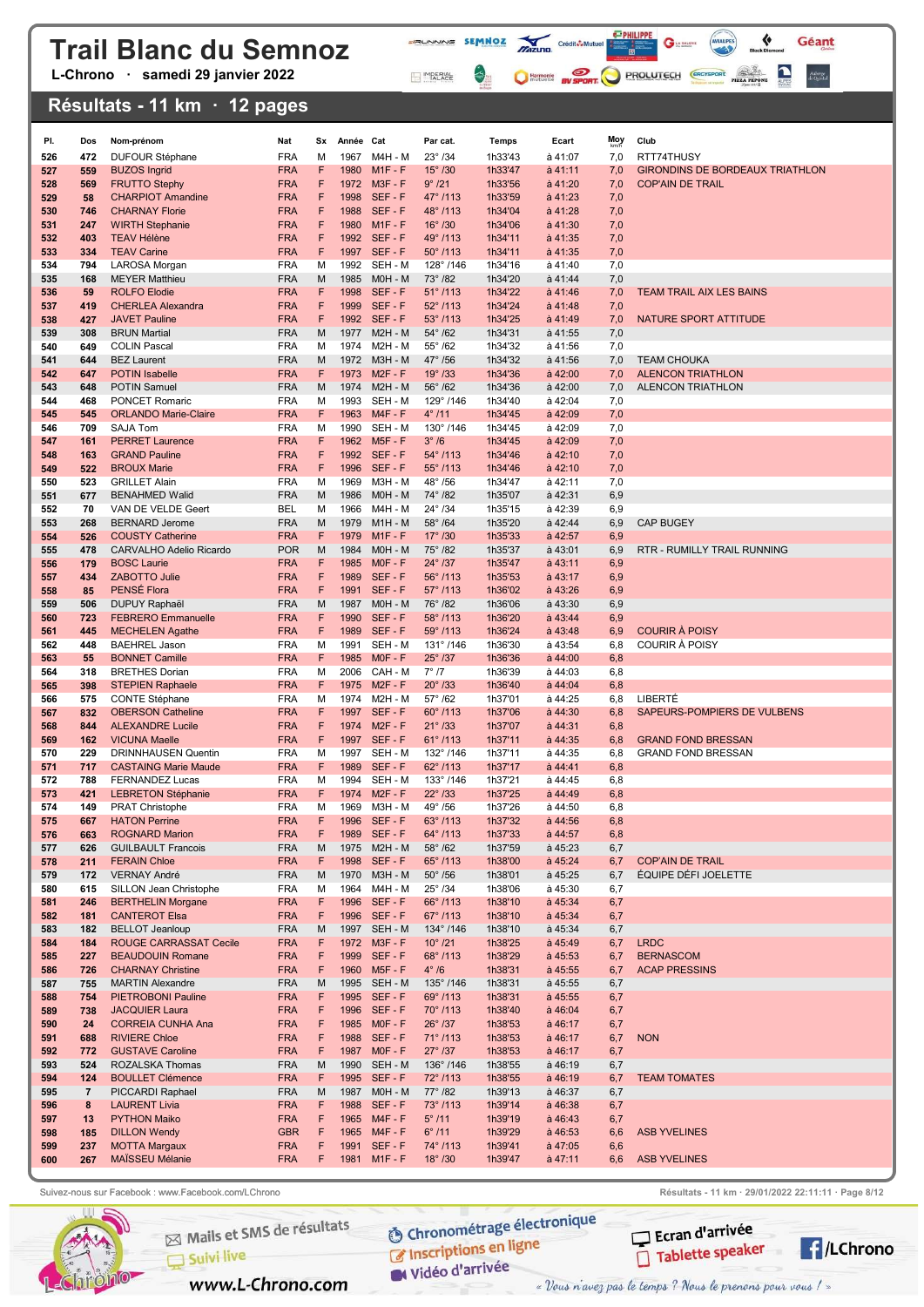L-Chrono · samedi 29 janvier 2022

#### Résultats - 11 km · 12 pages

| PI.        | Dos                 | Nom-prénom                                         | Nat                      | Sx     | Année Cat    |                              | Par cat.                             | Temps              | Ecart                              | Moy        | Club                                          |
|------------|---------------------|----------------------------------------------------|--------------------------|--------|--------------|------------------------------|--------------------------------------|--------------------|------------------------------------|------------|-----------------------------------------------|
| 601        | 306                 | <b>MIRABETE Jessica</b>                            | <b>FRA</b>               | F      | 1996         | SEF-F                        | 75°/113                              | 1h39'49            | $a$ 47:13                          | 6,6        |                                               |
| 602        | 206                 | <b>GIRARD Margaux</b>                              | <b>FRA</b>               | F      | 1993         | SEF-F                        | 76°/113                              | 1h39'53            | $\hat{a}$ 47:17                    | 6,6        |                                               |
| 603        | 82                  | <b>VAUSSELIN Elodie</b>                            | <b>FRA</b>               | F      | 1980         | $M1F - F$                    | $19^{\circ}$ /30                     | 1h39'57            | $a$ 47:21                          | 6,6        |                                               |
| 604<br>605 | 54<br>446           | <b>BONNAMOUR Céline</b><br><b>ROCHETTE Mathieu</b> | <b>FRA</b><br><b>FRA</b> | F<br>M | 1974<br>1986 | $M2F - F$<br>M0H - M         | $23^{\circ}$ /33<br>78°/82           | 1h40'04<br>1h40'07 | $a$ 47:28<br>à 47:31               | 6,6<br>6,6 |                                               |
| 606        | 579                 | <b>PERONNET Cecile</b>                             | <b>FRA</b>               | F      | 1974         | $M2F - F$                    | $24^{\circ}$ /33                     | 1h40'25            | $a$ 47:49                          | 6,6        | <b>COURIRACHANTEPIE</b>                       |
| 607        | 294                 | <b>GROSPERRIN Philippe</b>                         | <b>FRA</b>               | M      | 1970         | M3H - M                      | $51^{\circ}$ /56                     | 1h40'30            | $a$ 47:54                          | 6,6        | BEAUNE ATHLÉTISME                             |
| 608        | 47                  | <b>LEIBER Eric</b>                                 | <b>FRA</b>               | м      | 1963         | M4H - M                      | $26^{\circ}$ /34                     | 1h40'40            | à 48:04                            | 6,6        | <b>ASB YVELINES</b>                           |
| 609<br>610 | 730<br>748          | <b>BONNEFOND Alizée</b><br><b>EMAIN Julia</b>      | <b>FRA</b><br><b>FRA</b> | F<br>F | 1989         | SEF-F<br>1995 SEF-F          | $77^{\circ}$ /113<br>78°/113         | 1h40'43<br>1h40'53 | $a$ 48:07<br>$a$ 48:17             | 6,6<br>6,5 | <b>CRYO ADVANCE</b>                           |
| 611        | 409                 | <b>BELPAIRE Zahia</b>                              | <b>FRA</b>               | F      | 1978         | $M1F - F$                    | $20^\circ$ /30                       | 1h40'59            | $a$ 48:23                          | 6,5        |                                               |
| 612        | 335                 | <b>LIEN Mai-Lynn</b>                               | <b>FRA</b>               | F      | 1993         | SEF-F                        | 79°/113                              | 1h41'02            | $a$ 48:26                          | 6,5        |                                               |
| 613        | 641                 | <b>PRIS Carole</b>                                 | FRA                      | F      | 1993         | SEF-F                        | 80°/113                              | 1h41'07            | $\hat{a}$ 48:31                    | 6,5        | <b>AVOC</b>                                   |
| 614        | 507                 | <b>GOYENECHE Cléo</b>                              | <b>FRA</b>               | F      | 1990         | SEF-F                        | $81^{\circ}$ /113                    | 1h41'07            | $a$ 48:31                          | 6,5        | <b>AVOC</b>                                   |
| 615<br>616 | 131<br>166          | <b>DELAHAYE Sophie</b><br><b>CHAINE Camille</b>    | <b>FRA</b><br>FRA        | F<br>F | 1990         | SEF-F<br>1985 MOF-F          | 82°/113<br>$28^{\circ}$ /37          | 1h41'11<br>1h41'11 | $\dot{a}$ 48:35<br>$\dot{a}$ 48:35 | 6,5<br>6,5 |                                               |
| 617        | 141                 | <b>VINCENT Alice</b>                               | <b>FRA</b>               | F      | 1991         | SEF-F                        | $83^{\circ}$ /113                    | 1h41'11            | $\dot{a}$ 48:35                    | 6,5        | <b>TEAM TRAIL PARIS</b>                       |
| 618        | 132                 | LE CLOUEREC Céline                                 | <b>FRA</b>               | F      | 1979         | $M1F - F$                    | $21^{\circ}$ /30                     | 1h41'12            | $a$ 48:36                          | 6,5        |                                               |
| 619        | 69                  | VAN DE VELDE Karine                                | FRA                      | F      | 1975         | $M2F - F$                    | $25^{\circ}$ /33                     | 1h41'12            | $a$ 48:36                          | 6,5        |                                               |
| 620        | 497                 | <b>BOHAS Camille</b>                               | <b>FRA</b>               | F      |              | 1992 SEF-F                   | 84°/113                              | 1h41'22            | $a$ 48:46                          | 6,5        |                                               |
| 621<br>622 | 543<br>541          | <b>RICAUD Chloé</b><br><b>MATERINSKY Eve</b>       | <b>FRA</b><br><b>FRA</b> | F<br>F |              | 1995 SEF-F<br>1982 M1F-F     | 85°/113<br>$22^{\circ}$ /30          | 1h41'22<br>1h41'35 | $a$ 48:46<br>$\dot{a}$ 48:59       | 6,5<br>6,5 |                                               |
| 623        | 656                 | <b>DESOEURBRUN Célestine</b>                       | <b>FRA</b>               | F      |              | 1995 SEF-F                   | 86°/113                              | 1h41'46            | $\dot{a}$ 49:10                    | 6,5        |                                               |
| 624        | 495                 | <b>BIETRIX Gregory</b>                             | <b>FRA</b>               | M      | 1974         | <b>M2H - M</b>               | $59^\circ$ /62                       | 1h41'50            | à 49:14                            | 6,5        |                                               |
| 625        | 125                 | <b>WILLEMS Gilles</b>                              | <b>FRA</b>               | M      | 1963         | <b>M4H - M</b>               | $27^{\circ}$ /34                     | 1h41'51            | $\dot{a}$ 49:15                    | 6,5        | <b>ALLURE MARATHON</b>                        |
| 626        | 769                 | <b>LUTZ Marie</b>                                  | <b>FRA</b>               | F      | 1989         | SEF-F                        | 87°/113                              | 1h41'51            | $a$ 49:15                          | 6,5        |                                               |
| 627<br>628 | 481<br>585          | <b>MORALES Alain</b><br><b>JOURDAIN Karima</b>     | <b>FRA</b><br><b>FRA</b> | M<br>F | 1981         | 1965 M4H - M<br>$M1F - F$    | $28^{\circ}$ /34<br>$23^\circ$ /30   | 1h41'53<br>1h41'58 | $a$ 49:17<br>à 49:22               | 6,5<br>6,5 | NCS TRAILEMAN / COP'AIN DE TRAIN DU PAYS DE G |
| 629        | 480                 | <b>VIENNOIS Stéphanie</b>                          | <b>FRA</b>               | F      | 1983         | $MOF - F$                    | 29°/37                               | 1h41'59            | à 49:23                            | 6,5        |                                               |
| 630        | 133                 | <b>LEICK Patrick</b>                               | <b>FRA</b>               | M      | 1964         | M4H - M                      | 29°/34                               | 1h41'59            | à 49:23                            | 6,5        |                                               |
| 631        | 783                 | PAVIET SALOMON Gaël                                | <b>FRA</b>               | M      | 1989         | SEH - M                      | 137°/146                             | 1h41'59            | à 49:23                            | 6,5        |                                               |
| 632        | 593                 | <b>GATEL Elise</b>                                 | <b>FRA</b>               | F      | 1984         | $MOF - F$                    | $30^\circ$ /37                       | 1h41'59            | à 49:23                            | 6,5        |                                               |
| 633<br>634 | 597<br>$\mathbf{2}$ | <b>CHAPUIS Serge</b><br><b>PERON Chloé</b>         | <b>FRA</b><br><b>FRA</b> | M<br>F | 1958         | <b>M5H - M</b><br>1996 SEF-F | $11^{\circ}$ /16<br>88°/113          | 1h41'59<br>1h42'00 | à 49:23<br>à 49:24                 | 6,5<br>6,5 | <b>SALOMON</b>                                |
| 635        | 782                 | <b>TROUILLET Gladys</b>                            | <b>FRA</b>               | F      | 1989         | SEF-F                        | 89°/113                              | 1h42'00            | à 49:24                            | 6,5        |                                               |
| 636        | 735                 | <b>GHIRARDI Boris</b>                              | <b>FRA</b>               | М      | 1972         | M3H - M                      | $52^\circ$ /56                       | 1h42'00            | à 49:24                            | 6,5        | ATHLÉ 632                                     |
| 637        | 574                 | <b>JOSE</b> Irene                                  | <b>FRA</b>               | F      | 1965         | $M4F - F$                    | 7°/11                                | 1h42'00            | $a$ 49:24                          | 6,5        | TRISALÉVE ANNEMASSE AGGLO                     |
| 638        | $\mathbf{1}$<br>554 | <b>HELERYCK Baptiste</b>                           | <b>FRA</b>               | м<br>F | 1993<br>1983 | SEH - M<br>$MOF - F$         | 138°/146                             | 1h42'00            | à 49:24                            | 6,5        |                                               |
| 639<br>640 | 153                 | <b>DREVON-GAILLOT Emilie</b><br>PASQUIER Aurélia   | <b>FRA</b><br><b>FRA</b> | F      | 1980         | $M1F - F$                    | $31^{\circ}$ /37<br>$24^{\circ}$ /30 | 1h42'02<br>1h42'19 | à 49:26<br>$a$ 49:43               | 6,5<br>6,5 | <b>TEAM TRIANDINE TRAIL</b>                   |
| 641        | 77                  | <b>MALLIT Cyril</b>                                | <b>FRA</b>               | M      |              | 1966 M4H - M                 | $30^\circ$ /34                       | 1h42'58            | a 50:22                            | 6,4        |                                               |
| 642        | 410                 | MERMILLOD BLONDIN Bruce                            | <b>FRA</b>               | м      | 1984         | M0H - M                      | 79°/82                               | 1h43'17            | à 50:41                            | 6,4        |                                               |
| 643        | 159                 | <b>VERNAISON Margaux</b>                           | <b>FRA</b>               | F      |              | 1990 SEF-F                   | $90^{\circ}$ /113                    | 1h43'24            | a 50:48                            | 6,4        |                                               |
| 644<br>645 | 319<br>288          | <b>BRETHES Benoit</b><br><b>MOZE Bruno</b>         | <b>FRA</b><br><b>FRA</b> | м<br>M | 1968         | 1978 M1H - M<br>M3H - M      | $59^\circ$ /64<br>$53^\circ$ /56     | 1h43'27<br>1h43'37 | à 50:51<br>$\dot{a} 51:01$         | 6,4<br>6,4 |                                               |
| 646        | 469                 | <b>BONIN Guillaume</b>                             | <b>FRA</b>               | м      | 1987         | M0H - M                      | $80^\circ/82$                        | 1h43'44            | à 51:08                            | 6,4        |                                               |
| 647        | 459                 | <b>DANIEL Sandra</b>                               | <b>FRA</b>               | F      | 1983         | $MOF - F$                    | $32^{\circ}$ /37                     | 1h43'44            | a 51:08                            | 6,4        |                                               |
| 648        | 742                 | <b>BAUGÉ Barbara</b>                               | <b>FRA</b>               | F      |              | 1995 SEF-F                   | $91^{\circ}$ /113                    | 1h44'11            | a 51:35                            | 6,3        |                                               |
| 649<br>650 | 510<br>850          | <b>BIDOT Romain</b><br><b>TUETA Virginie</b>       | <b>FRA</b><br><b>FRA</b> | M<br>F |              | 1988 SEH - M<br>1979 M1F-F   | 139°/146<br>25°/30                   | 1h44'11<br>1h44'23 | à 51:35<br>a 51:47                 | 6,3<br>6,3 |                                               |
| 651        | 250                 | <b>MOREIRA Coralie</b>                             | <b>FRA</b>               | F      |              | 1978 M1F-F                   | $26^{\circ}$ /30                     | 1h44'26            | a 51:50                            | 6,3        | <b>STMC</b>                                   |
| 652        | 103                 | <b>EYNARD Jennyfer</b>                             | <b>FRA</b>               | F      | 1984         | $MOF - F$                    | $33^\circ/37$                        | 1h44'29            | a 51:53                            | 6,3        |                                               |
| 653        | 453                 | <b>MEZIANE Khelifa</b>                             | <b>FRA</b>               | M      |              | 1982 M1H-M                   | $60^\circ$ /64                       | 1h44'31            | à 51:55                            | 6,3        | <b>LES RACLETEURS</b>                         |
| 654        | 245                 | <b>ANCELLIN Florence</b>                           | <b>FRA</b>               | F      |              | 1965 M4F-F                   | $8^{\circ}$ /11                      | 1h44'35            | a 51:59                            | 6,3        | <b>HAUTEVILLE SUR FIER</b>                    |
| 655<br>656 | 563<br>571          | <b>PETAVY Marie</b><br>PEGEOT Nadia                | <b>FRA</b><br><b>FRA</b> | F<br>F |              | 1986 MOF-F<br>1970 M3F-F     | $34^{\circ}$ /37<br>$11^{\circ}$ /21 | 1h44'41<br>1h44'58 | a 52:05<br>a 52:22                 | 6,3<br>6,3 |                                               |
| 657        | 451                 | <b>CHEVILLARD Emilie</b>                           | <b>FRA</b>               | F      |              | 1984 MOF-F                   | $35^\circ$ /37                       | 1h44'58            | a 52:22                            | 6,3        | <b>RUN IN ANNECY</b>                          |
| 658        | 671                 | <b>BRUNEL Marie-Astrid</b>                         | <b>FRA</b>               | F      |              | 1984 MOF-F                   | $36^\circ$ /37                       | 1h45'16            | à 52:40                            | 6,3        |                                               |
| 659        | 622                 | <b>CHAUMONT Baptiste</b>                           | <b>FRA</b>               | M      |              | 1992 SEH - M                 | 140°/146                             | 1h45'32            | à 52:56                            | 6,3        | <b>TEAM DECATHLON</b>                         |
| 660        | 567                 | <b>TASSE LABALME Cindy</b>                         | <b>FRA</b>               | F      |              | 1993 SEF-F                   | $92^{\circ}$ /113                    | 1h45'38            | a 53:02                            | 6,3        | <b>TEAM MUG</b>                               |
| 661<br>662 | 566<br>73           | <b>TASSE Benjamin</b><br>ALFONSO Maxime            | <b>FRA</b><br><b>FRA</b> | M<br>М |              | 1988 SEH - M<br>1993 SEH - M | 141°/146<br>142°/146                 | 1h45'39<br>1h45'46 | à 53:03<br>à 53:10                 | 6,3<br>6,2 | <b>TEAM MUG</b>                               |
| 663        | 485                 | <b>BOULITROP Célia</b>                             | <b>FRA</b>               | F.     |              | 1982 M1F-F                   | $27^{\circ}$ /30                     | 1h45'56            | a 53:20                            | 6,2        |                                               |
| 664        | 613                 | <b>GRÉMONT Virginie</b>                            | <b>FRA</b>               | F      |              | 1976 M2F-F                   | $26^{\circ}$ /33                     | 1h47'00            | a 54:24                            | 6,2        |                                               |
| 665        | 611                 | <b>BILLOT Camille</b>                              | <b>FRA</b>               | M      |              | 1974 M2H - M                 | $60^{\circ}$ /62                     | 1h47'01            | à 54:25                            | 6,2        |                                               |
| 666        | 847                 | <b>TIBERGHIEN Aude</b>                             | <b>FRA</b>               | F      |              | 1959 M5F-F                   | $5^\circ/6$                          | 1h47'13            | a 54:37                            | 6,2        | <b>US NATIXIS</b>                             |
| 667<br>668 | 601<br>665          | <b>QUIGNON Axelle</b><br><b>DUCRET Anne-Laure</b>  | <b>FRA</b><br><b>FRA</b> | F<br>F |              | 1997 SEF-F<br>1983 MOF-F     | $93^{\circ}$ /113<br>$37^\circ$ /37  | 1h47'15<br>1h47'30 | a 54:39<br>a 54:54                 | 6,2<br>6,1 | LES ALLIGATORS ANNECY TRIATHLON               |
| 669        | 664                 | <b>ROYER Lionel</b>                                | <b>FRA</b>               | M      |              | 1980 M1H - M                 | $61^{\circ}$ /64                     | 1h47'30            | à 54:54                            | 6,1        |                                               |
| 670        | 731                 | <b>GAILLARD Valerie</b>                            | <b>FRA</b>               | F      |              | 1966 M4F-F                   | $9^{\circ}$ /11                      | 1h47'38            | a 55:02                            | 6,1        | <b>EOLA</b>                                   |
| 671        | 816                 | PAMOKDJIAN Hélène                                  | <b>FRA</b>               | F      |              | 1970 M3F-F                   | $12^{\circ}$ /21                     | 1h47'38            | a 55:02                            | 6,1        |                                               |
| 672        | 210                 | CASSOU-MOUNAT Jean                                 | <b>FRA</b>               | М<br>F |              | 1996 SEH - M                 | 143°/146                             | 1h47'44            | à 55:08                            | 6,1        | <b>TEAM TOMATES</b>                           |
| 673<br>674 | 768<br>570          | <b>MATHIAN Jade</b><br>PEGEOT Ethan                | <b>FRA</b><br><b>FRA</b> | М      |              | 1995 SEF-F<br>2004 JUH - M   | $94^{\circ}$ /113<br>$5^{\circ}$ /6  | 1h47'44<br>1h47'45 | a 55:08<br>à 55:09                 | 6,1<br>6,1 | <b>TEAM TOMATES</b><br>ZOUZ                   |
| 675        | 679                 | <b>BRUNET Paco</b>                                 | FRA                      | М      |              | 2004 JUH - M                 | $6^{\circ}$ /6                       | 1h47'57            | à 55:21                            | 6,1        |                                               |
|            |                     |                                                    |                          |        |              |                              |                                      |                    |                                    |            |                                               |

**FRUNNING SEMMOZ MIZURO** Crédit**ô-Multier de la Caracteria de la Caracteria de la Caracteria de la Caracteria de la Caracteria de la Caracteria de la Caracteria de la Caracteria de la Caracteria de la Caracteria de la Cara** 

MPERIAL

 $\left\langle \cdot \right\rangle _{0}$ 

 $G$ 

C Harmonic By SPORT PROLUTECH CRO'SPORT PIZZ PROM

 $\triangledown$ 

Géant

Auberge<br>de Quintal



Mails et SMS de résultats

www.L-Chrono.com

 $\Box$  Suivi live

**O Chronométrage électronique** C Inscriptions en ligne

W Vidéo d'arrivée

Suivez-nous sur Facebook : www.Facebook.com/LChrono Resultation Résultats - 11 km · 29/01/2022 22:11:12 · Page 9/12

Ecran d'arrivée Tablette speaker

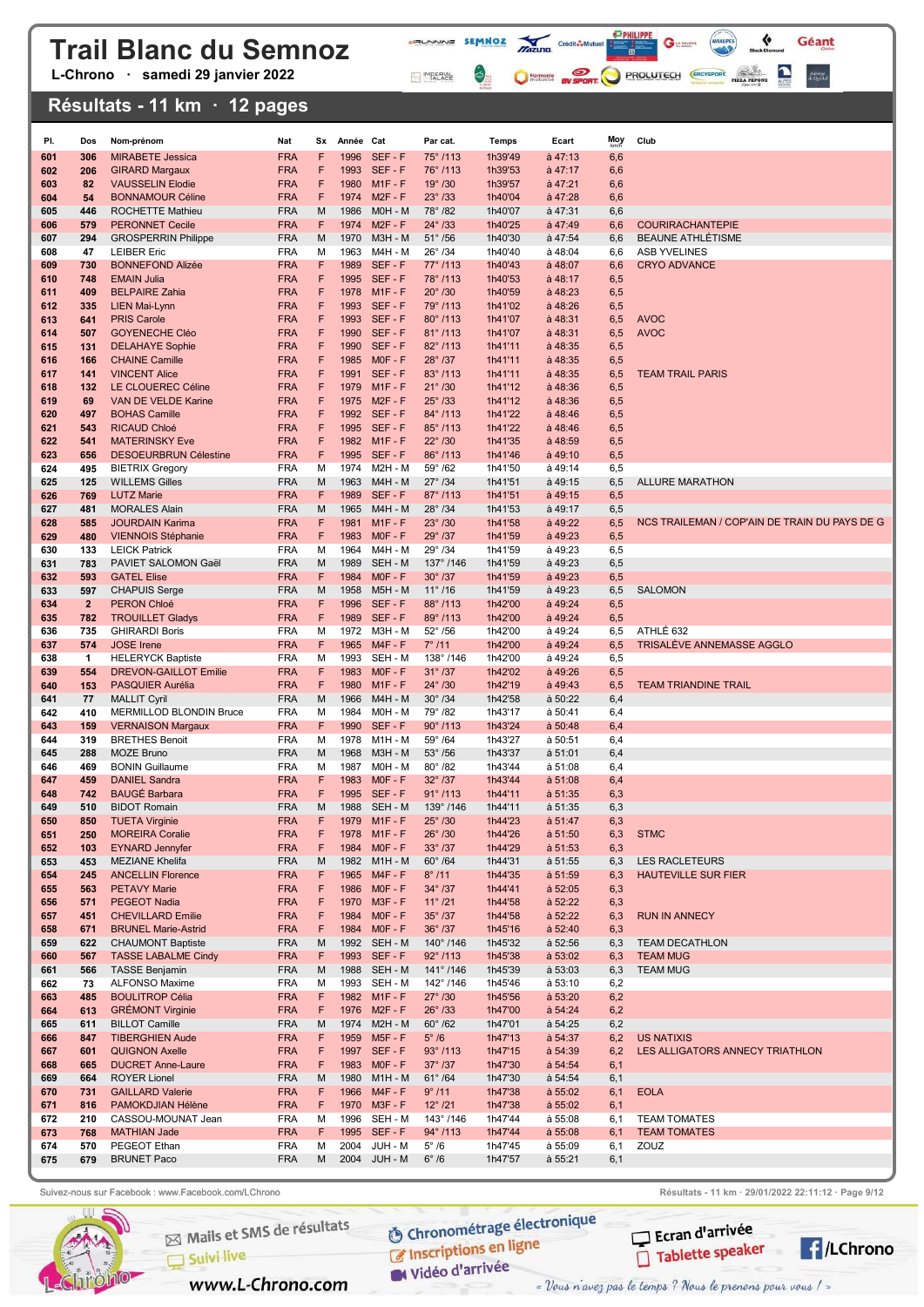L-Chrono · samedi 29 janvier 2022

### Résultats - 11 km · 12 pages

| PI.<br>676       | Dos<br>503 | Nom-prénom<br><b>BRUNET Philippe</b>                        | Nat<br><b>FRA</b>        | Sx<br>M | Année Cat<br>1966 | M4H - M                    | Par cat.<br>$31^{\circ}$ /34         | Temps<br>1h48'00   | Ecart<br>à 55:24                       | Moy<br>6,1 | Club<br><b>LRDC</b>                |
|------------------|------------|-------------------------------------------------------------|--------------------------|---------|-------------------|----------------------------|--------------------------------------|--------------------|----------------------------------------|------------|------------------------------------|
| 677              | 690        | D HOTELANS Louis                                            | <b>FRA</b>               | M       | 1978              | $M1H - M$                  | $62^{\circ}$ /64                     | 1h48'05            | à 55:29                                | 6,1        |                                    |
| 678              | 193        | <b>GILOTTI Dominique</b>                                    | <b>FRA</b>               | F       | 1959              | <b>M5F - F</b>             | $6^\circ/6$                          | 1h48'06            | a 55:30                                | 6,1        | <b>FOULÉE SISTERONAISE</b>         |
| 679              | 194        | <b>GILOTTI Marc</b>                                         | <b>FRA</b>               | м       | 1959              | <b>M5H - M</b>             | $12^{\circ}$ /16                     | 1h48'10            | a 55:34                                | 6,1        | <b>ASB YVELINES</b>                |
| 680              | 824        | <b>CHAPPEL Valerie</b>                                      | <b>FRA</b>               | F       | 1971              | $M3F - F$                  | $13^{\circ}$ /21                     | 1h48'24            | a 55:48                                | 6,1        |                                    |
| 681              | 672        | <b>MEUNIER Stephane</b>                                     | <b>FRA</b>               | M       | 1971              | M3H - M                    | $54^{\circ}$ /56                     | 1h48'37            | a 56:01                                | 6,1        |                                    |
| 682<br>683       | 499<br>217 | <b>GRAS Stephane</b><br><b>BOUDOU Isabelle</b>              | <b>FRA</b><br><b>FRA</b> | М<br>F  | 1969<br>1970      | M3H - M<br>$M3F - F$       | $55^{\circ}$ /56<br>$14^{\circ}$ /21 | 1h48'47<br>1h48'51 | a 56:11<br>a 56:15                     | 6,1<br>6,1 | <b>STMC</b><br><b>ASB YVELINES</b> |
| 684              | 516        | <b>SCHAEDELE Thomas</b>                                     | <b>FRA</b>               | М       | 1992              | SEH - M                    | 144°/146                             | 1h49'05            | à 56:29                                | 6,1        | NOUVEAUX PROPRIO                   |
| 685              | 517        | <b>WOLFF Pauline</b>                                        | <b>FRA</b>               | F       | 1996              | SEF-F                      | $95^{\circ}$ /113                    | 1h49'05            | a 56:29                                | 6,1        | <b>NOUVEAUX PROPRIO</b>            |
| 686              | 51         | <b>HERITIER Jean-Christophe</b>                             | <b>FRA</b>               | М       | 1979              | M1H - M                    | $63^\circ$ /64                       | 1h49'22            | à 56:46                                | 6,0        |                                    |
| 687              | 740        | <b>LABROT Solène</b>                                        | <b>FRA</b>               | F       | 1993              | SEF-F                      | $96^{\circ}$ /113                    | 1h49'32            | a 56:56                                | 6,0        |                                    |
| 688<br>689       | 736<br>256 | <b>DIAZ Bastien</b><br>PEREIRA Stéphanie                    | <b>FRA</b><br><b>FRA</b> | М<br>F  | 1993<br>1972      | SEH - M<br>$M3F - F$       | 145°/146<br>$15^{\circ}$ /21         | 1h49'32<br>1h49'38 | à 56:56<br>a 57:02                     | 6,0<br>6,0 | <b>STMC</b>                        |
| 690              | 253        | <b>TELLIER Laurent</b>                                      | <b>FRA</b>               | м       | 1964              | M4H - M                    | $32^{\circ}$ /34                     | 1h49'41            | à 57:05                                | 6,0        | <b>STMC</b>                        |
| 691              | 498        | <b>KLEIN Valerie</b>                                        | <b>FRA</b>               | F       | 1966              | $M4F - F$                  | $10^{\circ}$ /11                     | 1h49'41            | a 57:05                                | 6,0        | <b>STMC</b>                        |
| 692              | 330        | <b>ORPHELIN Carole</b>                                      | <b>FRA</b>               | F       | 1992              | SEF-F                      | $97^{\circ}$ /113                    | 1h49'41            | a 57:05                                | 6,0        |                                    |
| 693              | 572        | <b>COLMART Herve</b>                                        | <b>FRA</b>               | M       | 1967              | <b>M4H - M</b>             | $33^\circ$ /34                       | 1h49'51            | a 57:15                                | 6,0        |                                    |
| 694              | 16         | <b>SAOS Marine</b>                                          | <b>FRA</b>               | F       | 2005              | CAF-F                      | $2^\circ$ /2                         | 1h50'05            | a 57:29                                | 6,0        |                                    |
| 695<br>696       | 716<br>160 | <b>CHAOMLEFFEL Cédric</b><br>PERRILLAT-COLLOMB Nathalie     | <b>FRA</b><br><b>FRA</b> | M<br>F  | 1984<br>1974      | M0H - M<br>$M2F - F$       | $81^{\circ}$ /82<br>$27^{\circ}$ /33 | 1h50'05<br>1h50'06 | a 57:29<br>a 57:30                     | 6,0<br>6,0 |                                    |
| 697              | 321        | <b>MICHON Catherine</b>                                     | <b>FRA</b>               | F       | 1974              | $M2F - F$                  | $28^{\circ}$ /33                     | 1h50'13            | a 57:37                                | 6,0        | <b>ASCM MIONNAY</b>                |
| 698              | 317        | <b>GRAD Stéphanie</b>                                       | <b>FRA</b>               | F       | 1977              | $M2F - F$                  | 29°/33                               | 1h50'14            | a 57:38                                | 6,0        | <b>AVOC</b>                        |
| 699              | 565        | <b>DELAYE Océane</b>                                        | <b>FRA</b>               | F       |                   | 1995 SEF-F                 | 98°/113                              | 1h50'25            | a 57:49                                | 6,0        |                                    |
| 700              | 277        | <b>GOURIN Daniel</b>                                        | <b>FRA</b>               | M       | 1952              | M7H - M                    | $2^\circ$ /2                         | 1h51'18            | à 58:42                                | 5,9        | <b>COURIR PAR NATURE</b>           |
| 701              | 682        | <b>ACCORSO Eliandre</b>                                     | <b>FRA</b><br><b>FRA</b> | м<br>F  | 2000<br>2000      | ESH - M<br>ESF-F           | $8^\circ$ /8<br>$2^\circ$ /2         | 1h51'49<br>1h51'49 | a 59:13                                | 5,9<br>5,9 |                                    |
| 702<br>703       | 683<br>428 | <b>DELORT Laurine</b><br><b>GIACOSA Christina</b>           | <b>FRA</b>               | F       |                   | 1992 SEF-F                 | 99°/113                              | 1h52'49            | a 59:13<br>à 1:00:13                   | 5,9        |                                    |
| 704              | 479        | <b>PACCALIN Fabrice</b>                                     | <b>FRA</b>               | М       | 1978              | M1H - M                    | 64°/64                               | 1h53'14            | à 1:00:38                              | 5,8        | <b>LECLERC ANNECY</b>              |
| 705              | 203        | <b>GROSDIDIER Sabrina</b>                                   | <b>FRA</b>               | F       | 1976              | $M2F - F$                  | $30^{\circ}$ /33                     | 1h54'36            | à 1:02:00                              | 5,8        | RTR - RUMILLY TRAIL RUNNING        |
| 706              | 758        | LE LIBOUX Alban                                             | <b>FRA</b>               | М       | 1991              | SEH - M                    | 146°/146                             | 1h54'45            | à 1:02:09                              | 5,8        |                                    |
| 707              | 743        | <b>DUCHOSAL Anouck</b>                                      | <b>FRA</b>               | F<br>F  | 1995<br>1993      | SEF-F<br>SEF-F             | $100^{\circ}$ /113                   | 1h55'15            | à 1:02:39                              | 5,7        | <b>GROUPE CAL - COURIR À LYON</b>  |
| 708<br>709       | 765<br>552 | <b>BLANCHON Mathilde</b><br>LE BORGNE DE LAVILLANDRE Jo FRA | <b>FRA</b>               | F       | 1991              | SEF-F                      | $101^{\circ}$ /113<br>102°/113       | 1h55'15<br>1h55'19 | à 1:02:39<br>à 1:02:43                 | 5,7<br>5,7 |                                    |
| 710              | 177        | <b>CAURRAZE Karine</b>                                      | <b>FRA</b>               | F       | 1974              | $M2F - F$                  | $31^{\circ}$ /33                     | 1h55'19            | à 1:02:43                              | 5,7        | LES ALLIGATORS ANNECY              |
| 711              | 616        | <b>PONNELLE Alice</b>                                       | <b>FRA</b>               | F       | 1968              | $M3F - F$                  | $16^{\circ}$ /21                     | 1h55'19            | à 1:02:43                              | 5,7        |                                    |
| 712              | 263        | LE COZLER Thierry                                           | <b>FRA</b>               | М       | 1961              | M5H - M                    | $13^{\circ}$ /16                     | 1h55'32            | à 1:02:56                              | 5,7        | <b>ASB YVELINES</b>                |
| 713<br>714       | 800<br>101 | <b>RICHARD Eglantine</b><br><b>FREI Claude</b>              | <b>FRA</b><br><b>FRA</b> | F<br>М  | 1990<br>1961      | SEF-F<br>M5H - M           | $103^\circ$ /113<br>$14^{\circ}$ /16 | 1h55'45<br>1h55'46 | $\dot{a}$ 1:03:09                      | 5,7<br>5,7 |                                    |
| 715              | 102        | <b>FREI Olivia</b>                                          | <b>SUI</b>               | F       | 1994              | SEF-F                      | $104^{\circ}$ /113                   | 1h55'46            | à 1:03:10<br>$\dot{a}$ 1:03:10         | 5,7        |                                    |
| 716              | 264        | <b>VERMES Marianne</b>                                      | <b>FRA</b>               | F       | 1978              | $M1F - F$                  | $28^{\circ}$ /30                     | 1h55'52            | $\dot{a}$ 1:03:16                      | 5,7        |                                    |
| 717              | 234        | <b>MENDES-FRANCE Caroline</b>                               | <b>FRA</b>               | F       | 1976              | $M2F - F$                  | $32^{\circ}$ /33                     | 1h56'14            | à 1:03:38                              | 5,7        |                                    |
| 718              | 187        | <b>WILLEMS Alain</b>                                        | <b>FRA</b>               | М       | 1960              | M5H - M                    | $15^{\circ}$ /16                     | 1h56'16            | à 1:03:40                              | 5,7        | ALLURE MARATHON                    |
| 719              | 104<br>793 | <b>MAILLARD Chloe</b><br><b>MAILLARD Sarah</b>              | <b>FRA</b><br><b>FRA</b> | F<br>F  | 1994<br>1996      | SEF-F<br>SEF-F             | 105°/113<br>106°/113                 | 1h56'28<br>1h56'28 | $\dot{a}$ 1:03:52<br>$\dot{a}$ 1:03:52 | 5,7<br>5,7 |                                    |
| 720<br>721       | 93         | <b>PUTOT Christine</b>                                      | <b>FRA</b>               | F       | 1964              | <b>M4F - F</b>             | $11^{\circ}$ /11                     | 1h56'39            | à 1:04:03                              | 5,7        |                                    |
| 722              | 577        | DESBENOIT Sébastien                                         | <b>FRA</b>               | м       | 1984              | M0H - M                    | $82^{\circ}$ /82                     | 1h57'13            | à 1:04:37                              | 5,6        |                                    |
| 723              | 588        | <b>MORITZ Amandine</b>                                      | <b>FRA</b>               | F       | 1980              | $M1F - F$                  | 29°/30                               | 1h57'31            | à 1:04:55                              | 5,6        |                                    |
| 724              | 341        | <b>MIGNOT Frederique</b>                                    | <b>FRA</b>               | F       | 1970              | $M3F - F$                  | $17^{\circ}$ /21                     | 1h58'16            | à 1:05:40                              | 5,6        |                                    |
| 725              | 668        | <b>GALPIN OSSONCE Sabine</b>                                | <b>FRA</b>               |         | 1991              | SEF-F<br>1992 SEF-F        | 107°/113                             | 1h58'22            | à 1:05:46                              | 5,6        |                                    |
| 726<br>727       | 91<br>92   | <b>ROCHE Adora</b><br><b>DISANT Stephane</b>                | <b>FRA</b><br><b>FRA</b> | F<br>M  |                   | 1976 M2H - M               | 108°/113<br>$61^{\circ}$ /62         | 2h00'12<br>2h00'12 | à 1:07:36<br>à 1:07:36                 | 5,5<br>5,5 |                                    |
| 728              | 76         | <b>GUEDOU Anne-Claire</b>                                   | <b>FRA</b>               | F       |                   | 1978 M1F-F                 | 30°/30                               | 2h00'39            | à 1:08:03                              | 5,5        |                                    |
| 729              | 75         | <b>GUEDOU Arnaud</b>                                        | <b>FRA</b>               | M       |                   | 1974 M2H - M               | $62^{\circ}$ /62                     | 2h00'40            | à 1:08:04                              | 5,5        |                                    |
| 730              | 705        | <b>ALDA Michele</b>                                         | <b>FRA</b>               | F       |                   | 1957 M6F-F                 | $1^\circ/1$                          | 2h01'26            | à 1:08:50                              | 5,4        |                                    |
| 731<br>732       | 148<br>652 | <b>PRAT Odile</b><br><b>BOSQUET Johanna</b>                 | <b>FRA</b><br><b>FRA</b> | F<br>F  |                   | 1972 M3F-F<br>1997 SEF-F   | $18^{\circ}$ /21<br>109°/113         | 2h01'32<br>2h02'35 | à 1:08:56<br>à 1:09:59                 | 5,4        |                                    |
| 733              | 299        | <b>DEVRIEUX Geraldine</b>                                   | <b>FRA</b>               | F       |                   | 1972 M3F-F                 | $19^{\circ}$ /21                     | 2h03'10            | à 1:10:34                              | 5,4<br>5,4 | <b>ASC MIONNAY</b>                 |
| 734              | 311        | <b>BLAVIN Catherine</b>                                     | <b>FRA</b>               | F       |                   | 1971 M3F-F                 | $20^{\circ}$ /21                     | 2h03'10            | à 1:10:34                              | 5,4        |                                    |
| 735              | 329        | <b>SARTRE Laurence</b>                                      | <b>FRA</b>               | F       |                   | 1976 M2F-F                 | $33^{\circ}$ /33                     | 2h03'10            | à 1:10:34                              | 5,4        | <b>LES MEILLEURES</b>              |
| 736              | 756        | LE LIBOUX Gilles                                            | <b>FRA</b>               | м       | 1961              | M5H - M                    | $16^{\circ}$ /16                     | 2h09'48            | à 1:17:12                              | 5,1        |                                    |
| 737              | 188        | <b>MAYER Jean Louis</b>                                     | <b>FRA</b>               | M<br>F  |                   | 1953 M6H - M<br>1999 SEF-F | $2^{\circ}$ /2<br>110° /113          | 2h09'49            | à 1:17:13<br>à 1:17:25                 | 5,1        | 5                                  |
| 738<br>739       | 416<br>757 | RIVOALEN Maëlle<br><b>BINNINGER Marie</b>                   | <b>FRA</b><br><b>FRA</b> | F       |                   | 1988 SEF-F                 | 111°/113                             | 2h10'01<br>2h10'19 | à 1:17:43                              | 5,1<br>5,1 |                                    |
| 740              | 532        | <b>CHEVALLIER Pascaline</b>                                 | <b>FRA</b>               | F       |                   | 1969 M3F-F                 | $21^{\circ}$ /21                     | 2h12'53            | à 1:20:17                              | 5,0        | <b>TOUCY CHARBUY</b>               |
| 741              | 265        | PONCET Joel                                                 | <b>FRA</b>               | М       |                   | 1970 M3H - M               | $56^{\circ}$ /56                     | 2h24'04            | à 1:31:28                              | 4,6        | <b>SPAC</b>                        |
| Abandons (2)     |            |                                                             |                          |         |                   |                            |                                      |                    |                                        |            |                                    |
| <b>DNF</b>       | 422        | <b>LEVASSEUR Thierry</b>                                    | <b>FRA</b>               | м       |                   | 1963 M4H - M               |                                      | Abandon            |                                        |            | AS BAZAINVILLE YVELINES            |
| <b>DNF</b>       | 840        | <b>LOCHERT Amelie</b>                                       | <b>FRA</b>               | F       |                   | 1996 SEF-F                 |                                      | Abandon            |                                        |            |                                    |
| Disqualifiés (1) |            |                                                             |                          |         |                   |                            |                                      |                    |                                        |            |                                    |
| <b>DSQ</b>       | 83         | <b>OLIVIER Anne</b>                                         | <b>FRA</b>               | F.      |                   | 1993 SEF-F                 |                                      | <b>Disqualifi</b>  |                                        |            |                                    |
|                  |            |                                                             |                          |         |                   |                            |                                      |                    |                                        |            |                                    |
|                  |            |                                                             |                          |         |                   |                            |                                      |                    |                                        |            |                                    |

**FRUNNING SEMNOZ ANZUND Crédit Control DE DE LA CONFERENCE DE LA CONFERENCE DE LA CONFERENCE DE LA CONFERENCE DE LA CONFERENCE DE LA CONFE** 

IMPERIAL

 $\left\langle \cdot \right\rangle$ 

 $G$ 

C Harmonie BV SPORT. PROLUTECH CROSSPORT

 $\left\langle \cdot \right\rangle$ 

 $\sum_{\text{ALPES}}$ 

Géant

Auberge<br>de Quintal

Chi

**O Chronométrage électronique** 

Suivez-nous sur Facebook : www.Facebook.com/LChrono Resultats - 11 km · 29/01/2022 22:11:13 · Page 10/12



C Inscriptions en ligne

W Vidéo d'arrivée

« Vous n'avez pas le temps ? Nous le prenons pour vous ! »

Ecran d'arrivée

Tablette speaker

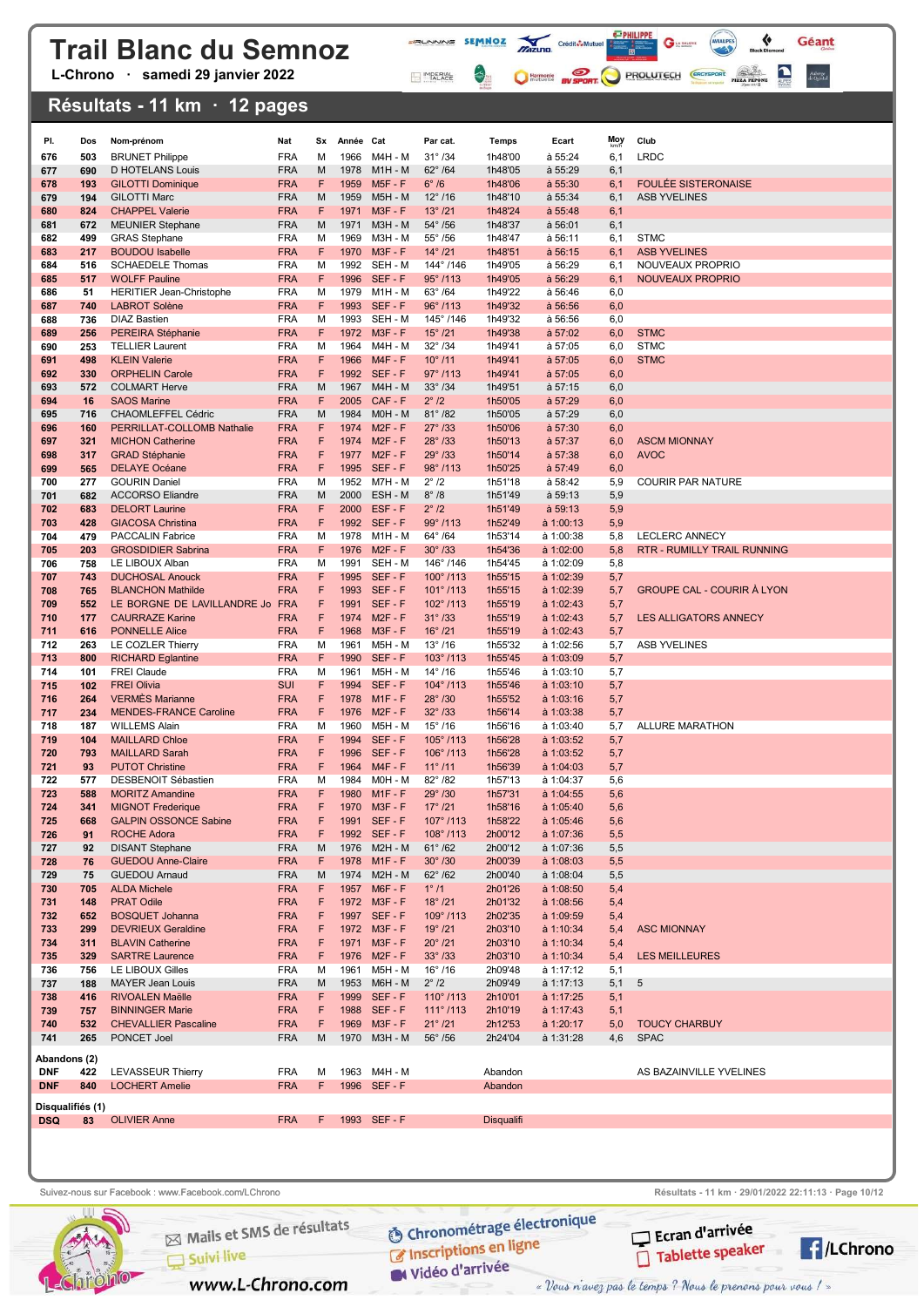L-Chrono · samedi 29 janvier 2022

### Résultats - 11 km · 12 pages

| PI.               | Dos        | Nom-prénom                                                | Nat                      |         | Sx Année Cat |                              | Par cat. | Temps | Moy<br>Ecart | Club                                          |
|-------------------|------------|-----------------------------------------------------------|--------------------------|---------|--------------|------------------------------|----------|-------|--------------|-----------------------------------------------|
| Non partants (99) |            |                                                           |                          |         |              |                              |          |       |              |                                               |
|                   | 32         | <b>AMATO Alexandre</b>                                    | <b>FRA</b>               | м       |              | 1974 M2H - M                 |          |       |              | CHAMOIS DU LAC BLEU                           |
|                   | 33<br>41   | <b>DURES Agnes</b><br><b>CLEMENT Fabien</b>               | <b>FRA</b><br><b>FRA</b> | F<br>м  | 1974         | $M2F - F$<br>1974 M2H - M    |          |       |              | CHAMOIS DU LAC BLEU<br>CHAMOIS DU LAC BLEU    |
|                   | 45         | <b>GURGEY Frederic</b>                                    | <b>FRA</b>               | M       | 1962         | <b>M5H - M</b>               |          |       |              |                                               |
|                   | 52         | <b>DAVID Victor</b>                                       | <b>FRA</b>               | м       |              | 1996 SEH - M                 |          |       |              |                                               |
|                   | 66         | <b>TAYEBI Said</b>                                        | <b>FRA</b>               | M       |              | 1984 M0H - M                 |          |       |              |                                               |
|                   | 67         | <b>GENTILHOMME Eric</b>                                   | <b>FRA</b>               | м       |              | 1963 M4H - M                 |          |       |              |                                               |
|                   | 71         | PEURO Fabien                                              | <b>FRA</b>               | M       |              | 1990 SEH - M                 |          |       |              |                                               |
|                   | 88         | <b>THOMASSET Sidney</b>                                   | <b>FRA</b>               | м       |              | 1992 SEH - M                 |          |       |              |                                               |
|                   | 96         | <b>BERARD Marc-Antoine</b>                                | <b>FRA</b>               | M       |              | 1989 SEH - M                 |          |       |              |                                               |
|                   | 109        | <b>CHENEL Pierre-Edouard</b>                              | <b>FRA</b>               | м       |              | 1985 M0H - M                 |          |       |              |                                               |
|                   | 112<br>113 | <b>MERTEN Carole</b><br><b>MERTEN Yanick</b>              | <b>FRA</b><br><b>FRA</b> | F<br>м  | 1983         | $MOF - F$<br>1976 M2H - M    |          |       |              | TRIATHLON CLUB LES ALLIGATORS                 |
|                   | 117        | <b>PIOT Arnaud</b>                                        | <b>FRA</b>               | M       | 1983         | M0H - M                      |          |       |              |                                               |
|                   | 126        | DE SOUZA Caroline                                         | <b>FRA</b>               | F       |              | 1995 SEF-F                   |          |       |              |                                               |
|                   | 127        | <b>DURAND Antoine</b>                                     | <b>FRA</b>               | M       |              | 1995 SEH - M                 |          |       |              |                                               |
|                   | 129        | <b>LEFEVRE Pierre</b>                                     | <b>FRA</b>               | м       | 1981         | M1H - M                      |          |       |              |                                               |
|                   | 143        | <b>MANDEL Stephane</b>                                    | <b>FRA</b>               | M       |              | 1973 M2H - M                 |          |       |              | <b>LES HYDROS</b>                             |
|                   | 150        | <b>MARZINI Cyril</b>                                      | <b>FRA</b>               | м       |              | 1988 SEH - M                 |          |       |              |                                               |
|                   | 152        | <b>MERLAT Martine</b>                                     | <b>FRA</b>               | F       |              | 1968 M3F-F                   |          |       |              |                                               |
|                   | 173        | <b>PIERRE</b> Enora                                       | <b>FRA</b>               | F<br>F  |              | 1989 SEF-F<br>1979 M1F-F     |          |       |              |                                               |
|                   | 183<br>190 | <b>MCLAREN Nikki</b><br><b>FROGER Jerome</b>              | <b>NZL</b><br><b>FRA</b> | м       |              | 1974 M2H - M                 |          |       |              |                                               |
|                   | 191        | SIMS Dan                                                  | <b>GBR</b>               | M       |              | 1986 M0H - M                 |          |       |              |                                               |
|                   | 197        | PATRIARCA Léo                                             | <b>FRA</b>               | м       |              | 1992 SEH - M                 |          |       |              | <b>ARC ANNECY</b>                             |
|                   | 198        | <b>BOUBLI Laurent</b>                                     | <b>FRA</b>               | M       |              | 1979 M1H - M                 |          |       |              | <b>RUN IN ANNECY</b>                          |
|                   | 204        | <b>PETIT Laurent</b>                                      | <b>FRA</b>               | м       |              | 1977 M2H - M                 |          |       |              | <b>SEPAS IMPOSSIBLE</b>                       |
|                   | 225        | <b>BARATIER Julie</b>                                     | <b>FRA</b>               | F       |              | 1987 MOF-F                   |          |       |              |                                               |
|                   | 230        | <b>GEGIA Medea</b>                                        | GEO                      | F       |              | 1976 M2F-F                   |          |       |              |                                               |
|                   | 231        | <b>GODEL Nicolas</b>                                      | <b>FRA</b>               | M       |              | 1966 M4H - M                 |          |       |              |                                               |
|                   | 236<br>243 | <b>DECRIND Frederic</b><br><b>MARQUIÉ Guillaume</b>       | SUI<br><b>FRA</b>        | м<br>M  |              | 1967 M4H - M<br>1995 SEH - M |          |       |              |                                               |
|                   | 251        | <b>METAIRIE Stephane</b>                                  | <b>FRA</b>               | м       | 1971         | M3H - M                      |          |       |              | ASJ74                                         |
|                   | 258        | <b>PIOT Adrien</b>                                        | <b>FRA</b>               | M       |              | 1999 SEH - M                 |          |       |              |                                               |
|                   | 282        | <b>ROUX Constance</b>                                     | <b>FRA</b>               | F       |              | 1993 SEF-F                   |          |       |              | <b>PAINTOMME</b>                              |
|                   | 300        | <b>BONABAU Gregoire</b>                                   | <b>FRA</b>               | M       |              | 1999 SEH - M                 |          |       |              |                                               |
|                   | 301        | <b>BONABAU Christine</b>                                  | <b>FRA</b>               | F       |              | 1974 M2F-F                   |          |       |              |                                               |
|                   | 310        | <b>BOURDOISEAU Pierre-Julien</b>                          | <b>FRA</b>               | M       | 2000         | ESH - M                      |          |       |              |                                               |
|                   | 314<br>315 | <b>MOTTIN Harold</b><br><b>PETE Laurent</b>               | <b>FRA</b>               | м       |              | 1989 SEH - M<br>1965 M4H - M |          |       |              | <b>VALÔME</b><br>QUINTAL RUNNING TEAM STAUBLI |
|                   | 342        | <b>BEAU Aurélien</b>                                      | <b>FRA</b><br><b>FRA</b> | M<br>м  |              | 1988 SEH - M                 |          |       |              |                                               |
|                   | 352        | <b>GAIDDON Maxime</b>                                     | <b>FRA</b>               | M       |              | 1995 SEH - M                 |          |       |              |                                               |
|                   | 366        | <b>CHENOUNI Rim</b>                                       | <b>MAR</b>               | F       |              | 2000 ESF-F                   |          |       |              |                                               |
|                   | 373        | <b>DUSSAUGE Corinne</b>                                   | <b>FRA</b>               | F       |              | 1969 M3F-F                   |          |       |              | <b>ASC MIONNAY</b>                            |
|                   | 374        | <b>DUSSAUGE Bertrand</b>                                  | <b>FRA</b>               | м       |              | 1964 M4H - M                 |          |       |              | <b>ASC MIONNAY</b>                            |
|                   | 375        | <b>DUSSAUGE Quentin</b>                                   | <b>FRA</b>               | M       | 2000         | ESH - M                      |          |       |              | <b>ASC MIONNAY</b>                            |
|                   | 379<br>384 | <b>COMBE Cedric</b><br><b>CHABLE Yann</b>                 | <b>FRA</b><br><b>FRA</b> | М<br>М  |              | 1999 SEH - M<br>1979 M1H - M |          |       |              | <b>COURIR À POISY</b>                         |
|                   | 391        | ROUX Bernard                                              | <b>FRA</b>               | M       |              | 1971 M3H - M                 |          |       |              | ANNECY                                        |
|                   | 393        | MAZAURIC Marlène                                          | <b>FRA</b>               | F       |              | 1993 SEF-F                   |          |       |              |                                               |
|                   | 397        | <b>BLOT Olivier</b>                                       | <b>FRA</b>               | м       |              | 1987 M0H - M                 |          |       |              | COURIR À POISY                                |
|                   | 412        | <b>CHASSINE Carole</b>                                    | <b>FRA</b>               | F       |              | 1976 M2F-F                   |          |       |              | <b>UAV</b>                                    |
|                   | 417        | <b>FRANCOIS Maxime</b>                                    | <b>FRA</b>               | м       |              | 1987 M0H - M                 |          |       |              | <b>TEAM RACLETTE</b>                          |
|                   | 431        | <b>DALAINE Antonin</b>                                    | <b>FRA</b>               | M       |              | 1986 M0H - M                 |          |       |              |                                               |
|                   | 436<br>440 | <b>BOUCHAHDANE Nouredine</b><br><b>GUILLAUME Bringier</b> | <b>FRA</b><br><b>FRA</b> | м<br>M  |              | 1984 M0H - M<br>1989 SEH - M |          |       |              |                                               |
|                   | 452        | <b>IMAN Meziane</b>                                       | <b>FRA</b>               | F       |              | 1983 MOF-F                   |          |       |              | <b>LES RACLETEURS</b>                         |
|                   | 454        | <b>OUNISSI Elodie</b>                                     | <b>FRA</b>               | F       |              | 1988 SEF-F                   |          |       |              | <b>LES RACLETEURS</b>                         |
|                   | 455        | <b>DERE Yohan</b>                                         | <b>FRA</b>               | м       |              | 1983 M0H - M                 |          |       |              |                                               |
|                   | 474        | <b>DESPRES</b> Jeremie                                    | <b>FRA</b>               | M       |              | 1980 M1H - M                 |          |       |              |                                               |
|                   | 504        | LANDY Mickaël                                             | <b>FRA</b>               | м       |              | 2003 JUH - M                 |          |       |              |                                               |
|                   | 505        | <b>LANDY Mathias</b>                                      | <b>FRA</b>               | M       |              | 1974 M2H - M                 |          |       |              |                                               |
|                   | 520        | <b>MAURE Benoit</b>                                       | <b>FRA</b>               | м       |              | 1965 M4H - M                 |          |       |              |                                               |
|                   | 529<br>530 | DOSSARD Libre<br><b>GUILY Anouk</b>                       | <b>FRA</b><br><b>FRA</b> | F<br>F. |              | 1983 MOF-F<br>1977 M2F-F     |          |       |              |                                               |
|                   | 535        | <b>CAMBOU Cyriane</b>                                     | <b>FRA</b>               | F       |              | 1997 SEF-F                   |          |       |              |                                               |
|                   | 542        | PILLOT Lola                                               | <b>FRA</b>               | F       |              | 1998 SEF-F                   |          |       |              |                                               |
|                   | 544        | <b>BLIN Thomas</b>                                        | <b>FRA</b>               | M       |              | 1981 M1H - M                 |          |       |              | ASJ74                                         |
|                   | 583        | EL KHOUROUJ Jad                                           | <b>FRA</b>               | M       |              | 1998 SEH - M                 |          |       |              |                                               |
|                   | 592        | <b>SILLAN Edouard</b>                                     | <b>FRA</b>               | M       |              | 1984 M0H - M                 |          |       |              |                                               |
|                   |            | 612 RECEVEUR Lancelot                                     | <b>FRA</b>               | M       |              | 2003 JUH - M                 |          |       |              |                                               |
|                   | 619        | <b>CALDWELL Barbara</b>                                   | <b>FRA</b><br><b>FRA</b> | F       |              | 1980 M1F-F                   |          |       |              | COP'AIN                                       |
|                   | 623<br>638 | <b>METRAL Thierry</b><br><b>BERNET Amaury</b>             | <b>FRA</b>               | м<br>M  |              | 1973 M2H - M<br>1990 SEH - M |          |       |              |                                               |
|                   |            |                                                           |                          |         |              |                              |          |       |              |                                               |

**FRUNNING SEMMOZ MIZURO** Crédit**ô-Multier de la Caracteria de la Caracteria de la Caracteria de la Caracteria de la Caracteria de la Caracteria de la Caracteria de la Caracteria de la Caracteria de la Caracteria de la Cara** 

**MPERIAL** 

 $\left\langle \right\rangle$ 

 $G$ 

C Harmonic By SPORT PROLUTECH CRO'SPORT

 $\blacklozenge$ 

Géant

Auberge<br>de Quintal

Suivez-nous sur Facebook : www.Facebook.com/LChrono Resultation Résultats - 11 km · 29/01/2022 22:11:13 · Page 11/12



Mails et SMS de résultats  $\Box$  Suivi live

www.L-Chrono.com

**O Chronométrage électronique** C Inscriptions en ligne

W Vidéo d'arrivée

Ecran d'arrivée Tablette speaker